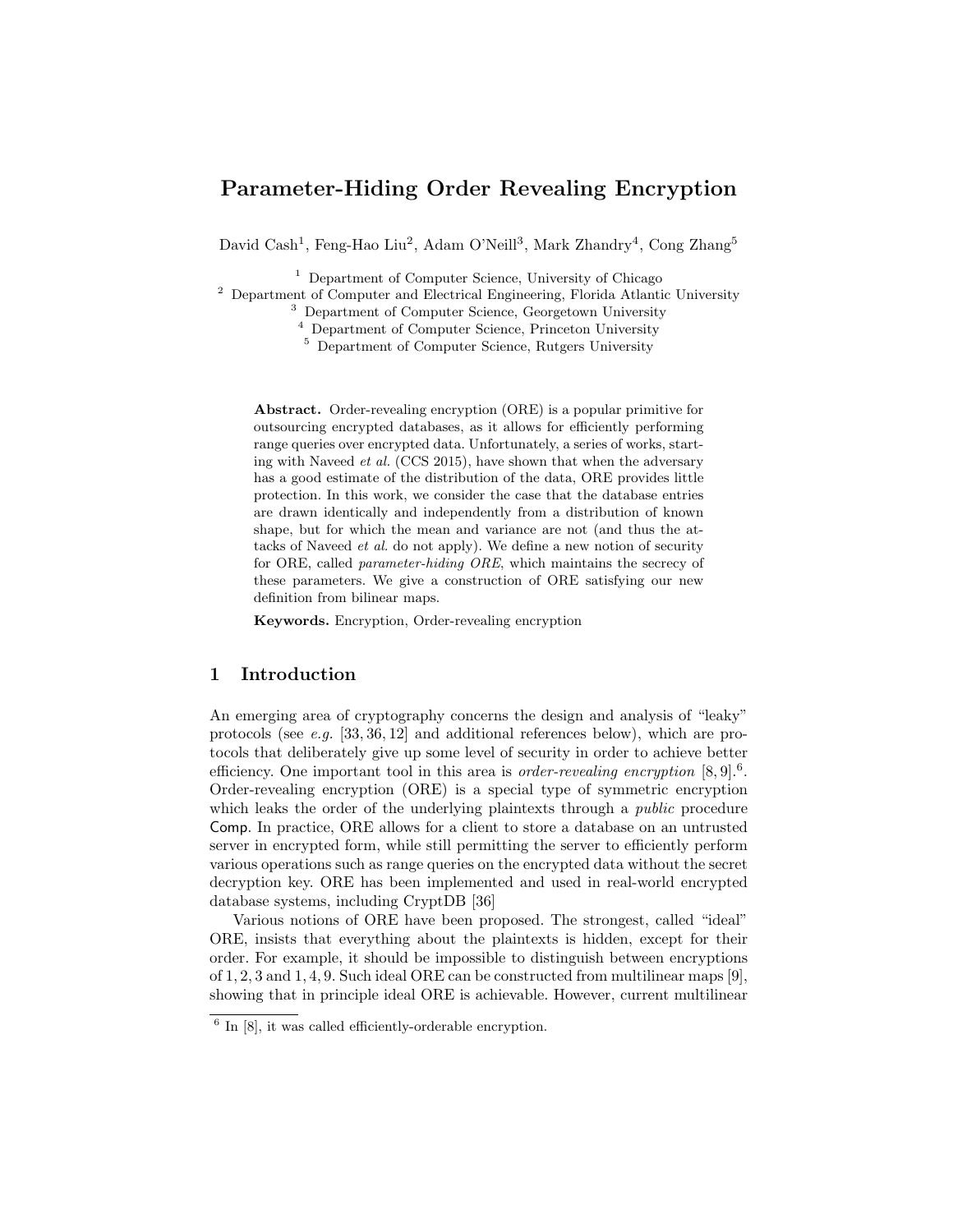maps are quite inefficient, and moreover have been subject to numerous attacks  $(e.g. [16, 32, 17]).$ 

In order to develop efficient schemes, the community often relaxes the security requirements, allowing for somewhat more leakage. Order-preserving encryption (OPE)  $[1, 7]$  — which actually predates ORE — is one example, where Comp is simply integer comparison. Very efficient constructions of OPE are known [7]. However, OPE necessarily leaks much more information about the plaintexts [7] than ideal ORE; intuitively, the difference between ciphertexts can be used to approximate the difference between the plaintexts. More recently, there have been efforts to achieve better security without sacrificing too much efficiency: Chenette, Lewi, Weis and Wu (CLWW) [15] recently gave an ORE construction which leaks only the position of the most significant differing bits of the plaintexts.

Unfortunately, even hypothetical ideal ORE has recently been shown insecure for various use cases [24, 25, 3, 19, 30, 26, 11, 34, 20, 22]. This is even if the scheme itself reveals nothing but the order of the plaintexts. The problem is that just the order of plaintexts alone can already reveal a significant amount of information about the data. For example, if the data is chosen uniformly from the entire domain, then even ideal ORE will leak the most significant bits. As the most significant bits are often the most important ones, this is troubling.

The problem is that the definitions of ORE, while precise and provable, do not immediately provide any "semantically meaningful" guarantees for the privacy of the underlying data. Indeed, the above attacks show that when the adversary has a strong estimate of the prior distribution the data is drawn from, essentially no security is possible. However, we contend that there are scenarios (see below) where the adversary lacks this knowledge. A core problem in such scenarios is that the privacy of one message is inherently dependent on what other ciphertexts the adversary sees. Analyzing these correlations under arbitrary sources of data, even for ideal ORE, can be quite difficult. Only very mild results are known, for example the fact that either CLWW leakage or ideal leakage provably hides the *least* significant bits of uniformly chosen data. Unfortunately, these bits are probably of less importance.

Therefore, a central goal of this paper is to devise a semantically meaningful notion of privacy for the underlying data in the case that the adversary does not have a strong estimate of the prior distribution, and develop a construction attaining this notion not based on multilinear maps.

We stress that we are not trying to devise a scheme that is secure in the use cases of the attacks above, as many of the attacks above would apply to any ORE scheme; we are instead aiming to identify settings where the attacks do not apply, and then provide a scheme satisfying a given notion of security in this setting.

#### 1.1 This Work: Parameter-Hiding ORE

In this work, we give one possible answer to the question above. Rather than focusing on the individual data records, we instead ask about the privacy of the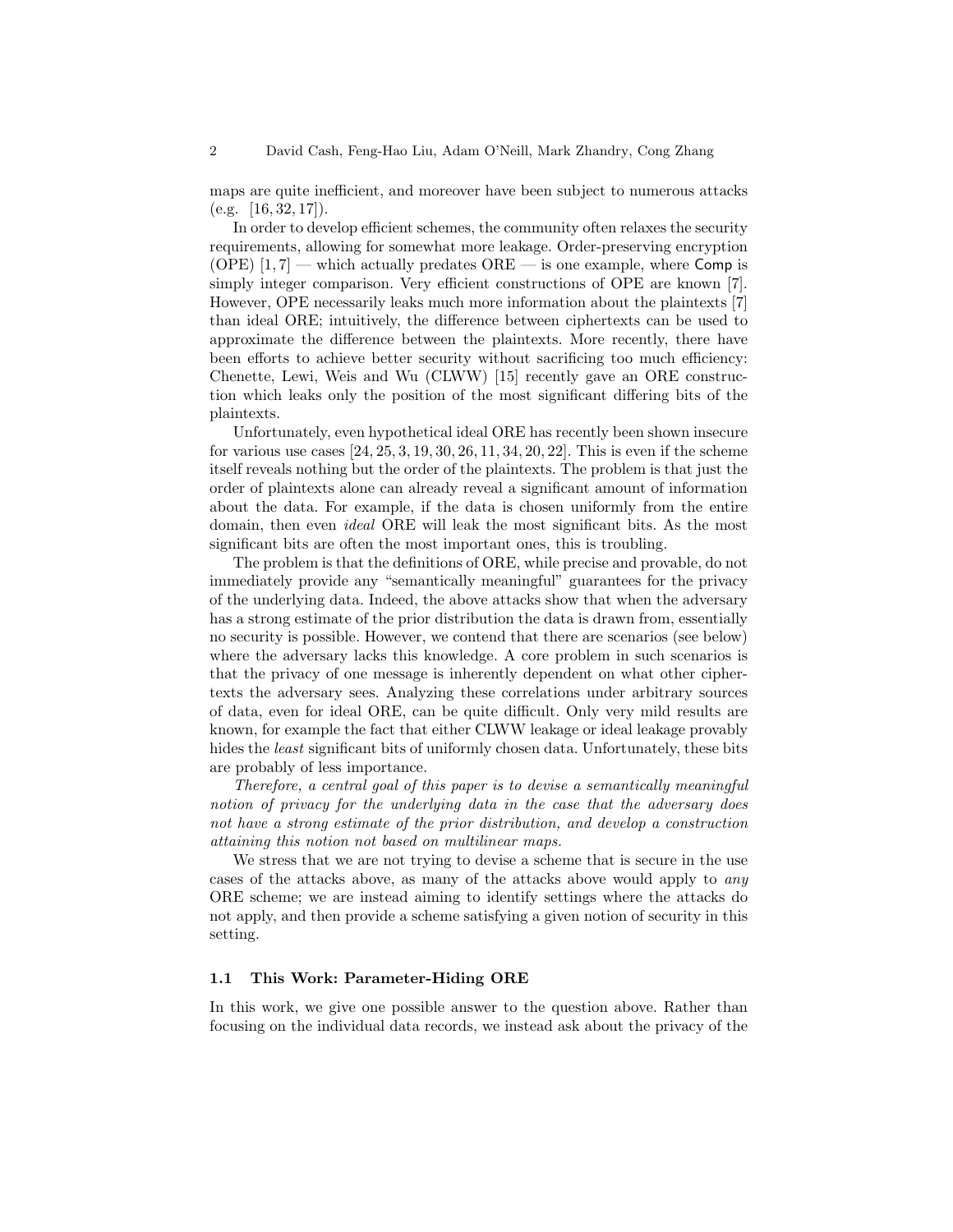distribution they came from. We show how to protect some information about the underlying data distribution.

Motivating Example. To motivate our notion, consider the following setting. A large university wants to outsource its database of student GPAs. For simplicity, we will assume each student's academic ability is independent of other students, and that this is reflected in the GPA. Thus, we will assume that each GPA is sampled independently and identically according to some underlying distribution. The university clearly wants to keep each individual's GPA hidden. It also may want aggregate statistics such as mean and variance to be hidden, perhaps to avoid getting a reputation for handing out very high or very low grades.

Distribution-Hiding ORE. This example motivates a notion of distributionhiding ORE, where all data is sampled independently and identically from some underlying distribution  $D$ , and we wish to hide as much as possible about  $D$ . We would ideally like to handle arbitrary distributions  $D$ , but in many cases will accept handling certain special classes of distributions. Notice that if the distribution itself is completely hidden, then so to is every individual record, since any information about a record is also information about D.

We begin with the following trivial observation: if  $D$  has high min-entropy (namely, super-logarithmic), then the ideal ORE leakage is just a random ordering with no equalities, since there are no collisions with overwhelming probability. In particular, this leakage is independent of the distribution  $D$ ; as such, ideal ORE leakage hides everything about the underlying distribution, except for the super-logarithmic lower bound on min-entropy. Thus, we can use the multilinear map-based scheme of [9] to achieve distribution-hiding ORE for any distribution with high min-entropy.

We note the min-entropy requirement is critical, since for smaller min-entropies, the leakage allows for determining the frequency of the most common elements, hence learning non-trivial information about  $D$ .<sup>7</sup>

Unfortunately, the only way we know to build distribution-hiding ORE is using ideal leakage as above; as such, we do not know of a construction not based on multilinear maps. Instead, in hopes of building such a scheme, we will allow some information about the distribution to leak.

Parameter-Hiding ORE. We recall that in many settings, data follows a known type of distribution. For example, the central limit theorem implies that many quantities such as various physical, biological, and financial quantities are (approximately) normally distributed. It is also common practice to assign grades

<sup>7</sup> This min-entropy requirement may be somewhat problematic in some settings. GPAs for example, probably have fewer than 10 bits of entropy. However, adding small random noise to the data before encrypting (much smaller than the precision of the data) will force the data to have high min-entropy without changing the order of data, with the exception that identical data will appear different when comparing. In many cases (such as answering range queries) it is totally acceptable to fail to identify identical data.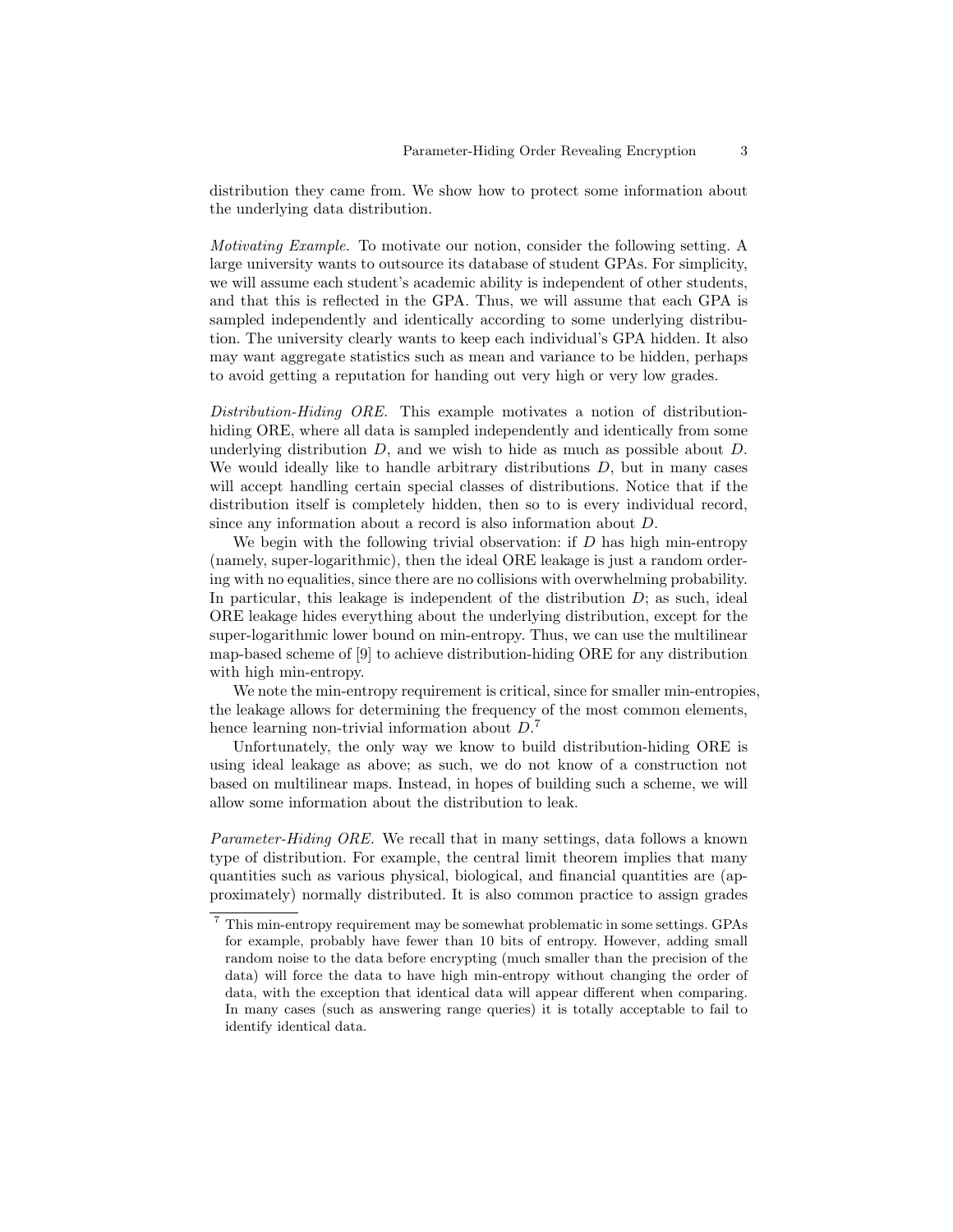on an approximately normal distribution, so GPAs might reasonably be conjectured to be normal. For a different example, insurance claims are often modeled according to the Gamma distribution.

Therefore, since the general shape of the distribution is typically known, a reasonable relaxation of distribution-hiding ORE is what we will call parameterhiding ORE. Here, we will assume the distribution has a known, public "shape" (e.g. normal, uniform, Laplace etc.) but it may be shifted or scaled. We will allow the overall shape to be revealed; our goal instead is to completely hide the shifting and scaling information. More precisely, we consider a distribution  $D$  over  $[0, 1]$  which will describe the general shape of the family of distributions in question. For example, if the shape in consideration is the set of uniform distributions over an interval, we may take  $D$  to be uniform distribution over  $[0, 1]$ ; if the shape is the normal distribution, we will take D be the normal distribution with mean  $1/2$ , and standard deviation small enough so that the vast majority of the mass is in [0, 1]. Let  $D_{\alpha,\beta}$  be the distribution defined as: first sample  $x \leftarrow D$ , and then output  $\lfloor \alpha x + \beta \rfloor$ . We will call  $\alpha$  the scaling term and  $\beta$ the shift. The adversary receives a polynomial number of encryptions of plaintext sampled iid from  $D_{\alpha,\beta}$  for some  $\alpha,\beta$ . We will call a scheme parameter hiding if the scale and shift are hidden from any computationally bounded adversary. Our main theorem is that it is possible to construct such parameter-hiding ORE from bilinear maps:

Theorem 1 (Informal). Assuming bilinear maps, it is possible to construct parameter-hiding ORE for any "smooth" distribution D, provided the scaling term is "large enough."

We note the restrictions to large scalings are inherent: any small scaling will lead to a distribution with low min-entropy. As discussed above, even with ideal ORE, it is possible to estimate the min-entropy of low min-entropy distributions, and hence it would be possible to recover the scaling term if the scaling term is small. Some restrictions on the shape of  $D$  are also necessary, as certain shapes can yield low min-entropy even for large scalings. "Smoothness" (which we will define as having a bounded derivative) guarantees high min-entropy at large scales, and is also important technically for our analysis.

#### 1.2 Technical Overview

As a starting point, we will consider the leakage profile of Chenette, Lewi, Weis and Wu [15] (henceforth referred to as CLWW), which reveals the position of the most significant differing bit between any two plaintexts. This is quite a lot of information: for example, it can be used to get rough bounds on the difference between two plaintexts. Thus, CLWW cannot be parameter hiding, since the scaling term is not hidden. However, CLWW will be a useful starting point, as it will allow us to construct shift-hiding ORE, where we only care about hiding the shift term. To help illustrate our approach, we will therefore first describe an equivalent formulation of CLWW leakage, which we will then explain how to extend to get full parameter-hiding ORE.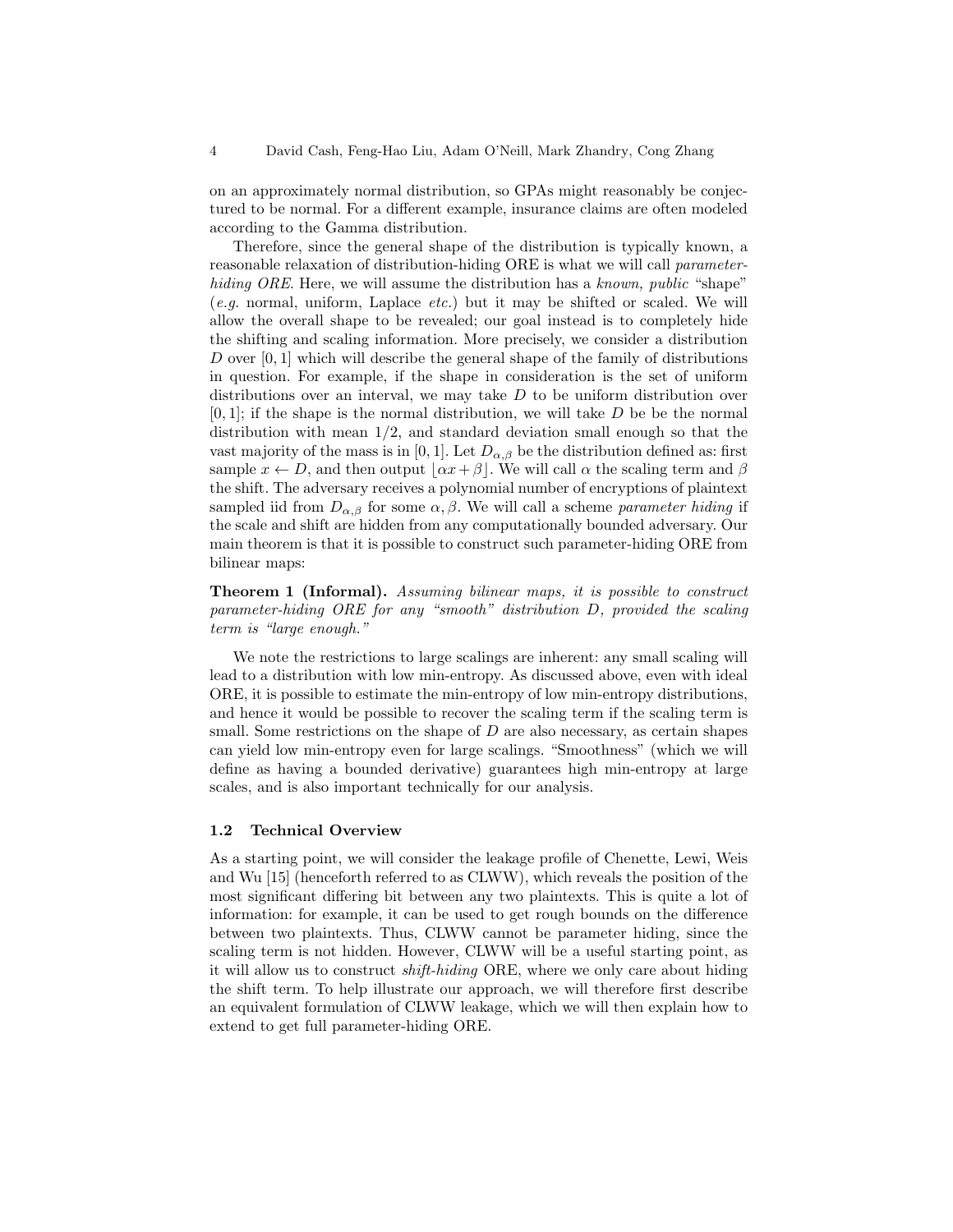An alternative view of CLWW leakage Consider the plaintext space  $\{0, 1, 2, \ldots\}$  $\ldots$ ,  $2^{\ell}-1$ . We will think of the plaintexts as leaves in a full binary tree of depth  $\ell$ . In this tree, the position of the most significant differing bit between two plaintexts corresponds to the depth of their nearest ancestor. The leakage of CLWW can therefore can be seen as revealing the tree consisting of all given plaintexts, their ancestors in the tree up to the lowest common ancestor, and the order of the leaves, with all other information removed. See Figure 1 for an illustration.



**Fig. 1:** CLWW Leakage. The two sets of plaintext  $\{0, 4, 5, 10, 11\}$  and  $\{1, 6, 7, 8, 9\}$ correspond to equivalent subtrees. If the message space extends beyond 15, the CLWW leakage remains the same as depicted, since the leakage only reveals the tree up to the most recent ancestor.

Now, suppose all plaintext elements are in the range  $[0, 2<sup>i</sup>)$  for some *i*. This means they all belong in the same subtree at height  $i$ ; in particular, the CLWW leakage will only have depth at most i. Now, suppose we add a multiple of  $2^i$  to every plaintext. This will simply shift all the plaintexts to being in a different subtree, but otherwise keep the same structure. Therefore, the CLWW leakage will remain the same.

Therefore, while CLWW is not shift hiding, it is shift periodic. In particular, if imagine a distribution D whose support is on  $[0, 2<sup>i</sup>)$ , and consider shifting D by  $β$ . Consider an adversary A, which is given the CLWW leakage from q plaintexts sampled from the shifted D, and outputs a bit. If we plot the probability  $p(\beta)$ that A outputs 1 as a function of  $\beta$ , we will see that the function is periodic with period  $2^i$ .

 $Shift\text{-}Hiding ORE/OPE.$  With this periodicity, it is simple to construct a scheme that is shift hiding. To get a shift-hiding scheme for message space  $[0, 2^{\ell})$ , we instantiate CLWW with message space  $[0, 2^{\ell+1})$ . We also include as part of the secret key a random shift  $\gamma$  chosen uniformly in  $[0, 2^{\ell})$ . We then encrypt a message m as  $Enc(m + \gamma)$ . Adding a random shift can be seen as convolving the signal  $p(\beta)$  with the rectangular function

$$
q(\beta) = \begin{cases} 2^{-\ell} & \text{if } \beta \in [0, 2^{\ell}) \\ 0 & \text{otherwise} \end{cases}
$$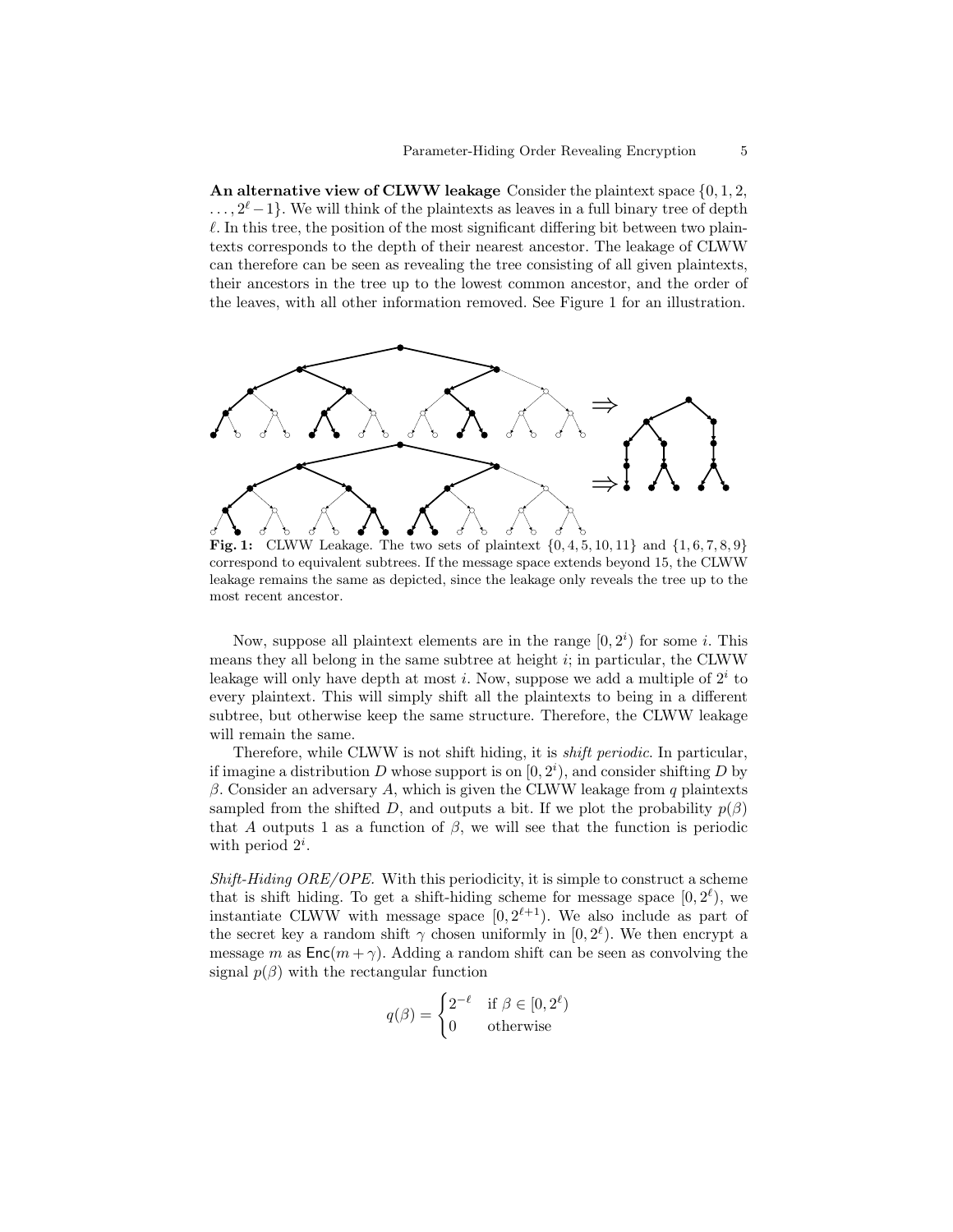Since the rectangular function's support matches the period of  $p$ , the result is that the convolved signal  $\hat{p}$  is *constant*. In other words, the adversary always has the same output distribution, regardless of the shift  $\beta$ . Thus, we achieve shift hiding.

When the comparison algorithm of an ORE scheme is simple integer comparison, we say the scheme is an order-preserving encryption (OPE) scheme. OPE is preferable because it can be used without any modification to a database server. We recall that CLWW can be made into an OPE scheme — where ciphertexts are integers and comparision is integer comparison — while maintaining the CLWW leakage profile. Our conversion to shift-hiding preserves the OPE property, so we similarly achieve a shift-hiding OPE scheme.

Scale-Hiding ORE/OPE. We note that we can also turn any shift-hiding ORE into a scale-hiding ORE. Simply take the logarithm of the input before encrypting; now multiplying by a constant corresponds to shifting by a constant. Of course, taking the logarithm will result in non-integers; this can easily be fixed by rounding to the appropriate level of precision (enough precision to guarantee no collisions over the domain) and scaling up to make the plaintexts integral. Similarly, we can also obtain scale-hiding OPE if we start with an OPE scheme.

Impossibility of parameter-hiding OPE. One may hope to achieve both shifthiding and scale-hiding by some combination of the two above schemes. For example, since order preserving encryption schemes can be composed, one can imagine composing a shift-hiding scheme with a scale-hiding scheme. Interestingly, this does not give a parameter-hiding scheme. The reason is that shifts/scalings of the plaintext do not correspond to shifts/scalings of the ciphertexts. Therefore, while the outer OPE may provide, say, shift-hiding for its inputs, this will not translate to shift-hiding of the inner OPE's inputs.

Nonetheless, one may hope that tweaks to the above may give a scheme that is simultaneously scale and shift hiding. Perhaps surprisingly, we show that this is actually impossible. Namely, we show that OPE cannot possibly be parameterhiding. We prove this in appendix B. We first provide a simple proof of the impossibility of ideal security for OPE, re-proving [7, 15] but in a much simpler way. Our proof is flexible to the exact choice of plaintexts, and we then show how to extend it to parameter-hiding OPE, even when the adversary sees just two ciphertexts.

This impossibility shows that strategies leveraging CLWW leakage are unlikely to yield parameter-hiding ORE schemes. Interestingly, all ORE schemes we are aware of that can be constructed from symmetric crypto can also be made into OPE schemes. Thus, this suggests we need stronger tools than those used by previous efficient schemes.

Parameter Hiding via Smoothed CLWW Leakage Motivated by the above, we must seek a different leakage profile if we are to have any hope of achieving parameter-hiding ORE. We therefore first describe a "dream" leakage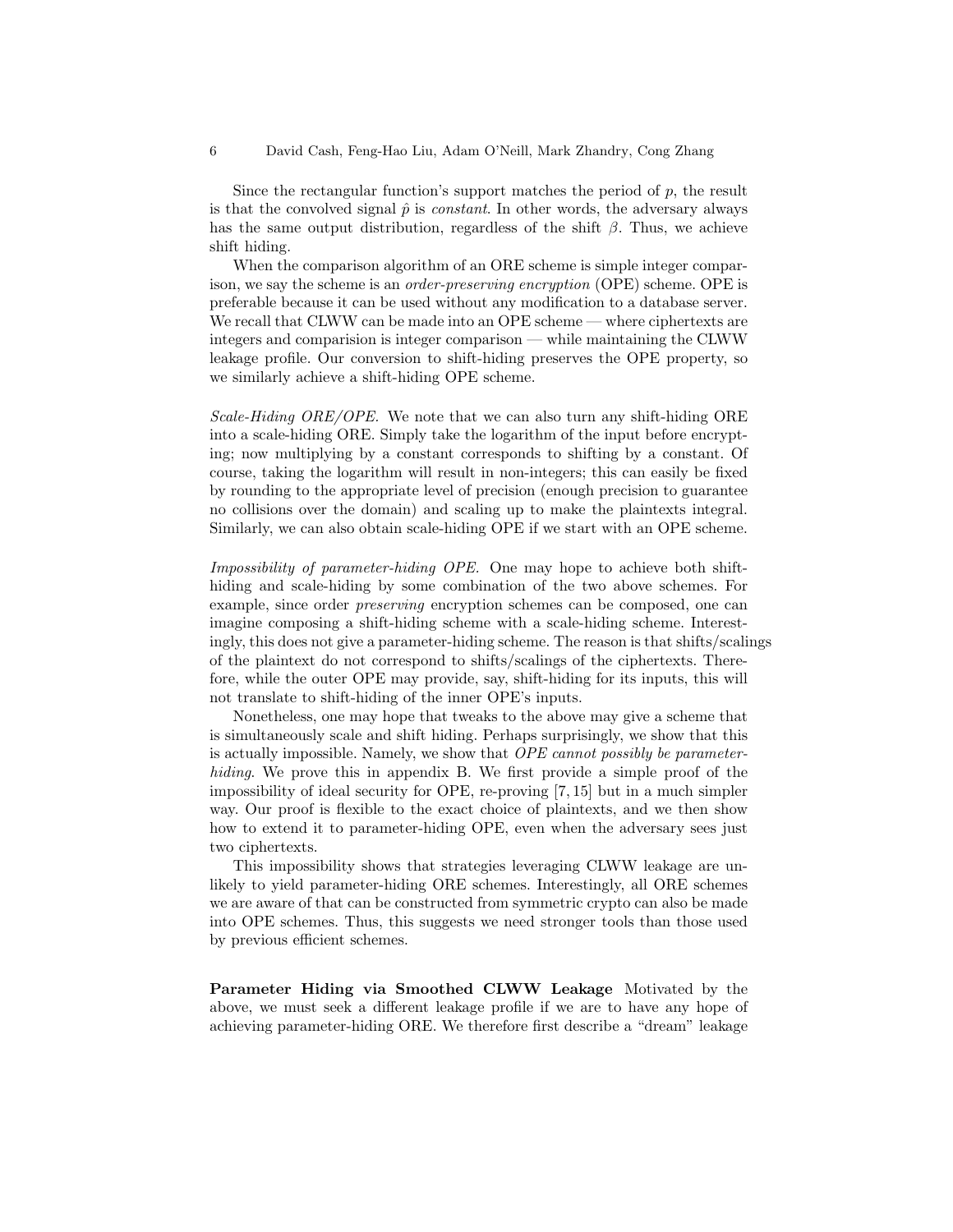that will allow us to perform similar tricks as in the shift hiding case in order to achieve both scale and shift hiding simultaneously. Our dream leakage will be a "smoothed" CLWW leakage, where all nodes of degree exactly 2 are replaced with an edge between the two neighbors. In other words, the dream leakage is the smallest graph that is "homeomorphic" to the CLWW leakage. See Figure 2 for an illustration.



Fig. 2: Smoothed CLWW Leakage. The two sets of plaintext  $\{0, 4, 5, 10, 11\}$  and  $\{1, 2, 3, 5, 6\}$  correspond to equivalent smoothed subtrees. Notice that the CLWW leakage for these two trees is different.

Our key observation is that this smoothed CLWW leakage now exhibits additional periodicity. Namely, if we multiply every plaintext by 2, every edge in the bottom layer of the CLWW leakage will get subdivided into a path of length 2, but smoothing out the leakage will result in the same exact graph. This means that smoothed CLWW leakage is periodic in the log domain.

In particular, if imagine a distribution  $D$  whose support is on  $[0, 2<sup>i</sup>)$ , and consider multiplying by  $\alpha$ . Consider an adversary A, which is given the smoothed CLWW leakage from  $q$  plaintexts sampled from a scaled  $D$ , and outputs a bit. If we plot the probability  $p(\log_2 \alpha)$  that A outputs 1 as a function of  $\alpha$ , we will see that the function is periodic with period 1.

Therefore, we can perform a similar trick as above. Namely, we convolve  $p$ with the uniform distribution over the period of  $p$  in the log domain. We accomplish this by including a random scalar  $\alpha$  as part of the secret key, and multiplying by  $\alpha$  before encrypting. However, this time several things are different:

- Since we are working in the log domain, the logarithm of the random scalar  $\alpha$  has to be uniform. In other words,  $\alpha$  is log-uniform
- Since we are working over integers instead of real numbers, many issues arise.
	- First,  $\alpha$  needs to be an integer to guarantee that the scaled plaintexts are still integers. This means we cannot choose  $\alpha$  at log-uniformly over a single log period, since then  $\alpha$  only has support on  $\{1, 2\}$ . Instead, we need to choose  $\alpha$  log-uniformly over a sufficiently large multiple of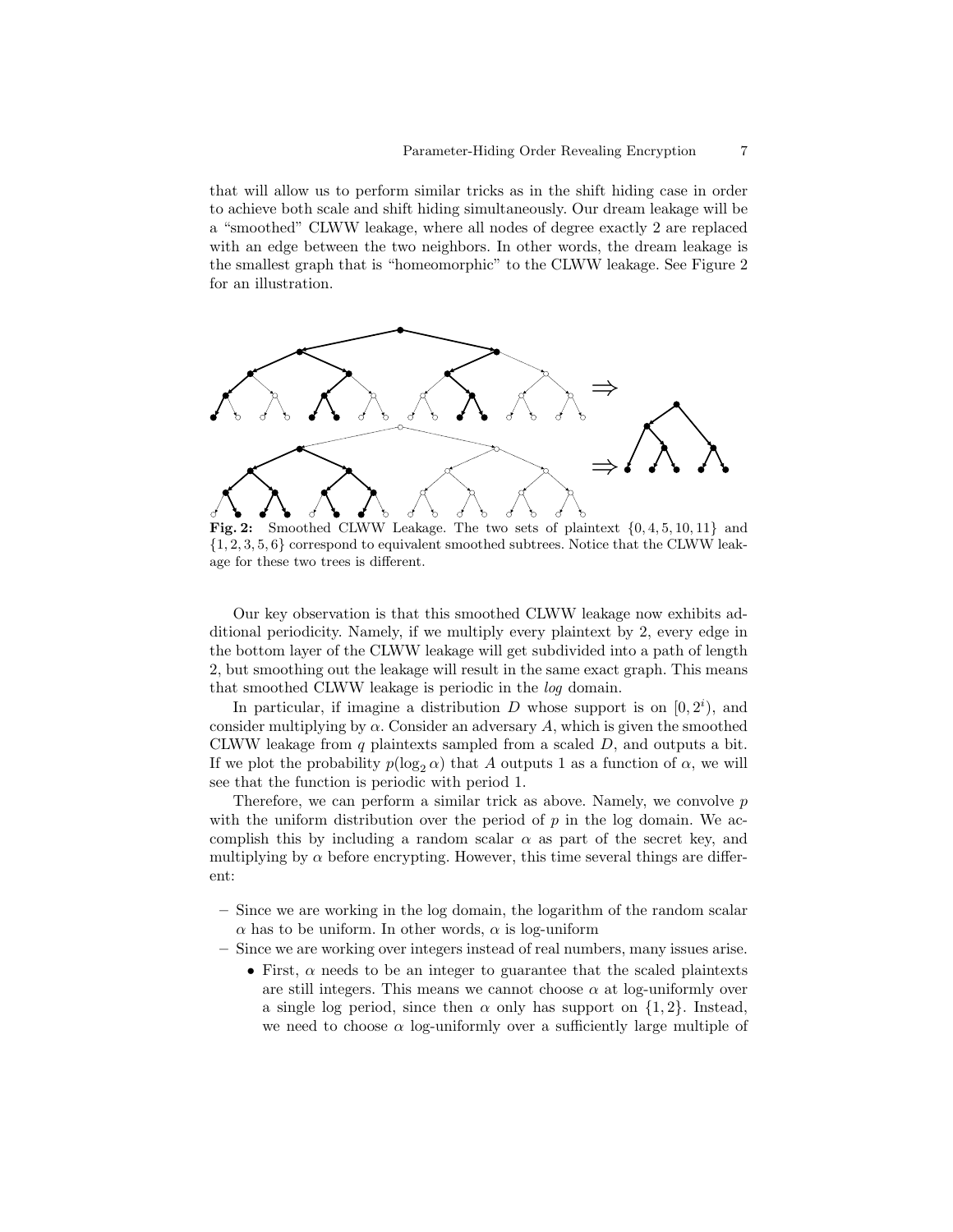the period that  $\alpha$  approximates the continuous log-uniform distribution sufficiently well.

• Second, unlike the shift case, sampling at random from  $D$  and then scaling is not the same as sampling from a scaled version of  $D$ , since the rounding step does not commute with scaling. For example, for concreteness consider the normal distribution. If we sample from a normal distribution (and round) and then scale, the resulting plaintexts will all be multiples of  $\alpha$ . However, if we sample directly from a scaled normal distribution (and then round), the support of the distribution will include integers which are not multiples of  $\alpha$ .

To remedy this issue, we observe that if the plaintexts are sampled from a wide enough distribution, their differing bits will not be amongst the lowest significant bits. Hence, the leakage will actually be independent of the lower order bits. For example, this means that while the rounding does not commute with the scaling, the leakage actually does not depend on the order in which the two operations are carried out.

• The above arguments can be made to work for, say, the normal distribution. However, we would like to have a proof that works for any distribution. Unfortunately, for distributions that oscillate rapidly, we may run into trouble with the above arguments, since rounding such distributions can cause odd behaviors at all scales. This problem is actually unavoidable, as quickly oscillating distributions may have actually have low min-entropy even at large scales. Therefore, we must restrict to "smooth" functions that have a bounded derivative.

Using a careful analysis, we are able to show for smooth distributions that we achieve the desired scale hiding.

– Finally, we want to have a scheme that is both scale and shift hiding. This is slightly non-trivial, since once we introduce, say, a random shift, we have modified the leakage of the scheme, and cannot directly appeal to the arguments above to obtain scale hiding as well. Instead, we distill a set of specific requirements on the leakage that will work for both shift hiding and scale hiding. We show that our shift hiding scheme above satisfies the requirements needed in order for us to introduce a random scale and additionally prove scale hiding.

Achieving Smoothed CLWW Leakage. Next we turn to actually constructing ORE with smoothed CLWW leakage. Of course, ideal ORE has better than (smoothed) CLWW leakage, so we can construct such ORE based on multilinear maps. However, we want a construction that uses standard tools.

We therefore provide a new construction of ORE using pairings that achieves smoothed CLWW leakage. We believe this construction is of interest on its own, as it is achieves the to-date smallest leakage of any non-multilinear map based scheme.

CLWW ORE and how to reduce its leakage. Our construction builds on the ideas of CLWW, so we first briefly recall the ORE scheme of CLWW. In their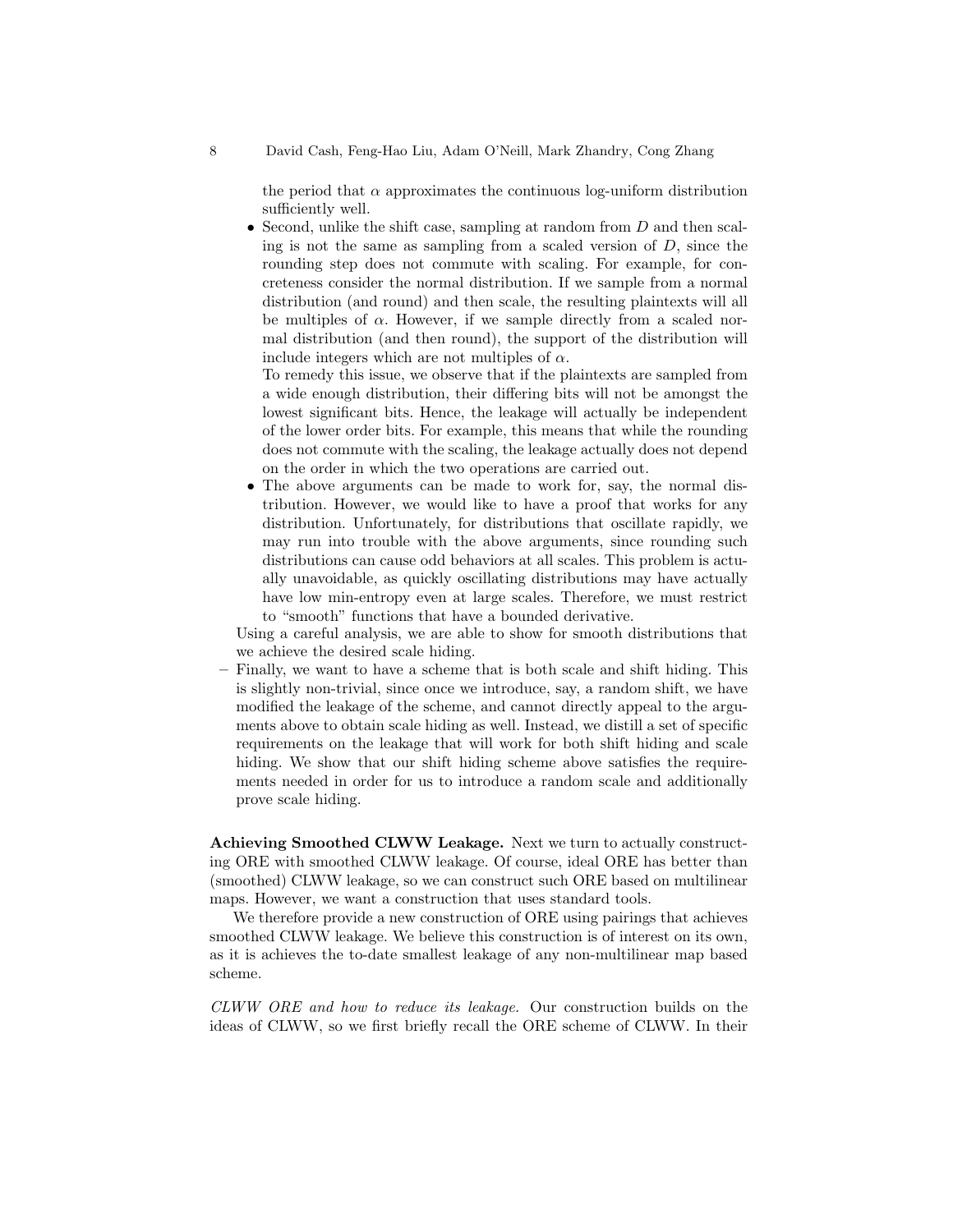(basic) scheme, the encryption key is just a PRF key  $K$ . To encrypt a plaintext  $x \in \{0,1\}^n$ , for each prefix  $p_i = x[1,\ldots,i]$ , the scheme computes

$$
y_i = \mathsf{PRF}_K(p_i) + x_{i+1}
$$

where  $x_{i+1}$  is the  $(i + 1)$ -st bit of x, and the output of PRF  $\in \{0,1\}^{\lambda}$  is treated as an integer (we will take  $\lambda$  to be the security parameter). The ORE ciphertext is then  $(y_1 \ldots, y_n)$ . To compare two ciphertexts  $(y_1 \ldots, y_n)$  and  $(y'_1 \ldots, y'_n)$ , one finds the smallest index *i* such that  $y_i \neq y'_i$ , and outputs 1 if  $y'_i - y_i = 1$ . This naturally reveals the index of the bit where the plaintexts differ.

Our approach to reducing the leakage is to attempt to hide the index  $i$  where the plaintexts differ. As a naive attempt at this, first consider what happens if we modify the scheme to simply randomly permute the outputs  $(y_1 \ldots, y_n)$  (with a fresh permutation chosen for each encryption). We can still compare ciphertexts by appropriately modifying the comparison algorithm: now given  $c = (y_1 \ldots, y_n)$ and  $c' = (y'_1, \ldots, y'_n)$  (permuted as above), it will look for indices  $i, j$  such that either  $y_i' - y_j = 1$ , in which case it outputs 1, or  $y_j - y_i' = 1$ , in which case it outputs 0. (If we choose the output length of the PRF to be long enough then this check will be correct with overwhelming probability.)

This modification, however, does not actually reduce leakage: an adversary can still determine the most significant differing bit by counting how many elements  $c$  and  $c'$  have in common.

We can however recover this approach by preventing an adversary from detecting how many elements  $c$  and  $c'$  have in common. To do so, we employ a new notion of property-preserving hashing (PPH) we introduce. Intuitively, a PPH is a randomized hashing scheme that is designed to publicly reveal a particular predicate P on pairs of inputs.

PPH can be seen as the hashing (meaning, no decryption) analogue of the notion of property-preserving encryption, a generalization of order-revealing encryption to arbitrary properties due to Pandey and Rouselakis [35]. (This can also be seen as a symmetric-key version of the notion of "relational hash" due to Mandal and Roy [31].)

Specifically, we construct and employ a PPH for the property

$$
P_1(x, x') = \begin{cases} 1 & \text{if } x = x' + 1 \\ 0 & \text{otherwise} \end{cases}
$$

(Here  $x, x'$  are not plaintexts of the ORE scheme, think of them as other inputs determined below.) Security requires that this is *all* that is leaked; in particular, input equality is not leaked by the hash values (which requires a randomized hashing algorithm).

Now, the idea is to modify the scheme to include a key  $K_H$  for such a PPH  $H$ , and the encryption algorithm to not only randomly permute the  $y_i$ 's but hash them as well, i.e., output  $(h_1, \ldots, h_n)$  where  $h_i = \mathcal{H}_{K_H}(y_i)$  for the permuted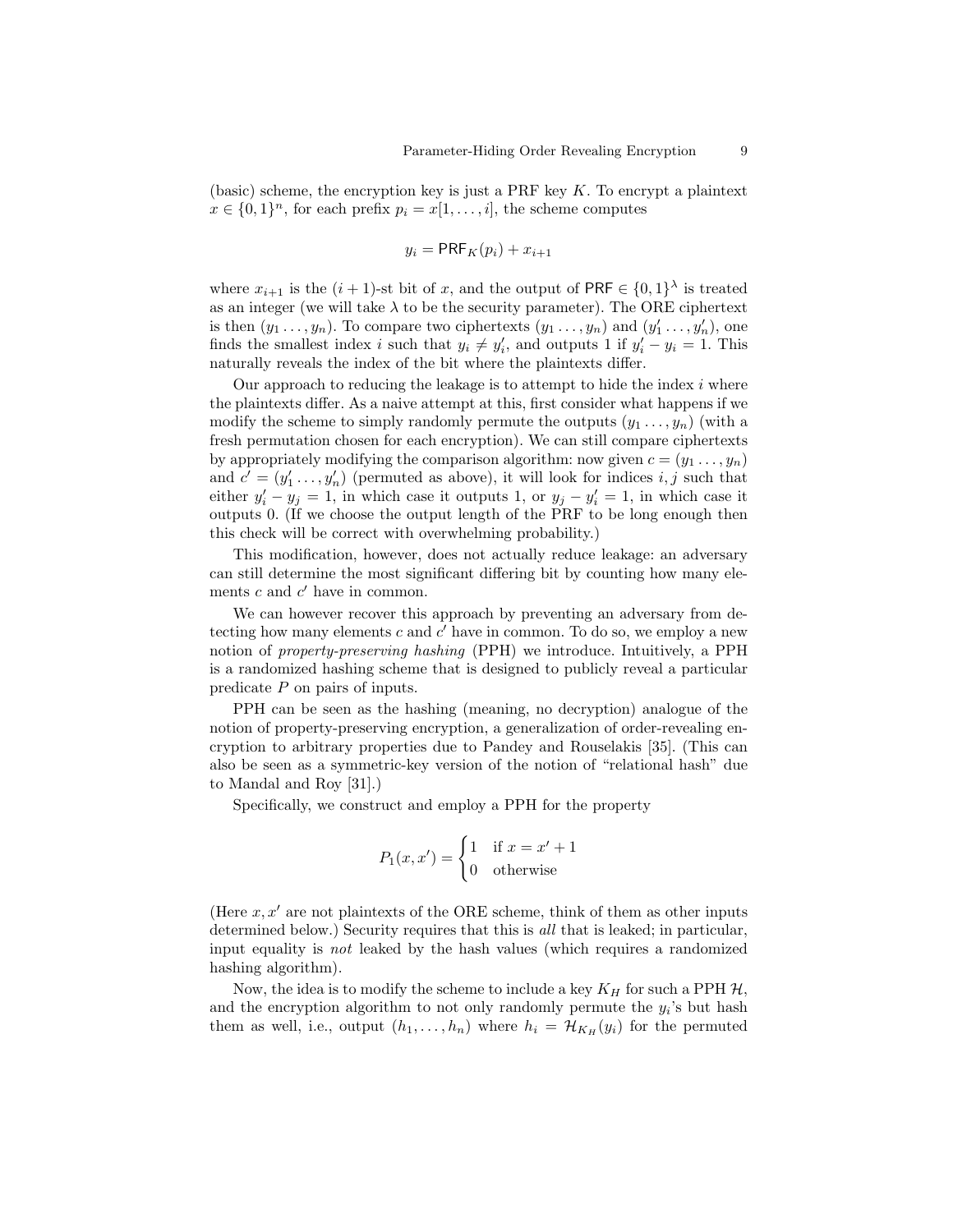$y_i$ 's.<sup>8</sup> The comparison algorithm can again be modified appropriately, namely to not to check if  $y'_i - y_j = 1$  but rather if their  $h'_i$  and  $h'_j$  hash values satisfy  $P_1$ via the PPH (and similarly for the check  $y_j - y'_i = 1$ ).

For any two messages, the resulting ORE scheme is actually ideal: it only reveals the order of the underlying plaintexts, but nothing else. However, for three messages  $m, m', m''$  we see that some additional information is leaked. Namely, if we find that  $y'_i - y_j = 1$   $y''_k - y_j = 1$ , then we know that  $y'_j = y''_k$ . We choose the range of the PRF large enough so that this can only happen if  $y'_j$  and  $y'_k$  are both PRF<sub>K</sub> $(p_\ell) + x_{\ell+1}$  for the same prefix  $p_\ell$  and same bit  $x_{\ell+1}$ , and  $y'_j$ corresponds to the most significant bit where  $m'$  differs from  $m$ ,  $y''_k$  corresponds to the most significant bit where  $m''$  differs from  $m$ , and moreover these positions are the same. Therefore, the adversary learns whether these most-significant differing bits are the same. It is straightforward to show that this leakage is exactly equivalent to the smoothed CLWW leakage we need. Proving this ORE scheme secure wrt. this leakage based on an achievable notion of security for the PPH turns out to be technically challenging. Nevertheless, we manage to prove it "non-adaptively secure," meaning the adversary is required to non-adaptively choose the dataset, which is realistic for a passive adversary in the outsourced database setting.

Property-preserving hash from bilinear maps. Next we turn to constructing a property-preserving hash (PPH) for the property  $P_1(x, x') = x = x' + 1$ . For this, we adapt techniques from perfectly one-way hash functions [10, 31] to the symmetric-key setting and use asymmetric bilinear groups. Roughly, in our construction the key for the hash function is a key  $K$  for a pseudorandom function PRF and, letting  $e: G_1 \times G_2 \to G_T$  be an asymmetric bilinear map on prime order cyclic groups  $G_1, G_2$  with generators  $g_1, g_2$ , the hash of x is

$$
\mathcal{H}_K(x)=(g_1^{r_1},g_1^{r_1\mathsf{PRF}_K(x)},g_2^{r_2},g_2^{r_2\mathsf{PRF}_K(x+1)})
$$

for fresh random  $r_1, r_2 \in \mathbb{Z}_p$ . (Thus, the PRF is also pushed to our PPH construction and can be dropped from from the higher-level ORE scheme when our hash function is plugged-in.) The bilinear map allows testing whether  $P_1(x, x')$  from  $\mathcal{H}_K(x), \mathcal{H}_K(x')$ , and intuitively our use of asymmetric bilinear groups prevents testing other relations such as equality (formally we use the XSDH assumption). We prove the construction secure under an indistinguishability-based notion in which the adversary has to distinguish between the hash of a random challenge  $x^*$  and a random hash value, and can query for hash values of inputs x of its choice as long as  $P_1(x, x^*)$  and  $P_1(x^*, x)$  are both 0. Despite being restricted,<sup>9</sup>, this notion suffices in our ORE scheme above.

<sup>&</sup>lt;sup>8</sup> A minor issue here is that we now lose decryptability for the resulting ORE scheme; however, this can easily be added back in a generic way by also encrypting the plaintext separately under a semantically secure scheme.

<sup>&</sup>lt;sup>9</sup> More generally, following [35] one could allow the adversary to choose two challenge inputs and make queries that do not allow it to trivially distinguish them, but we are unable to prove our construction secure under this stronger notion.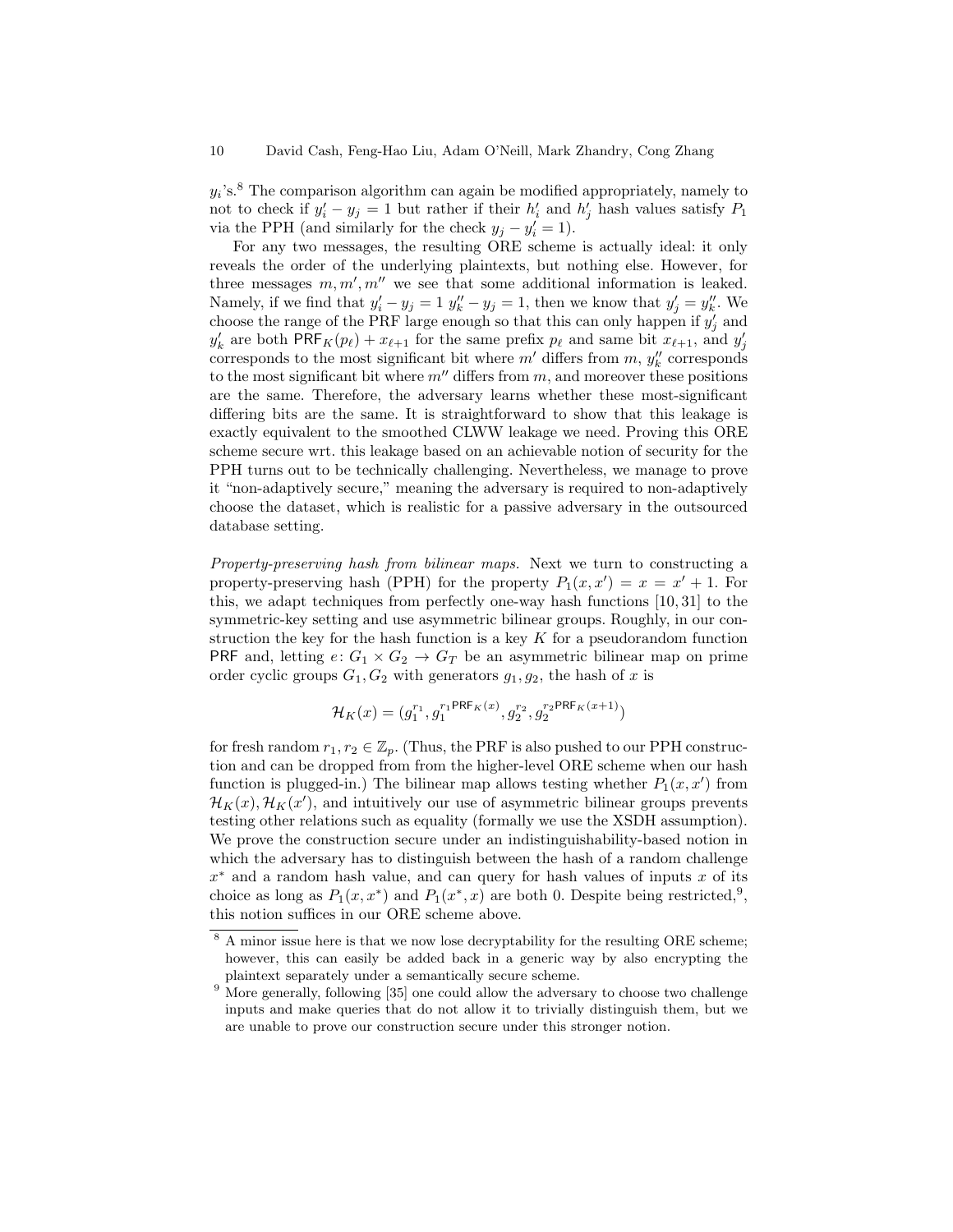When our PPH is plugged-in to our ORE scheme, ciphertexts consist of  $4n$ group elements, and order comparison requires  $n(n - 1)$  pairing computations on average. We also note that CLWW gave an improved version of their scheme where ciphertexts are size  $O(n)$  rather than  $O(n\lambda)$  for security parameter  $\lambda$ , however, we have reason to believe this may be difficult for schemes with our improved leakage profile, see below.

Piecing everything together, we obtain a parameter-hiding ORE from bilinear maps. We note that, as parameter-hiding OPE is impossible, we achieve the first construction of ORE without multilinear maps secure with a security notion that is impossible for OPE.

COMPARE TO CONCURRENT WORK. In  $[29]$ , the authors give an efficient ORE construction based on PRFs, while their leakage profile cannot achieve shift hiding and scale hiding simultaneously, which means their scheme cannot meet our privacy notion. Moreover, in [27], the authors give an alternative ORE construction, based on pairings, while their leakage needs further analysis.

Generalizing our ORE scheme. In our work, we also show several extensions to our smoothed CLWW ORE scheme. In one direction, we show an improved leakage by considering blocks of bits at a time(encrypting message block by block, rather than bit by bit). And interestingly, we show that if the block size is only 2, then we improve security and efficiency simultaneously, while for larger block, the leakage continues to reduce but efficiency compared to the basic scheme (in terms of both ciphertext size and pairings required for comparison) decreases.

On the other hand, we also show how to improve efficiency while sacrificing some security. Interestingly, we are able to show a more efficient version of the scheme than above(only need  $O(n)$  pairings for each comparison), that is still sufficient for achieving parameter-hiding ORE using our conversion.

In addition, we also show how our ORE scheme easily gives a *left/right ORE* as defined by [29] that also improves on their leakage. In left/right ORE, ciphertexts can be generated in either the left mode or right mode, and the comparison algorithm only compares a left and a right ciphertext. Security requires that no information is leaked amongst left and right ciphertexts in isolation.

#### 1.3 Discussion and Perspective

The original OPE scheme of [7] leaks "whatever a random order-preserving function leaks." Unfortunately, this notion does not say anything about what such leakage actually looks like. The situation has been improved in recent works on OPE such as CLWW which define a precise "leakage profile" for their scheme. However, such leakage profiles are still of limited use, since they do not obviously say anything about the actual privacy of the underlying data.

We instead study ORE with a well-defined privacy notion for the underlying plaintexts. A key part of our results is showing how to translate sufficiently strong leakage profiles into such privacy notions. Nonetheless, we do not claim that our new ORE scheme is safe to use in general higher-level protocols. We only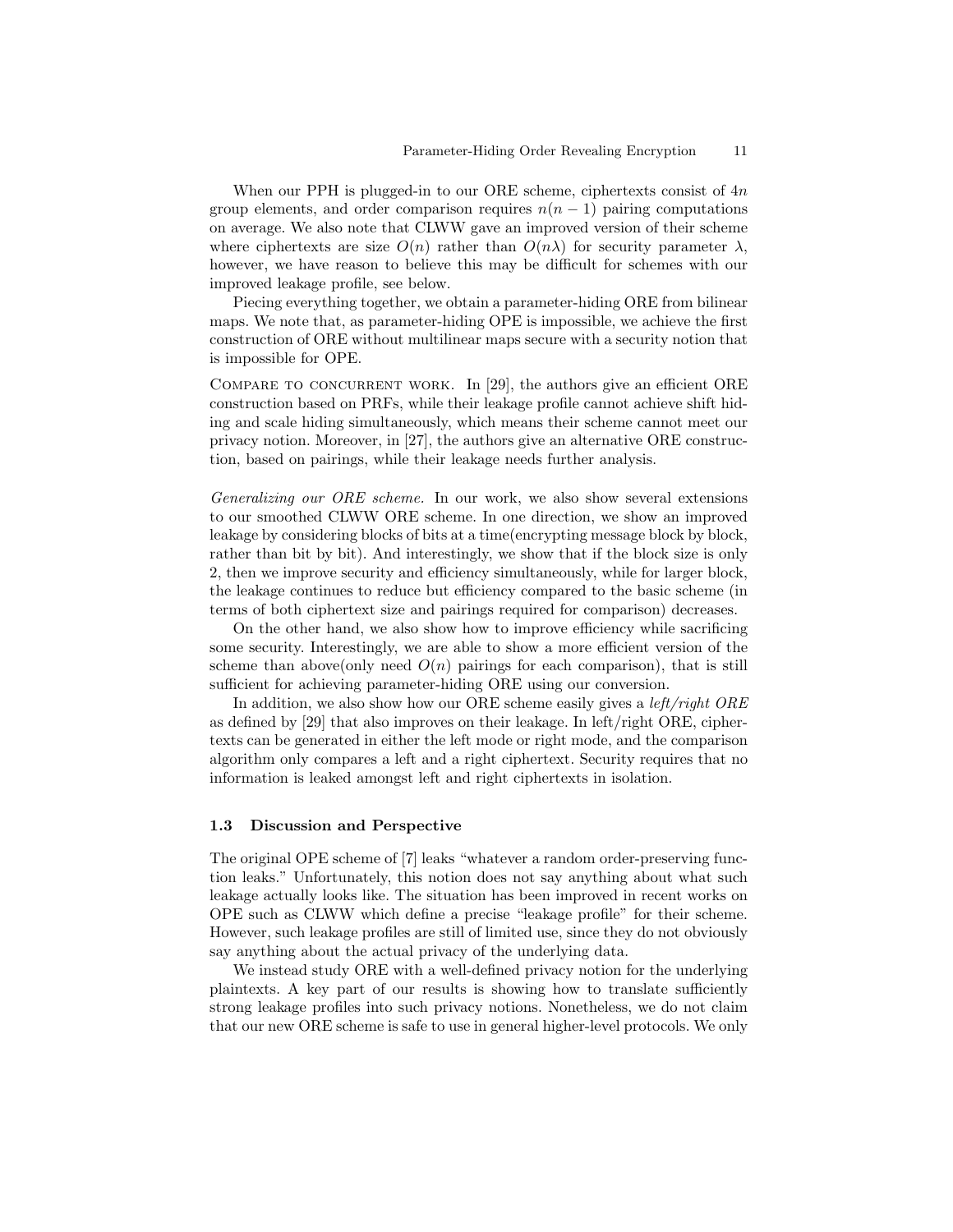claim security as long all that is sensitive is the scale and shift of the underlying plaintext distributions. If, for example, if the shape of the distribution is highly sensitive, or if there are correlations to other data available to the attacker, our notion is insufficient.

However, our construction provably has better leakage than existing efficient schemes, and it at least shows some meaningful security for specific situations. Moreover we suspect that the scheme can be shown to be useful in many other settings by extending our techniques.

### 1.4 Related Work

Work done on "leaky cryptography" includes work on multiparty computation [33], searchable symmetric and structured encryption [37, 21, 13, 18, 14, 12, 28], and property-preserving encryption [5, 7, 35]. In the database community, the problem of querying an encrypted database was introduced by Hacigümüş, Iyer, Li and Mehrotra [23], leading to a variety of proposals there but mostly lacking formal security analysis. Proposals of specific outsourced database systems based on property-preserving encryption like ORE include CryptDB [36], Cipherbase [2], and TrustedDB [4].

## 2 Background

NOTATION. All algorithms are assumed to be polynomial-time in the security parameter (though we will sometimes refer to efficient algorithms explicitly). We will denote the security parameter by  $\lambda$ . For a random variable Y, we write  $y \stackrel{\$}{\leftarrow} Y$  to denote that y is sampled according to Y's distribution, moreover, let D be Y's distribution, we abuse notation  $y \stackrel{\$}{\leftarrow} D$  to mean that y is sampled according to D. For an algorithm A, by  $y \stackrel{\$}{\leftarrow} A(x)$  we mean that A is executed on input  $x$  and the output is assigned to  $y$ , furthermore, if  $A$  is randomized, then we write  $y \stackrel{s}{\leftarrow} \mathcal{A}(x)$  to denote running  $\mathcal A$  on input x with a fresh random tape and letting  $y$  be the random variable induced by its output. We denote by  $Pr[A(x) = y : x \stackrel{\$}{\leftarrow} X]$  the probability that A outputs y on input x when x is sampled according to X. We say that an adversary A has advantage  $\epsilon$  in distinguishing X from Y if  $Pr[A(x) = 1 : x \stackrel{\$}{\leftarrow} X]$  and  $Pr[A(y) = 1 : y \stackrel{\$}{\leftarrow} Y]$ differ by at most  $\epsilon$ .

When more convenient, we use the following probability-theoretic notation instead. We write  $P_X(x)$  to denote the probability that X places on x, i.e.  $P_X(x) = Pr[X = x]$ , and we say  $P_X(x)$  is the probability density function (PDF) of  $X$ 's distribution. The *statistical distance* between  $X$  and  $Y$  is given by  $\Delta = \frac{1}{2} \sum_x |P_X(x) - P_Y(x)|$ . If  $\Delta(X, Y)$  is at most  $\epsilon$  then we say  $X, Y$  are  $\epsilon$ -close. It is well-known that if X, Y are  $\epsilon$ -close then any (even computationally unbounded) adversary A has advantage at most  $\epsilon$  in distinguishing X from Y.

The min-entropy of a random variable X is  $H_{\infty}(X) = -\log(\max_{x} P_X(x)).$ A value  $\nu \in \mathbb{R}$  depending on  $\lambda$  is called *negligible* if its absolute value goes to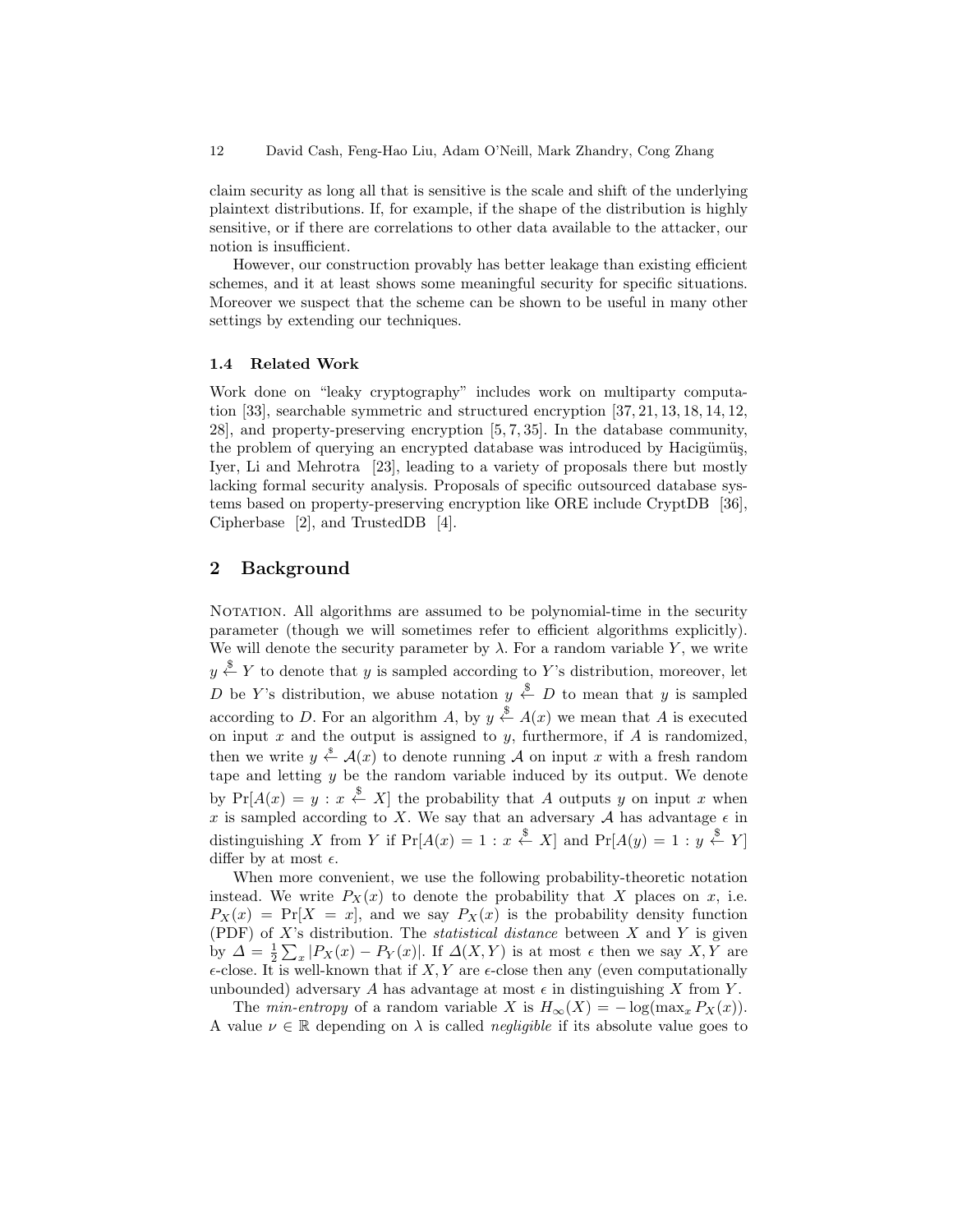0 faster than any polynomial in  $\lambda$ , i.e.  $\forall c > 0 \ \exists \lambda^* \in \mathbb{N} \ \forall \lambda \geq \lambda^* : |\nu| \leq \frac{1}{\lambda^c}$ . We let  $[M] = \{1, \ldots, M\}, [M]' = \{0, \ldots, M - 1\}$  and  $[M, N] = \{M, \ldots, N\}.$ We write  $m$  as a vector of plaintexts and  $|m|$  as the vector's length, namely  $m = (m_1, \ldots, m_s)$  and  $|m| = s$ . For a vector m, by am we mean  $(am_1, \ldots, am_s)$ and we write  $m+b$  to denote  $(m_1+b,\ldots,m_s+b)$ . Let x be a real number, we write |x| as the largest integer s.t.  $|x| \leq x$ , and  $\lceil x \rceil$  as the smallest integer s.t.  $\lceil x \rceil \geq x$ . By  $\lfloor x \rfloor$ , we mean rounding x to the nearest integer, namely  $-1/2 \leq \lfloor x \rfloor - x \leq 1/2$ . If P is a predicate, we write  $\mathbf{1}(P)$  for the function that takes the inputs to P and returns 1 if P holds and 0 otherwise.

PRFs. We use the standard notion of a PRF. A function  $F: \{0,1\}^{\lambda} \times D \rightarrow$  $\{0,1\}^{\lambda}$  is said to be a *PRF with domain D* if for all efficient *A* we have that

$$
|\Pr[\mathcal{A}^{F(K,\cdot)}(1^{\lambda})=1]-\Pr[\mathcal{A}^{g(\cdot)}(1^{\lambda})=1]|
$$

is a negligible function of  $\lambda$ , where K is uniform over  $\{0,1\}^{\lambda}$  and g is uniform over all functions from D to  $\{0,1\}^{\lambda}$ .

ORE. The following definition of syntax for order-revealing encryption makes explicit that comparison may use helper information (e.g. a description of a particular group) by incorporating a comparison key, denote ck.

**Definition 2 (ORE).** A ORE scheme is a tuple of algorithms  $\Pi = (\mathcal{K}, \mathcal{E}, \mathcal{C})$ with the following syntax.

- The key generation algorithm K is randomized, takes inputs  $(1^{\lambda}, M)$ , and always emits two outputs (sk, ck). We refer to the first output sk as the secret key and the second output ck as the comparison key.
- The encryption algorithm  $\mathcal E$  is randomized, takes inputs (sk, m) where m ∈ [M], and always emits a single output c, that we refer to as a ciphertext.
- The comparison algorithm C is deterministic, takes inputs  $(ck, c_1, c_2)$ , and always emits a bit.

If the comparison algorithm C is simple integer comparison (i.e., if  $C(\mathsf{ck}, c_1, c_2)$ ) is a canonical algorithm that treats its the ciphertexts and binary representations of integers and tests which is greater) then the scheme is said to be an orderpreserving encryption (OPE) scheme.

CORRECTNESS OF ORE SCHEMES. Intuitively, an ORE scheme is correct if the comparison algorithm can output the order of the underlying plaintext, by taking ck and two ciphertexts as inputs.

Our constructions will only be computationally correct, i.e. correct with overwhelming probability when the input messages are provided by an efficient process, under hardness assumptions. Formally, we define correctness using the game  $COR_{\Pi}^{\text{ore}}(\mathcal{A})$ , which is defined as follows: The game starts by running  $({\sf sk}, {\sf ck}) \stackrel{\hspace{0.1em}\mathsf{\scriptscriptstyle\$}}{\leftarrow} \mathcal{K}(1^{\lambda}, M)$ , and it gives  ${\sf ck}$  to A. The adversary A then outputs two messages  $x, y \in [M]$ . The game computes  $c_1 \stackrel{\hspace{0.1em}\mathsf{\scriptscriptstyle\$}}{\leftarrow} \mathcal{E}(\mathsf{sk}, x)$  and  $c_2 \stackrel{\hspace{0.1em}\mathsf{\scriptscriptstyle\$}}{\leftarrow} \mathcal{E}(\mathsf{sk}, y)$ , outputs 1 if  $x < y$  but  $\mathcal{C}(\mathsf{ck}, c_1, c_2) = 0$ .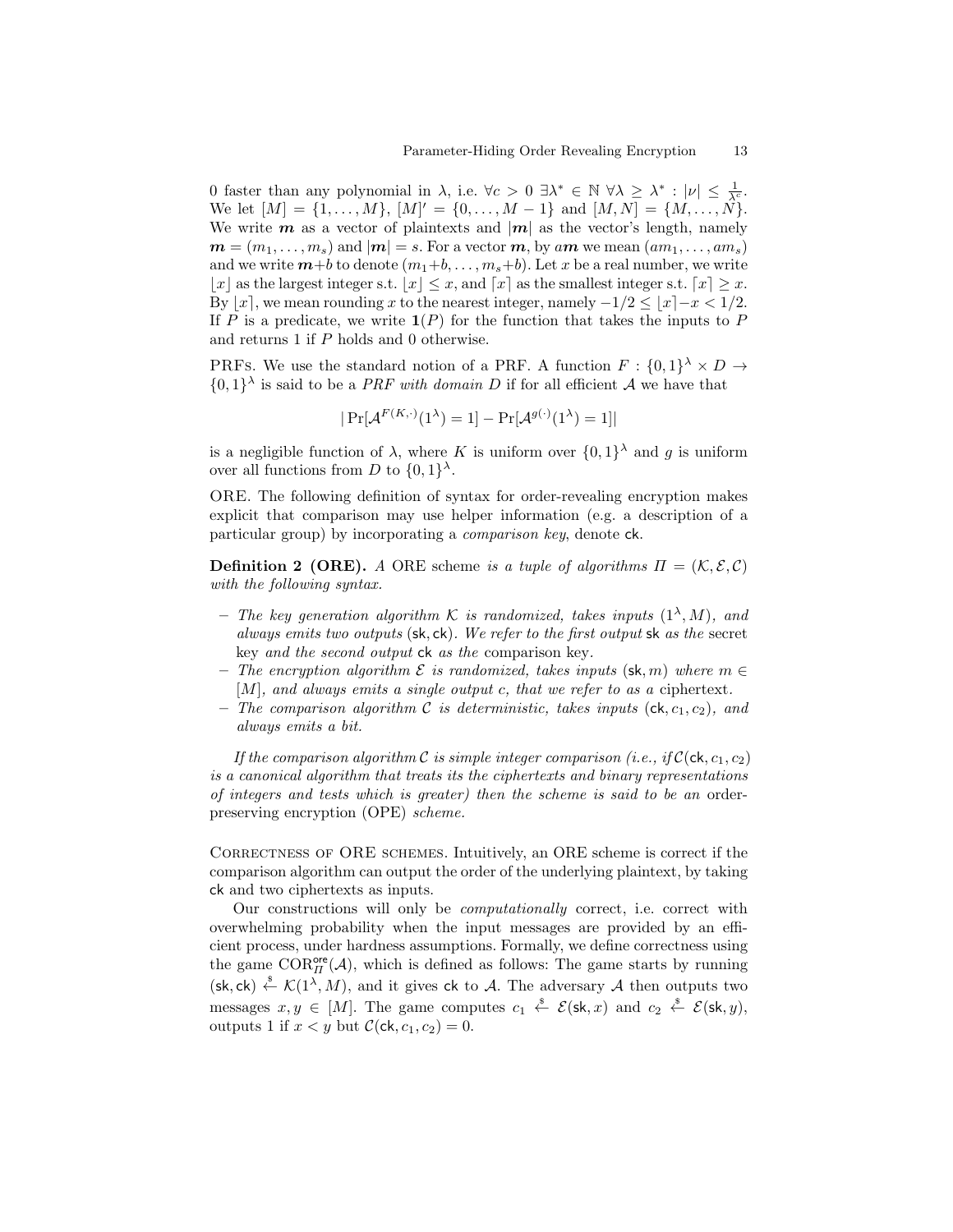We say that an ORE scheme  $\Pi$  is *computationally correct* if for all efficient adversaries A, all  $M = \text{poly}(\lambda)$ , we have that  $\Pr[\text{COR}_{P_i}^{\text{ore}}(\mathcal{A}) = 1]$  is a negligible function in the security parameter.

Security of ORE schemes. The following simulation-based security definition is due to Chenette et al. [15]. Here a leakage profile is any randomized algorithm. The definition refers to games given in Figure 3, which we review now. In the real game, key generation is run and the adversary is given the comparison key and oracle access to the encryption algorithm with the corresponding secret key. The adversary eventually outputs a bit that the game uses as its own output. In the ideal simulation game, the adversary is interacting with the same oracle, but the comparison key is generated by a stateful simulator, and the oracle responses are generated by the simulator which receives leakage from the stateful leakage algorithm  $\mathcal{L}$ .

| Game REAL <sup>ore</sup> $(\mathcal{A})$ :                                                                                                          | Game $\text{SIM}_{H}^{\text{ore}}(A, S)$ :                                                                                                                                    |
|-----------------------------------------------------------------------------------------------------------------------------------------------------|-------------------------------------------------------------------------------------------------------------------------------------------------------------------------------|
| $(\mathsf{sk}, \mathsf{ck}) \overset{\$}{\leftarrow} \mathcal{K}(1^{\lambda}, M); b \overset{\$}{\leftarrow} \mathcal{A}^{\text{Enc}}(\mathsf{ck})$ | $\mathsf{st}_{\ell} \leftarrow \bot; (\mathsf{ck},\mathsf{st}_{s}) \stackrel{\$} \leftarrow S(1^{\lambda}); b \stackrel{\$} \leftarrow \mathcal{A}^{\text{Enc}}(\mathsf{ck})$ |
| Return b                                                                                                                                            | Return b                                                                                                                                                                      |
| $\text{Enc}(m)$ :                                                                                                                                   | $\text{Enc}(m)$ :                                                                                                                                                             |
| Return $\mathcal{E}(\mathsf{sk}, m)$                                                                                                                | $(L, \mathsf{st}_{\ell}) \overset{\$}{\leftarrow} \mathcal{L}(\mathsf{st}_{\ell}, m); (c, \mathsf{st}_{s}) \overset{\$}{\leftarrow} \mathcal{S}(L, \mathsf{st}_{s})$          |
|                                                                                                                                                     | Return c                                                                                                                                                                      |
|                                                                                                                                                     |                                                                                                                                                                               |

**Fig. 3:** Games REAL<sup>ore</sup>  $\Pi(A)$  (left) and  $\text{SIM}_{\Pi,\mathcal{L}}^{\text{ore}}(\mathcal{A},\mathcal{S})$  (right), where  $\Pi = (\mathcal{E},\mathcal{C})$  is an ORE scheme,  $\mathcal L$  is a leakage profile,  $\mathcal A$  is an adversary, and  $\mathcal S$  is a simulator.

Definition 3 ( $\mathcal{L}$ -simulation-security for ORE). For an ORE scheme  $\Pi$ , an adversary  $A$ , a simulator  $S$ , and leakage profile  $\mathcal{L}$ , we define the games  $\text{REAL}_{\Pi}^{\text{ore}}(\mathcal{A})$  and  $\text{SIM}_{\Pi,\mathcal{L}}^{\text{ore}}(\mathcal{A})$  in Figure 3. The advantage of  $\mathcal{A}$  with respect to  $\mathcal S$ is defined as

$$
\mathsf{Adv}_{\Pi,\mathcal{L},\mathcal{A},\mathcal{S}}^{\mathrm{ore}}(\lambda) = \left| \Pr[\mathrm{REAL}^{\mathrm{ore}}_{\Pi}(\mathcal{A}) = 1] - \Pr[\mathrm{SIM}_{\Pi,\mathcal{L}}^{\mathrm{ore}}(\mathcal{A},\mathcal{S}) = 1] \right|.
$$

We say that  $\Pi$  is  $\mathcal L$ -simulation-secure if for every efficient adversary  $\mathcal A$  there exists an efficient simulator S such that  $\mathsf{Adv}_{\Pi,\mathcal{L},\mathcal{A},\mathcal{S}}^{\mathsf{ore}}(\lambda)$  is a negligible function.

We also define non-adaptive variants of the games where  $A$  gets a single query to an oracle that accepts a vector of messages of unbounded size. In the real game  $REAL_{\Pi}^{\text{ore-na}}(A)$ , the oracle returns the encryptions applied independently to each message. In the ideal game  $\text{SIM}_{\Pi}^{\text{ore-na}}(\mathcal{A})$ , the leakage function gets the entire vector of messages as input and produces an output L that is then given to S which produces a vector of ciphertexts, which are returned by the oracle.

We define the non-adaptive advantage of A with respect to S analogously, and denote it  $\text{Adv}_{\Pi,\mathcal{L},\mathcal{A},\mathcal{S}}^{\text{one-na}}(\lambda)$ . Non-adaptive  $\mathcal{L}$ -simulation security is defined analogously.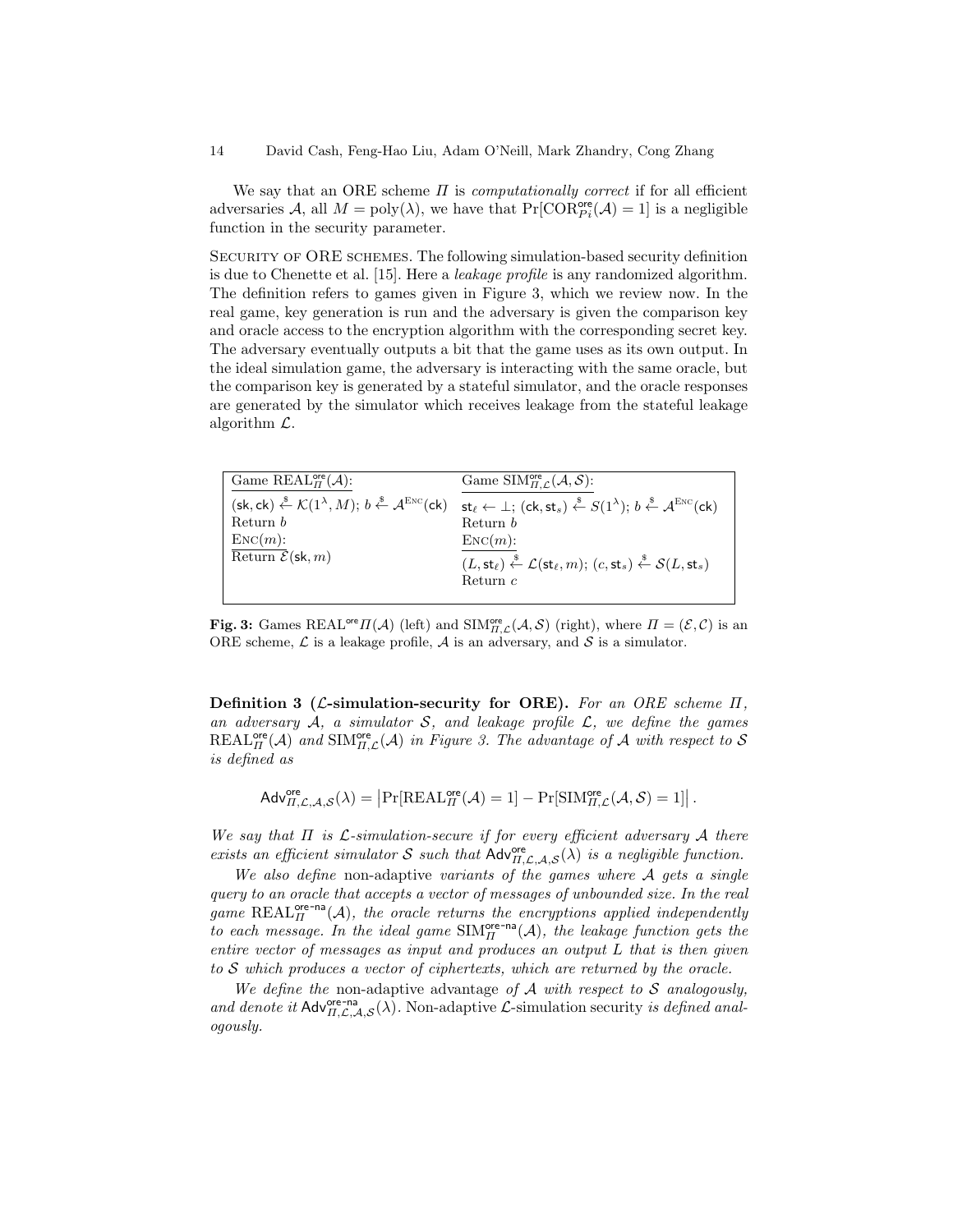*Ideal ORE.* Ideal ORE is the case where the leakage profile  $\mathcal{L}$  is simply the list of results of comparisons between the plaintexts. We note that such a  $\mathcal L$  is always revealed by the comparison algorithm, so ideal ORE is the best one can hope for. Ideal ORE can be constructed from multilinear maps [9].

CLWW Leakage. As an example of a non-ideal leakage profile, consider the leakage  $\mathcal{L}_{\text{clww}}$  of Chenette, Lewi, Weis and Wu [15]. For  $m_0, m_1 \in \{0, 1\}^n$ , we define the most significant differing bit of  $m_1$  and  $m_2$ , denoted msdb $(m_0, m_1)$ , as the index of first bit where  $m_0, m_1$  differ, or  $n + 1$  if  $m_1 = m_2$ .

The CLWW leakage profile  $\mathcal{L}_{\text{clww}}$  takes in input a vector of plaintext  $m =$  $(m_1, \ldots, m_q)$  and produce the following:

$$
\mathcal{L}_{\text{clww}}(m_1, \ldots, m_q) := (\forall 1 \le i, j \le n, \mathbf{1}(m_i < m_j), \text{msdb}(m_i, m_j))
$$

## 3 New Security Notions for ORE

In this section, we propose four meaningful notions of privacy: distributionhiding, parameter-hiding, scale-hiding and shift-hiding; in those notions, we are considering the privacy of the underlying distribution of data records, rather than the individual data records, and show how to protect information about the underlying data distribution.

DISTRIBUTION-HIDING FOR ORE. We assume that all database entries are independently and identically distributed according to some distribution  $D^{10}$ , and the notion of distribution-hiding refers to game defined in Figure 4. In the interactive game, after receiving the public parameter and comparison key, adversary A picks two distributions  $D_0, D_1$  and sends to challenger C, C then flips a coin b, samples a sequence of entries from  $D<sub>b</sub>$ , and sends back the encrypted entries. Eventually  $A$  outputs a bit, and we say adversary wins if it guesses  $b$  correctly. We note that if either of  $D<sub>b</sub>$  has low min-entropy, it is possible for an adversary to estimate the min-entropy by looking for collisions in its ciphertexts. Therefore, we must restrict  $D_b$  to have high min-entropy.

Game  $DH_{\Pi,q}(\mathcal{A},\lambda)$ :  $(\mathsf{sk}, \mathsf{ck}) \overset{\$}{\leftarrow} \mathcal{K}(1^\lambda, M); D_0, D_1 \leftarrow \mathcal{A}(1^\lambda, \mathsf{ck}) \text{ s.t. } H_\infty(D_b) \geq \omega(\log \lambda)$  $b \overset{\$} \leftarrow \{0,1\}, \bm{m} \overset{\$} \leftarrow D_b \,\, s.t. \,\, |m| = q; \max D_b \leq M; \bm{c} = \mathcal{E}(\mathsf{sk}, \bm{m})$  $b' = A(\mathsf{ck}, c)$ ; Return  $(b = b')$ 

Fig. 4: Games  $DH_{\Pi,q}(\mathcal{A},\lambda)$ , where  $\Pi=(\mathcal{K},\mathcal{E},\mathcal{C})$  is an ORE scheme,  $q = \text{poly}(\lambda)$ , and  $A$  is an adversary.

 $10$  By D, here we mean a sampling algorithm, such that the outputs of this algorithm obey the distribution D, for ease we denote  $\max D$  as the maximum item in  $D$ 's support.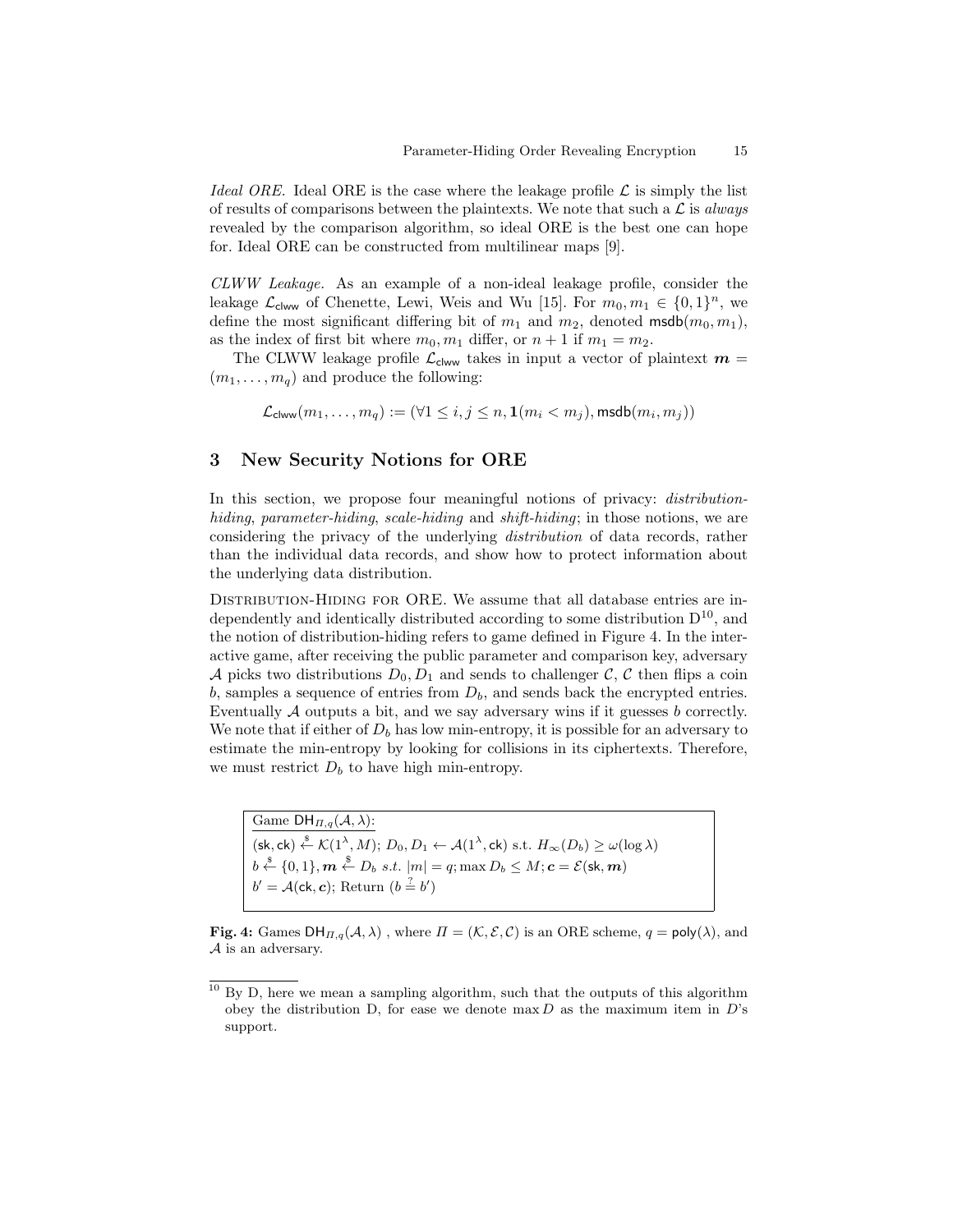Definition 4 (Distribution-Hiding for ORE). For an ORE scheme Π, an adversary A, function  $q = q(\lambda)$  we define the games  $DH_{\Pi,q}(\mathcal{A},\lambda)$  in Figure 4. The advantage of A is defined as  $\mathbf{Adv}_{\Pi,q}^{\mathsf{DH}}(\mathcal{A},\lambda) = |\Pr[\mathsf{DH}_{\Pi,q}(\mathcal{A},\lambda) - \frac{1}{2}]|$ . We say that  $\Pi$  is distribution-hiding if for every efficient adversary  $A$ , and any polynomial  $q = \text{poly}(\lambda)$ ,  $\text{Adv}_{\Pi,q}^{\text{DH}}(\mathcal{A}, \lambda)$  is a negligible function.

We immediately observe that ideal ORE achieves distribution hiding, while for other known leakier ORE schemes, it's seems unfeasible to achieve this privacy guarantee. However, in many settings, the general shape of the distribution is often known (that is, if the distribution is normal, uniform, Laplace, etc), and it is reasonable to allow the overall shape to be reveal but hide its mean and/or variance completely, subject to certain restrictions. Before formalize these notion, we firstly introduce some notations.

For a continuous random variable  $X$ , where  $D$  is  $X$ 's distribution, we abuse notation  $p_D(x) = p_X(x)$ . Now we introduce three alternative distributions:  $D_{\text{scale}}^{\delta}, D_{\text{shift}}^{\ell}, D_{\text{aff}}^{\delta,\ell}$  with parameter  $\delta, \ell$ , where the corresponding probability density function is defined as:

$$
p_{D_{\text{scale}}} = \frac{p_D(\frac{x}{\delta})}{\delta}; \ p_{D_{\text{shift}}}(x) = p_D(x-\ell); \ p_{D_{\text{aff}}} = \frac{p_D(\frac{x-\ell}{\delta})}{\delta}
$$

In other words,  $D_{\text{scale}}^{\delta}$  scales the shape of D by a factor of  $\delta$ ;  $D_{\text{shift}}$  shifts D by  $\ell$ and  $D_{\text{aff}}$  does both.

ROUNDED DISTRIBUTION. As our plaintexts are integers, we need map real number to its rounded integer, namely  $x \to |x|$ . More precisely, let D be a distribution over real numbers between  $\alpha$  and  $\beta$ ; we induce a rounded distribution  $R_{D}^{\alpha,\beta}$  on  $[[\alpha],[\beta]]$  which samples from  $D$  and then rounds. Its probability density function is:

$$
p_{R_D^{\alpha,\beta}}(k) = \begin{cases} \frac{\int_{\alpha}^{\lceil \alpha \rceil + 1/2} p_D(x) dx}{\int_{k-1/2}^{\beta} p_D(x) dx} & k = \alpha \\ \frac{\int_{k-1/2}^{k+1/2} p_D(x) dx}{\int_{\alpha}^{\beta} p_D(x) dx} & k \in \lbrack \lceil \alpha + 1 \rceil, \lfloor \beta - 1 \rfloor \rbrack \\ \frac{\int_{\lfloor \beta \rfloor - 1/2}^{\beta} p_D(x) dx}{\int_{\alpha}^{\beta} p_D(x) dx} & k = \beta \\ 0 & Otherwise \end{cases}
$$

In the case of  $D_{\text{scale}}^{\delta}$ ,  $D_{\text{shift}}^{\ell}$ , or  $D_{\text{aff}}^{\delta,\ell}$ , we will use the notation  $[D_{\text{scale}}^{\delta}], [D_{\text{shift}}^{\ell}],$ and  $[D_{\text{aff}}^{\delta,\ell}]$  to denote the respective rounded distributions.

Now, we present the notion " $(\gamma, D)$ -parameter-hiding" ORE, referring to the game defined in Figure 5. Here,  $D$  is a distribution over  $[0, 1]$ , which represents the description of the known shape of the distribution of plaintexts.  $\gamma$  is a lowerbound on the scaling that is allowed. Then key generation is run and adversary is given the public parameter,  $(\gamma, D)$ , and the comparison key. Then, the adversary A sends two pairs of parameters  $(\delta_0, \ell_0), (\delta_1, \ell_1)$  to challenger C. Next, C flips a coin b, checks whether the parameter is  $proper(1(\delta_0 \geq \gamma \cap \delta_1 \geq \gamma))$ , then samples a sequence of data entries from the rounded distribution  $[D_{\mathsf{aff}}^{\delta_b,\ell_b}]$  and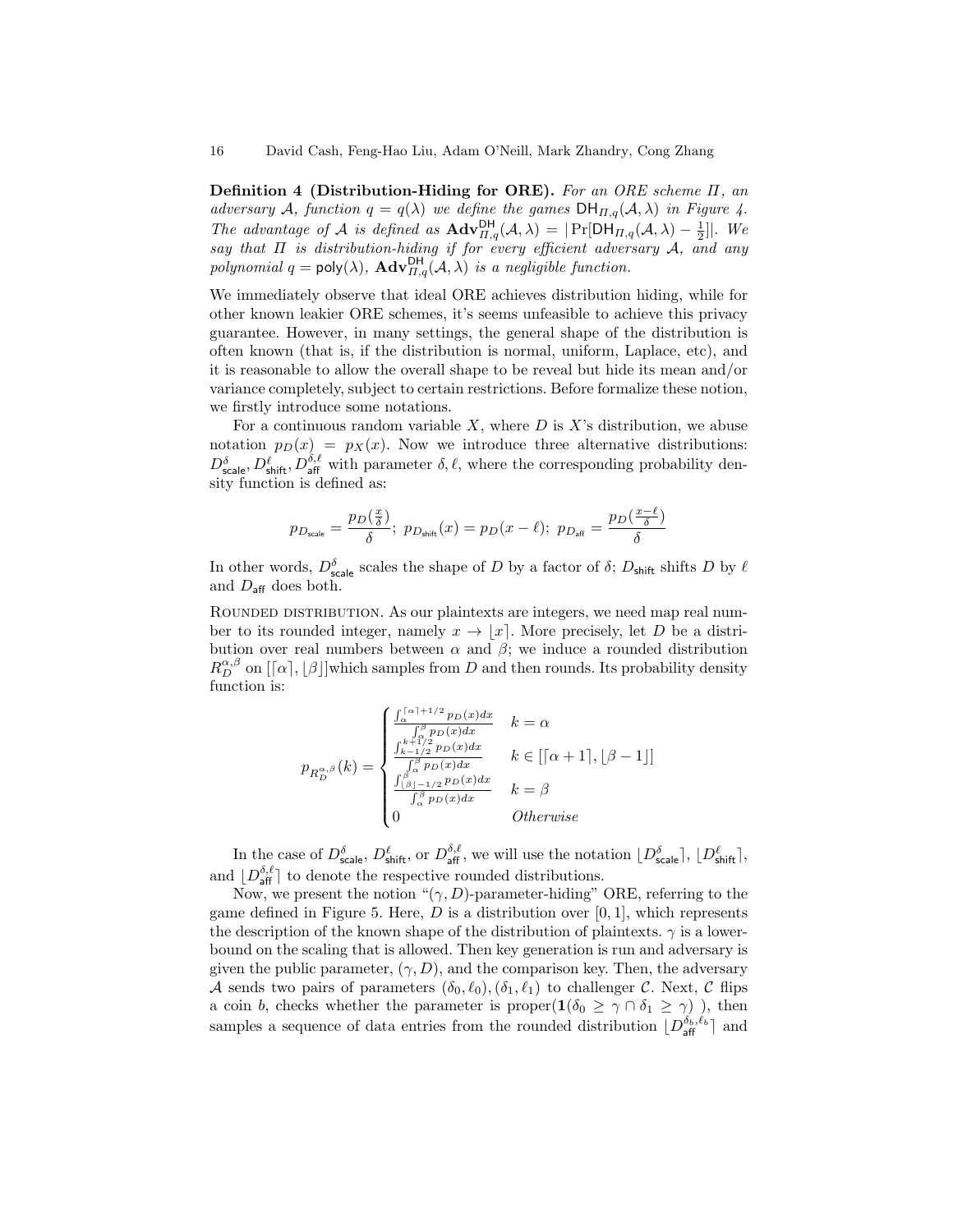sends back encrypted data. Eventually  $A$  outputs a bit, and we say adversary wins if it guesses b correctly.

Game  $(\gamma, D)$ -para-hid $_{\Pi,q}(\mathcal{A}, \lambda)$ :  $(\mathsf{sk}, \mathsf{ck}) \overset{\$}{\leftarrow} \mathcal{K}(1^\lambda, M); \, \delta_0, \ell_0, \delta_1, \ell_1 \leftarrow \mathcal{A}(\mathsf{ck}, D)$ If  $\delta_0 < \gamma$  or  $\delta_1 < \gamma$ , output a random bit and abort,  $\text{else, } b \overset{\$}{\leftarrow} \{0,1\}, \bm{m} \overset{\$}{\leftarrow} \lfloor D_{\mathsf{aff}}^{\delta_b,\ell_b} \rceil, s.t. |m| = q; \max \lfloor D_{\mathsf{aff}}^{\delta_b,\ell_b} \rceil \leq M; \bm{c} = \mathcal{E}(\mathsf{sk}, \bm{m})$  $b' = A(\mathsf{ck}, c)$  Return  $(b = b')$ 

Fig. 5: Games para-hid $_{\Pi,q}(\mathcal{A},\lambda)$ , where  $\Pi=(\mathcal{E},\mathcal{C})$  is an ORE scheme, D is a distribution on  $[0, 1]$ , A is an adversary

Definition 5 ( $(\gamma, D)$ -parameter hiding for ORE). For an ORE scheme  $\Pi$ , an adversary A, a distribution D, and function  $q = q(\lambda)$ , we define the games  $(\gamma, D)$ -para-hid<sub> $\Pi, q(\mathcal{A}, \lambda)$  in Figure 5. The advantage of A is defined as</sub>

$$
\mathbf{Adv}_{\varPi,q,\gamma,D}^{\mathsf{para-hid}}(\mathcal{A},\lambda)=|\Pr[(\gamma,D)\text{-para-hid}_{\varPi,q}(\mathcal{A},\lambda)-\frac{1}{2}]|
$$

We say that  $\Pi$  is  $(\gamma, D)$ -parameter hiding if for every efficient adversary A and polynomial q  $\mathbf{Adv}_{H,q,\gamma,D}^{\mathsf{para-hid}}(\mathcal{A},\lambda)$  is a negligible function.

Similarly, we define  $(\gamma, D)$ -scale hiding and  $(\gamma, D)$ -shift hiding with little change as above. More precisely, in the game of  $(\gamma, D)$ -scale hiding, we add the restriction  $\ell_0 = \ell_1 = 0$  and in the game of  $(\gamma, D)$ -shift hiding, we add the restriction  $\delta_0 = \delta_1$ . Due to the space limit, we skip the formal definitions here.

We note that these three notions are distribution dependent, and we would like they work for any distribution. Unfortunately, quickly oscillating distributions do not fit into our case, as they may have actually low min-entropy for their discretized distributions on integers, even at large scales. Hence, we place additional restrictions. We place the following restriction, which is sufficient, but potentially stronger than necessary:

 $(\eta, \mu)$ -SMOOTH DISTRIBUTION. We let D be a distribution where its support mainly on  $[0,1]$   $(\Pr[x \notin [0,1] : x \leftarrow D] \leq \mathsf{negl}(\lambda))$ , we denote  $p'_D(x)$  as its derivative, and we say that D is  $(\eta, \mu)$ -smooth if 1)  $\forall x \in [0, 1], p_D(x) \leq \eta$ ; 2)  $|p'_D(x)| \leq \eta$  for all  $x \in [0,1]$  except for  $\mu$  points.

Definition 6 ( $(\gamma, \eta, \mu)$ -parameter hiding for ORE). For an ORE scheme Π, we say Π is  $(γ, η, μ)$ -parameter hiding if for every efficient adversary  $A$ , polynomial q, and any  $(\eta, \mu)$ -smooth distribution D,  $\text{Adv}_{H,q,\gamma,D}^{\text{para-hid}}(\mathcal{A}, \lambda)$  is a negligible function.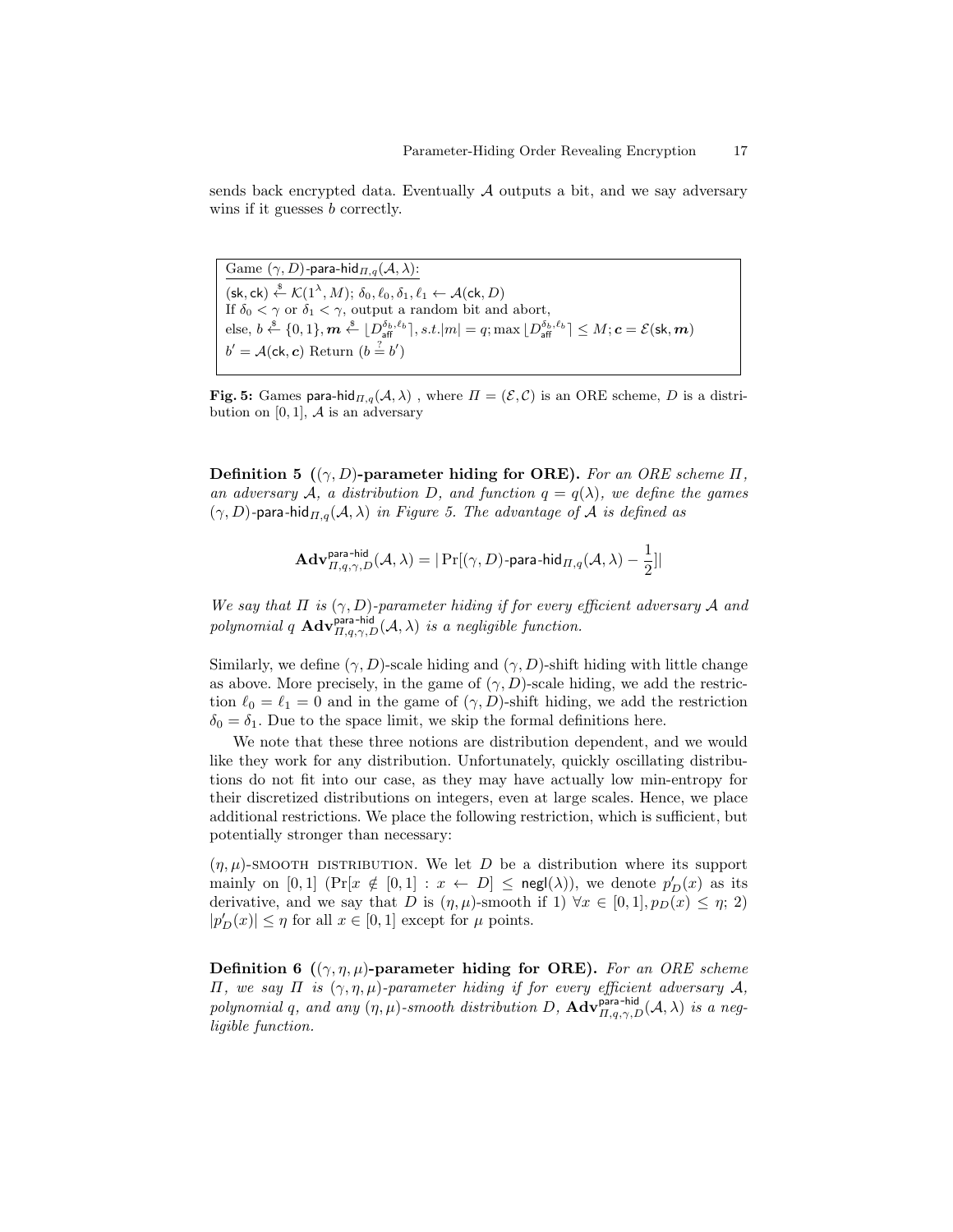18 David Cash, Feng-Hao Liu, Adam O'Neill, Mark Zhandry, Cong Zhang

## 4 Parameter Hiding ORE

In this section, we will assume we are given an ORE  $\Pi = (\mathcal{K}, \mathcal{E}, \mathcal{C})$  with a "smoothed" version of CLWW leakage, defined below. Later, in Section 5, we will show how to instantiate such a scheme from bilinear maps.

We show how to convert a scheme with smoothed CLWW leakage into a parameter-hiding ORE scheme by simply composing with a linear function: namely, for any plaintext m, the ciphertext has form  $\mathcal{E}(\alpha m + \beta)$ , where  $\alpha, \beta$ are the same across all messages and are sampled as part of the secret key. Intuitively,  $\alpha$  helps to hide the scale parameter and  $\beta$  hides the shift. We need to be careful about the distributions of  $\alpha$  and  $\beta$ ;  $\alpha$  needs to be drawn from a "discrete" log uniform" distribution of appropriate domain, and  $\beta$  needs to be chosen from a uniform distribution of appropriate domain.

The discrete log uniform distribution D on  $[A, B]$  (logU $(A, B)$ ) has probability density function:

$$
p_D(k) = \begin{cases} \frac{1/k}{\sum_{i=A}^B 1/i} & i \in [A, B] \\ 0 & Otherwise \end{cases}
$$

We say a leakage function  $\mathcal L$  is smoothed CLWW if:

- 1. For any two plaintext sequences  $m_0, m_1$ , if  $\mathcal{L}_{\text{clww}}(m_0) = \mathcal{L}_{\text{clww}}(m_1)$ , then  $\mathcal{L}(m_0) = \mathcal{L}(m_1)$  (in other words, it leaks no more information that CLWW);
- 2. For any plaintext sequence  $m, \mathcal{L}(m) = \mathcal{L}(2m)$

#### 4.1 Parameter-Hiding ORE

In this part, we give the formal description of parameter-hiding ORE. To simplify our exposition, we first specify some parameters. We will assume we are given:

$$
q = \text{poly}(\lambda), M = 2^{\text{poly}(\lambda)}, \gamma = 2^{\omega(\log \lambda)}, \eta, \mu \leq O(1)
$$

We will assume  $\gamma$  and M are exactly powers of 2 without loss of generality by rounding up. We define:

$$
\tau = \gamma, \xi = \gamma^2, U = 4\xi M, T = \gamma^2 \times U, K = 2 \times T
$$

Let  $\Pi = (\mathcal{K}, \mathcal{E}, \mathcal{C})$  be an ORE scheme on message space [K] with smoothed CLWW leakage L. We define our new ORE  $\Pi_{\text{aff}} = (\mathcal{K}_{\text{aff}}, \mathcal{E}_{\text{aff}}, \mathcal{C}_{\text{aff}})$  on message space  $[M]$  as follows:

 $\mathcal{K}_{\text{aff}}(1^{\lambda}, M, \Pi)$ : On input the security parameter  $\lambda$ , message space [M] and  $\Pi$ , the algorithm picks a super-polynomial  $\gamma = 2^{\omega(\log \lambda)}$  as a global parameter, and computes parameters above. Then it runs  $(\mathsf{ck}, \mathsf{sk}) \leftarrow \mathcal{K}(1^{\lambda}, K)$ , draws  $\alpha \stackrel{\$}{\leftarrow} \log U(\xi, 2\xi - 1)$  and  $\beta$  from discrete uniform on  $[T]'$  and outputs  $sk_{\text{aff}} = (sk, \alpha, \beta), ck_{\text{aff}} = ck;$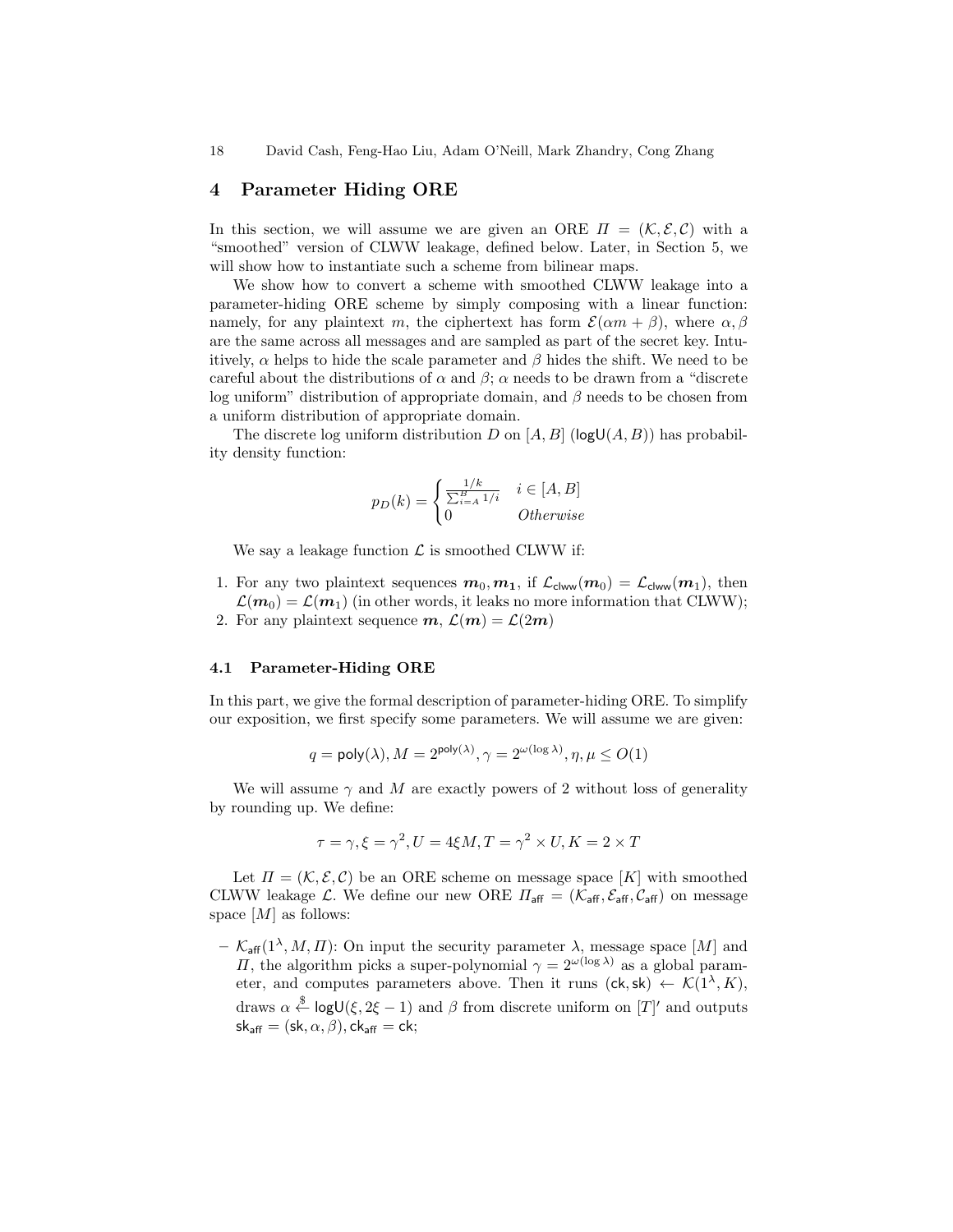$\mathcal{E}_{\text{aff}}(\text{sk}_{\text{aff}}, m)$ . On input the secret key sk<sub>aff</sub> and a message  $m \in [M]$ , it outputs

$$
CT_{\text{aff}} = \mathcal{E}(\alpha m + \beta)
$$

By our choice of message space [K] for  $\Pi$ , the input to  $\mathcal E$  is guaranteed to be in the message space.

 $C_{\text{aff}}(ck_{\text{aff}},\text{CT}_{\text{aff}}^0,C\text{T}_{\text{aff}}^1)$ : On inputs the comparison key  $ck_{\text{aff}},$  two ciphertexts  $CT_{\text{aff}}^0$ ,  $CT_{\text{aff}}^1$ , it outputs  $\mathcal{C}(\text{ck}_{\text{aff}}, \text{CT}_{\text{aff}}^0, \text{CT}_{\text{aff}}^1)$ 

Here we also give the description of composted schemes that only achieve "scale-hiding" or "shift-hiding". Formally, we define  $\Pi_{\text{scale}} = (\mathcal{K}_{\text{scale}}, \mathcal{E}_{\text{scale}}, \mathcal{C}_{\text{scale}})$ and  $\Pi_{\text{shift}} = (\mathcal{K}_{\text{shift}}, \mathcal{E}_{\text{shift}}, \mathcal{C}_{\text{shift}})$ , respectively:

 $-$  K<sub>scale</sub> (1<sup> $\lambda$ </sup>, *M*, *II*): On input the security parameter  $\lambda$ , the message space [*M*] and  $\Pi$ , the algorithm picks a super-polynomial  $\gamma = 2^{\omega(\log \lambda)}$  as a global parameter, and computes parameters above. Then it runs  $(\mathsf{ck}, \mathsf{sk}) \leftarrow \mathcal{K}(1^{\lambda}, K)$ ,

draws  $\alpha \stackrel{\$}{\leftarrow} \mathsf{logU}(\xi, 2\xi - 1)$  and outputs  $\mathsf{sk}_\mathsf{scale} = (\mathsf{sk}, \alpha), \mathsf{ck}_\mathsf{scale} = \mathsf{ck};$ 

–  $\mathcal{E}_{scale}(sk_{scale}, m)$ . On input the secret key sk<sub>scale</sub> and a message  $m \in [M]$ , it outputs

$$
\mathsf{CT}_{\mathsf{scale}} = \mathcal{E}(\alpha m)
$$

- $C_{scale}(ck_{scale}, \text{CT}_{scale}^0):$  On inputs the comparison key  $ck_{scale}$ , two ciphertexts  $CT_{scale}^0$ ,  $CT_{scale}^1$ , it outputs  $\mathcal{C}(\mathsf{ck}_{scale}, \mathsf{CT}_{scale}^0, \mathsf{CT}_{scale}^1)$ .
- $-$  K<sub>shift</sub>(1<sup> $\lambda$ </sup>, *M*, *II*): On input the security parameter  $\lambda$ , the message space [*M*] and  $\Pi$ , the algorithm picks a super-polynomial  $\gamma = 2^{\omega(\log \lambda)}$  as a global parameter, and computes parameters above. Then it runs  $(ck, sk) \leftarrow \mathcal{K}(1^{\lambda}),$ draws  $\beta$  from discrete uniform on  $[T]'$  and outputs  $sk_{shift} = (sk, \alpha)$ ,  $ck_{shift} =$ ck;
- $\mathcal{E}_{\text{shift}}(\text{sk}_{\text{shift}}, m)$ . On input the secret key  $\text{sk}_{\text{shift}}$  and a message  $m \in [M]$ , it outputs

$$
CT_{\text{shift}} = \mathcal{E}(m+b)
$$

-  $\mathcal{C}_{\mathsf{shift}}(\mathsf{ck}_{\mathsf{shift}},\mathsf{CT}_{\mathsf{shift}}^0)$ : On inputs the comparison key  $\mathsf{ck}_{\mathsf{shift}},$  two ciphertexts  $\mathsf{CT}_{\mathsf{shift}}^0$ ,  $\mathsf{CT}_{\mathsf{shift}}^1$ , it outputs  $\mathcal{C}(\mathsf{ck}_{\mathsf{shift}}, \mathsf{CT}_{\mathsf{shift}}^0, \mathsf{CT}_{\mathsf{shift}}^1)$ .

The correctness of  $\Pi_{\text{aff}}$ ,  $\Pi_{\text{scale}}$  and  $\Pi_{\text{shift}}$  is directly held by correctness of  $\Pi$ , and what is more interesting is the privacy that those scheme can guarantee.

#### 4.2 Main Theorem

In the part, we prove  $\Pi_{\mathsf{aff}}$  is parameter hiding, formally:

**Theorem 7 (Main Theorem).** Assuming  $\Pi$  has  $\mathcal{L}$ -simulation-security where L is smoothed CLWW, then for any  $\gamma = 2^{\omega(\log \lambda)}$ ,  $\Pi_{\text{aff}}$  is  $(\gamma, \eta, \mu)$ -parameter hiding.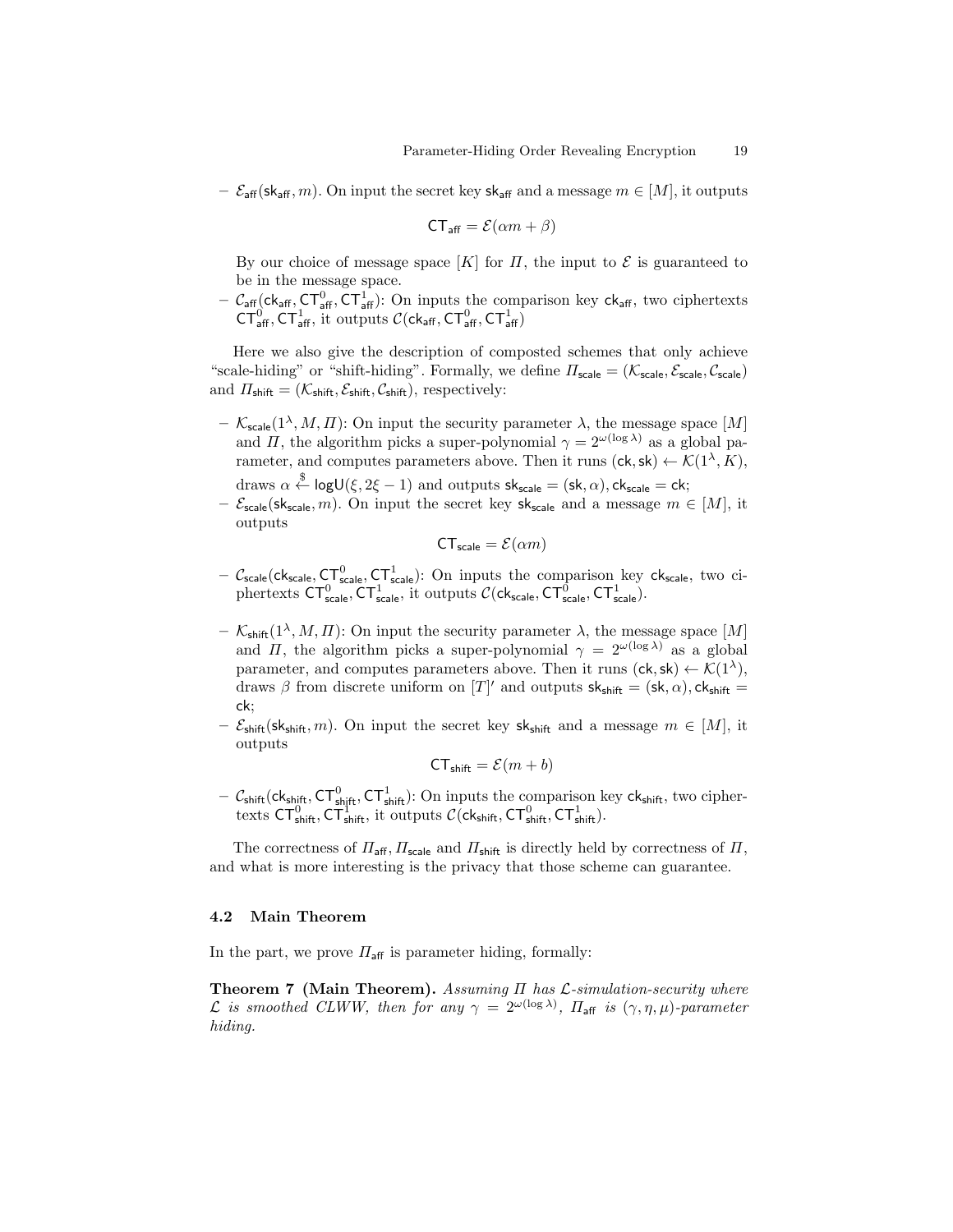Proof. According to the security notions, it is straightforward that if an ORE scheme is  $(\gamma, \eta, \mu)$ -parameter hiding, then it is also  $(\gamma, \eta, \mu)$ -scale hiding and  $(\gamma, \eta, \mu)$ -shift hiding. Next we claim the converse proposition holds.

CLAIM. If an ORE scheme  $\Pi$  achieves  $(\gamma, \eta, \mu)$ -scale hiding and  $(\gamma, \eta, \mu)$ -shift hiding simultaneously, then  $\Pi$  is  $(\gamma, \eta, \mu)$ -parameter hiding.

We sketch the proof by hybrid argument. For any  $\gamma = 2^{\omega(\log \lambda)}$  and  $(\eta, \mu)$ smooth distribution  $D$ , firstly, by shift-hiding, there is no efficient adversary that distinguish  $(\delta_0, \ell_0)$  from  $(\delta_0, 0)$  with non-negligible probability. Then due to scale-hiding, no efficient adversary can differ  $(\delta_0, 0)$  from  $(\delta_1, 0)$  with nonnegligible probability. Thirdly, same as the first argument, any efficient adversary can distinguish  $(\delta_1, 0)$  from  $(\delta_1, \ell_1)$  with only negligible advantage. Combining together,  $\Pi$  achieves  $(\gamma, \eta, \mu)$ -parameter hiding.

Thus, it suffices to show  $\Pi_{\text{aff}}$  is both  $(\gamma, \eta, \mu)$ -scale hiding and  $(\gamma, \eta, \mu)$ -shift hiding.

Before showing these two properties, we first prove a lemma about  $(\eta, \mu)$ smooth distributions.

**Lemma 8.** If D is  $(\eta, \mu)$ -smooth, then for any  $\delta \geq \gamma, \ell > 0$ ,

- 1.  $\Delta( \lfloor D_{\mathsf{aff}}^{\delta,\ell} \rceil, \lfloor D_{\mathsf{aff}}^{\delta,\lfloor \ell \rfloor} \rceil ) \leq \mathsf{negl}(\lambda);$
- 2. for any  $s > 0$ ,  $\Delta( \lfloor D_{\text{aff}}^{\delta,\ell} \rceil, \lfloor D_{\text{aff}}^{\delta(1+s),\ell} \rceil) \leq O(s) + \text{negl}(\lambda);$
- 3. for any integer  $z, b > 0$ ,  $\Delta(\mathcal{L}_{\text{clww}}(zm + b), \mathcal{L}_{\text{clww}}(m') + b) \leq \text{negl}(\lambda)$ , where  $\boldsymbol{m} \overset{\$}{\leftarrow} \lfloor D_{\sf scale}^{\delta,0} \rceil, \boldsymbol{m}' \overset{\$}{\leftarrow} \lfloor D_{\sf scale}^{z\delta,0} \rceil$

Intuitively, property 1 means that when shifting a smooth distribution small amount, the rounded distribution will negligibly change; similarly property 2 indicates that when scaling a smooth distribution by two close factors, the rounded distribution will change negligibly; property 3 considers scaling and then rounding or rounding and then scaling, and shows that the leakage will be almost identical in both cases (this follows from the fact that the lower-order bits of the plaintext would not affect the leakage profile). Due to space limit, we give the proof of Lemma 8 in Appendix A.

In the following we prove that  $\Pi_{\text{aff}}$  is both  $(\gamma, \eta, \mu)$ -scale hiding and  $(\gamma, \eta, \mu)$ shift hiding. We present the shift-hiding part first.

**Lemma 9.** Assuming  $\Pi$  has  $\mathcal{L}$ -simulation-security where  $\mathcal{L}$  is smoothed CLWW, then for any  $\gamma = 2^{\omega(\log \lambda)}$ ,  $\Pi_{\text{aff}}$  is  $(\gamma, \eta, \mu)$ -shift hiding.

*Proof.* As  $\Pi$  is  $\mathcal{L}$ -simulation-secure, it suffices to consider an adversary  $\mathcal{A}$  that only gets the leakage function  $\mathcal{L}(m)$ . It outputs a single bit. Hence it suffices to show that, for any fixed  $\alpha \in [\xi, 2\xi), \Delta(\mathcal{L}(\alpha m_0 + \beta), \mathcal{L}(\alpha m_1 + \beta)) \leq \text{negl}(\lambda),$ where  $m_0 \stackrel{\$}{\leftarrow} [D_{\text{aff}}^{\delta,\ell_0}]$ ;  $m_1 \stackrel{\$}{\leftarrow} [D_{\text{aff}}^{\delta,\ell_1}]$ ;  $\beta \stackrel{\$}{\leftarrow} [T]'$ . Moreover, we observe that for any  $\alpha$ , the maximum element in  $am_b$  is less than  $T/2$ . Thus, if we view the message space as a binary tree, each element lies in the left-most subtree depth 2. Adding T just moves the messages to a different subtree; according to CLWW leakage this indicates  $\mathcal{L}(m) = \mathcal{L}(m+T)$ .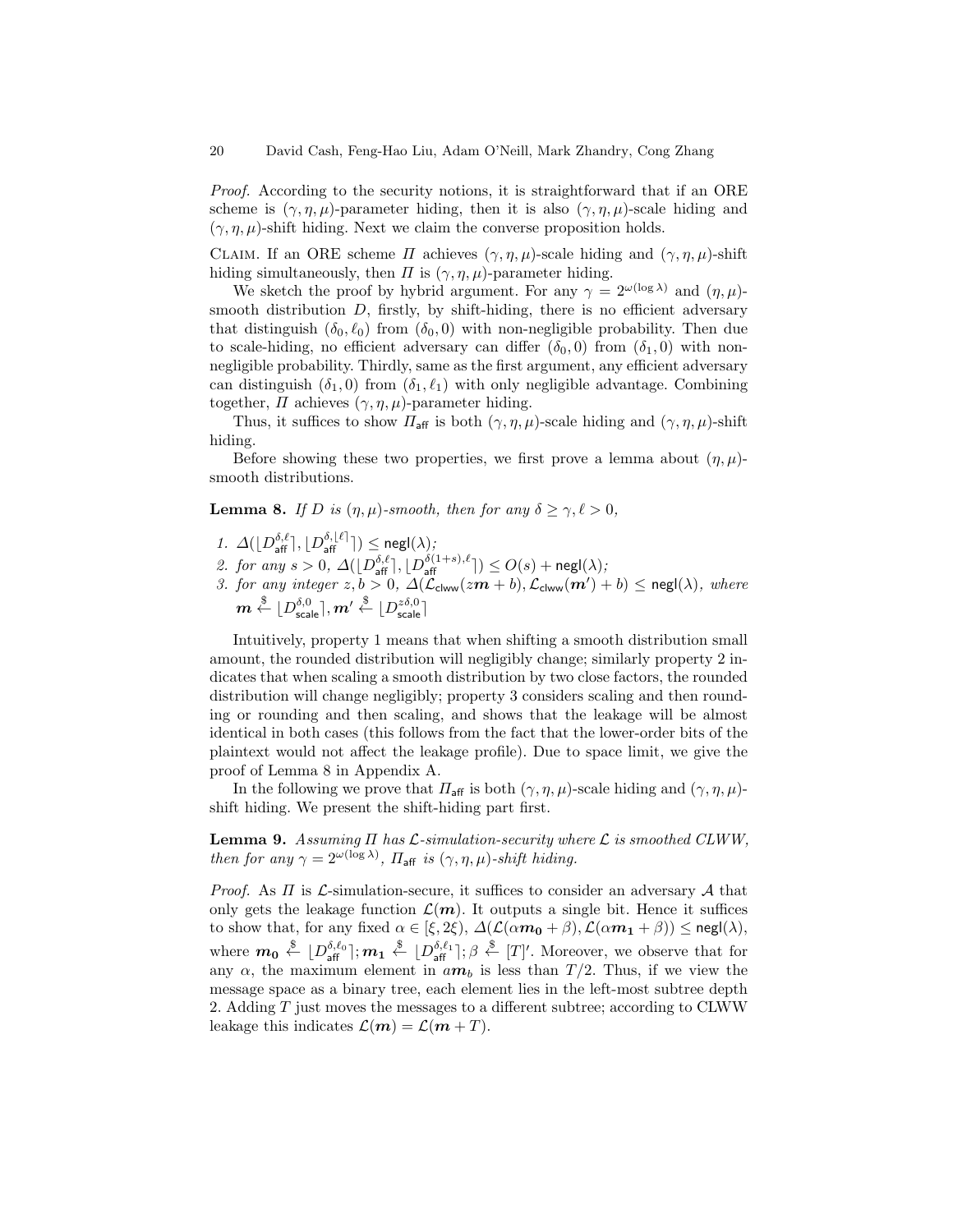Let  $M_0, M_1$  be the random variables drawn from  $\lfloor D_{\mathsf{aff}}^{\delta, \lfloor \ell_0 \rceil} \rceil, \lfloor D_{\mathsf{aff}}^{\delta, \lfloor \ell_1 \rceil} \rceil$ . We have that  $M_0 = M_1 - (\lfloor \ell_1 \rfloor - \lfloor \ell_0 \rfloor)$  as random variables (we assume  $\ell_1 > \ell_0$  wlog).

Now we define a bijective map  $f : [T] \rightarrow [T]$ ' as  $f(x) = \alpha(\lfloor \ell_1 \rfloor - \lfloor \ell_0 \rfloor) + \cdots$ x mod T. Let  $B \stackrel{\$}{\leftarrow} [0,T)$ . Since the leakage is invariant to shifts by T, we have that  $\mathcal{L}(\alpha m_0' + B) = \mathcal{L}(\alpha m_1' + f(B))$ , where  $m_0' \stackrel{\$}{\leftarrow} [D_{\text{aff}}^{\delta, \lfloor \ell_0 \rfloor}]; m_1' \stackrel{\$}{\leftarrow} [D_{\text{aff}}^{\delta, \lfloor \ell_1 \rfloor}].$ As  $\beta$  is sampled uniformly, thus,  $\mathcal{L}(\alpha m_0' + \beta) = \mathcal{L}(\alpha m_1' + \beta)$ .

Now, applying Property 1 in lemma 8, we have  $\Delta( \lfloor D_{\mathsf{aff}}^{\delta, \ell_b} \rceil, \lfloor D_{\mathsf{aff}}^{\delta, \lfloor \ell_b \rceil} \rceil) \leq \mathsf{negl}(\lambda).$ Combing together, we get

$$
\varDelta(\mathcal{L}(\alpha \boldsymbol{m_0}+\beta),\mathcal{L}(\alpha \boldsymbol{m_1}+\beta))\leq \mathsf{negl}(\lambda)
$$

Next we show that  $\Pi_{\text{aff}}$  is also  $(\gamma, \eta, \mu)$ -scale hiding. However, The proof of the scale hiding part is much more involved than the one in Lemma 9, more specifically, for CLWW smoothed leakage profile, we only have  $\mathcal{L}(m) = \mathcal{L}(2m)$ and it's very unlikely  $\mathcal{L}(m + \beta) = \mathcal{L}(2m + \beta)$  for any fixed  $\beta$ . Thus we do not have the periodicity of multiplying 2 directly and a more tricky technique is needed.

A core observation is that we can decompose  $\Pi_{\text{aff}}$  to  $(\Pi_{\text{shift}})_{\text{scale}}$ , namely for any  $\Pi = (\mathcal{K}, \mathcal{E}, \mathcal{C})$  (with smoothed CLWW leakage),  $\mathcal{E}_{\text{aff}}(m) = \mathcal{E}(\alpha m + \beta)$ , in contrast, for  $(\Pi_{\text{shift}})_{\text{scale}} = (\mathcal{K}_{\text{ss}}, \mathcal{E}_{\text{ss}}, \mathcal{E}_{\text{ss}})$  we have

$$
\mathcal{E}_{\text{ss}}(m) = \mathcal{E}_{\text{shift}}(\alpha m) = \mathcal{E}(\alpha m + \beta) = \mathcal{E}_{\text{aff}}(m)
$$

Hence, it seems sufficient to prove the following two statements: "assuming  $\Pi$ is L-simulation-secure where L is smoothed CLWW, then  $\Pi_{scale}$  is  $(\gamma, \eta, \mu)$ -scale hiding" and " $\Pi_{\text{shift}}$  is  $\mathcal{L}\text{-}simulation\text{-}secure$  and  $\mathcal{L}$  is smoothed CLWW".

Unfortunately, this attempt does not work neither. By definition, the leakage profile of  $\Pi_{\text{shift}}$  is  $\mathcal{L}(m+\beta)$  (we will denote the leakage as  $\mathcal{L}_{\text{shift}}$  below for short), and for any plaintext sequences  $m_0, m_1$  such that  $\mathcal{L}_{\text{clww}}(m_0) = \mathcal{L}_{\text{clww}}(m_1)$ , it's unlikely that  $\mathcal{L}_{\text{shift}}(m_0 + \beta) = \mathcal{L}_{\text{shift}}(m_1 + \beta)$  (even over the probability of  $\beta$ ), because the smoothed CLWW leakage profile might be very sensitive by adding a large noise. Hence the leakage profile of  $\Pi_{\text{shift}}$  is not likely to be smoothed CLWW and we need to analyze  $\mathcal{L}_{\text{shift}}$  carefully. Formally:

**Lemma 10.** Assuming  $\Pi$  is  $\mathcal{L}$ -simulation-secure where  $\mathcal{L}$  is CLWW-smoothed, then for any  $\gamma = 2^{\omega(\log \lambda)}$ ,  $\Pi_{\text{aff}}$  is  $(\gamma, \eta, \mu)$ -scale hiding.

*Proof.* Firstly we show  $\mathcal{L}_{\text{shift}}$  satisfies the following two properties:

- 1. for any integer  $z > 0$ ,  $\Delta(\mathcal{L}_{\text{shift}}(zm), \mathcal{L}_{\text{shift}}(m')) \leq \text{negl}(\lambda)$  where  $m \stackrel{\$}{\leftarrow}$  $\lfloor D_{\sf scale}^{\delta,0} \rceil, m' \stackrel{\$}{\leftarrow} \lfloor D_{\sf scale}^{z\delta,0} \rceil;$
- $2.~~\varDelta(\mathcal{L}_{\mathsf{shift}}(\bm{m}),\mathcal{L}_{\mathsf{shift}}(2\bm{m})) \leq \mathsf{negl}(\lambda)$

The first property is followed directly by the Property 3 in Lemma 8, since  $\mathcal{L}_{\text{shift}}(m) = \mathcal{L}(m + \beta)$  and  $\mathcal{L}$  is smoothed CLWW. Now we show the second property. It is straightforward to show that for a given  $\beta$ ,  $\mathcal{L}_{\text{shift}}(m)$  is likely not equal to  $\mathcal{L}_{\text{shift}}(2m)$ . However,  $\beta$  is part of secret key, and it's sufficient to show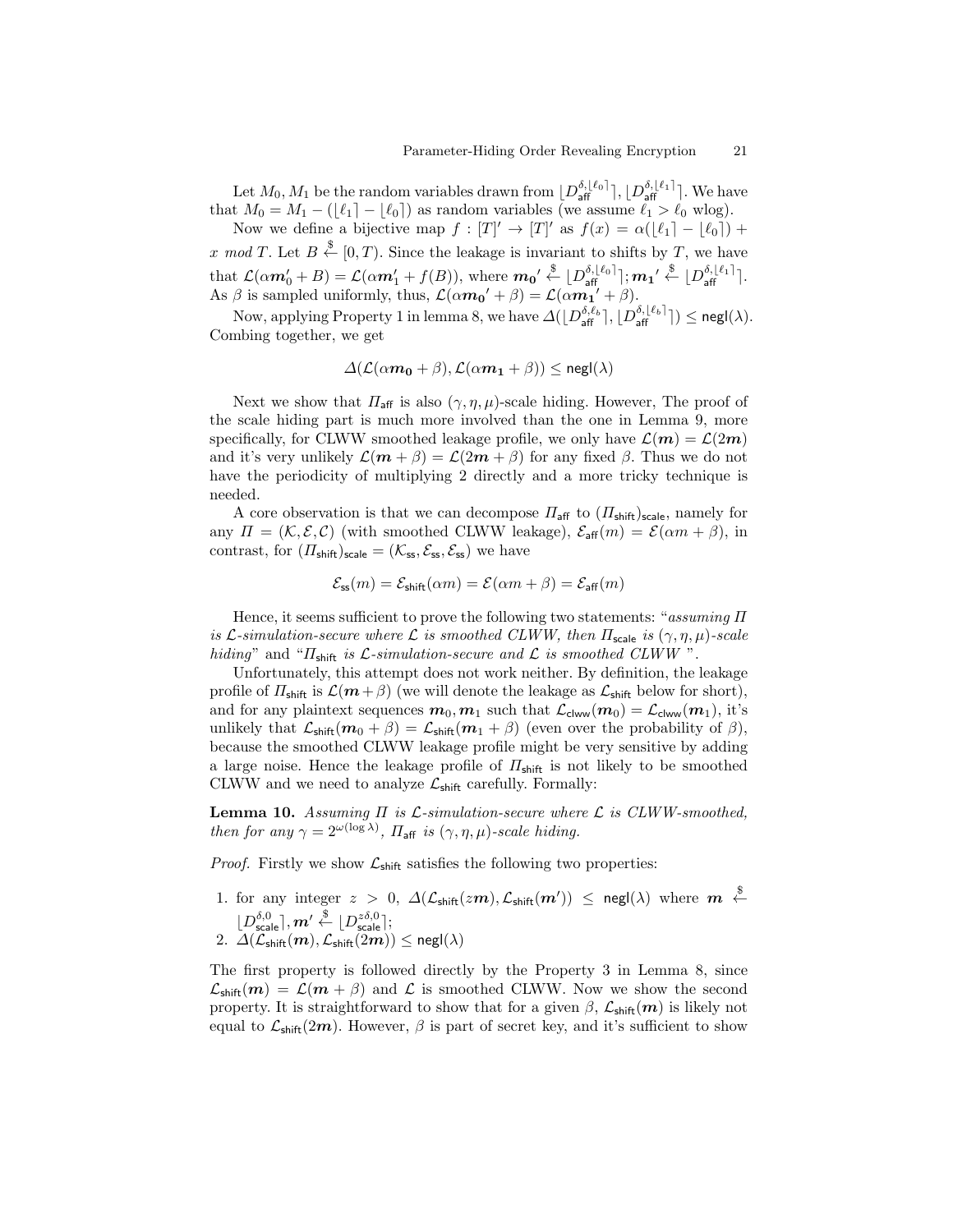#### 22 David Cash, Feng-Hao Liu, Adam O'Neill, Mark Zhandry, Cong Zhang

that, over the probability of  $\beta$ , the distributions of  $\mathcal{L}_{\text{shift}}(m)$  and  $\mathcal{L}_{\text{shift}}(2m)$  are close.

In fact, for any plaintext pair  $(m_i, m_j) \in \mathbf{m}$  (assuming all the plaintexts are distinct), we write  $z_{i,j}$  to denote the position of the most significant differing bit of  $(2m_i + \beta, 2m_j + \beta)$ , and since  $2m_i, 2m_j$  are both have the last bit 0, we know that  $z_{i,j}$  is not the last bit. Since  $\mathcal{L}$  is smoothed CLWW, we have the implication

$$
\mathcal{L}_{\text{clww}}(2m+\beta) = \mathcal{L}_{\text{clww}}(2m+2\lfloor\frac{\beta}{2}\rfloor) \Rightarrow \mathcal{L}(2m+\beta) = \mathcal{L}(2m+2\lfloor\frac{\beta}{2}\rfloor) = \mathcal{L}(m+\lfloor\frac{\beta}{2}\rfloor)
$$

We note that  $\lfloor \frac{\beta}{2} \rfloor$  is a random variable distributed on  $[T / 2]$ <sup>'</sup> uniformly, and we need extend it to  $[T]'$ . Here we define a bijective map  $f : [T]' \rightarrow [T]'$  as  $f(\beta) = \lfloor \frac{\beta}{2} \rfloor + (\beta \mod 2) \cdot (T/2)$ , and want to show that with overwhelming probability  $\mathcal{L}(\mathbf{m} + \lfloor \frac{\beta}{2} \rfloor) = \mathcal{L}(\mathbf{m} + f(\beta)).$ 

In the case that  $\beta$  mod 2 = 0, this holds trivially, as  $f(\beta) = \lfloor \frac{\beta}{2} \rfloor$ . Else, suppose  $\beta$  mod 2 = 1. According to the definition of CLWW leakage, we have that  $\mathcal{L}_{\text{clww}}(\bm{m} + \lfloor \frac{\beta}{2} \rfloor) \neq \mathcal{L}_{\text{clww}}(\bm{m} + \lfloor \frac{\beta}{2} \rfloor + (T/2))$  only if there exists an  $m_i$  such that  $m_i + \lfloor \frac{\beta}{2} \rfloor \ge (T/2)$  (if not, then  $\forall i, j$ , msdb $(m_i, m_j) \ge 3$ , which means adding  $(T/2)$  would preserve the leakage profile). Moreover,  $|m_i| \leq \frac{T}{2\gamma^2}$ , which means  $\Pr_{\beta \stackrel{\$}{\leftarrow} [T]'} [m_i + \lfloor \frac{\beta}{2} \rfloor \ge (T/2)] \le \frac{1}{\gamma^2}$ . Thus, we have

$$
\varDelta(\mathcal{L}(\boldsymbol{m}+\beta),\mathcal{L}(2\boldsymbol{m}+\beta))=\varDelta(\mathcal{L}_\text{shift}(\boldsymbol{m}),\mathcal{L}_\text{shift}(2\boldsymbol{m}))\leq q\frac{1}{\gamma^2}\leq \mathsf{negl}(\lambda)
$$

Hence, it suffices to prove that  $\Pi_{scale}$  is scale hiding if the leakage profile of  $\Pi$ satisfies the two properties above. We call such a leakage profile *scale-smoothed*.

**Lemma 11.** Assuming  $\Pi$  is  $\mathcal{L}$ -simulation-secure where  $\mathcal{L}$  is scale-smoothed, then for any  $\gamma = 2^{\omega(\log \lambda)}$ ,  $\Pi_{scale}$  is  $(\gamma, \eta, \mu)$ -scale hiding.

*Proof.* Similarly to Lemma 9, we consider adversary  $A$  that takes the leakage profile as input, and we define

$$
P(\lfloor D^{ \delta, 0 }_{\mathsf{scale}} \rceil) := \Pr[\mathcal{A}(\mathcal{L}(\alpha \mathbf{m})) : \mathbf{m} \stackrel{\$}{\leftarrow} \lfloor D^{ \delta, 0 }_{\mathsf{scale}} \rceil, \alpha \stackrel{\$}{\leftarrow} \log \mathsf{U}(\xi, 2\xi - 1) \rfloor
$$
  

$$
Q(\lfloor D^{ \delta, 0 }_{\mathsf{scale}} \rceil) := \Pr[\mathcal{A}(\mathcal{L}(\mathbf{m})) : \mathbf{m} \stackrel{\$}{\leftarrow} \lfloor D^{ \delta, 0 }_{\mathsf{scale}} \rfloor]
$$

We note that it is sufficient to show that  $\Pi_{\text{scale}}$  is scale hiding that for any valid  $\delta_0, \delta_1$  (meaning  $\gamma \le \delta_0, \delta_1 \le M$ ), we have  $|P(\lfloor D_{\text{scale}}^{\delta_0,0} \rfloor) - P(\lfloor D_{\text{scale}}^{\delta_1,0} \rfloor)| \le \mathsf{negl}(\lambda)).$ Since  $\mathcal L$  is scale-smoothed, we have that for any  $\alpha \in [\xi, 2\xi-1], \Delta(\mathcal L(\alpha m), \mathcal L(m')) \leq$  $\mathsf{negl}(\lambda)$ , where  $\boldsymbol{m} \overset{\$}{\leftarrow} \lfloor D_{\mathsf{scale}}^{\delta,0} \rfloor$ ,  $\boldsymbol{m}' \overset{\$}{\leftarrow} \lfloor D_{\mathsf{scale}}^{\alpha\delta,0} \rfloor$ . Hence we can represent  $P(\lfloor D_{\mathsf{scale}}^{\delta,0} \rfloor)$ as:

$$
P(\lfloor D_{\text{scale}}^{\delta,0} \rfloor) = \sum_{k=\xi}^{2\xi-1} \Pr[\alpha = k] \mathcal{A}(\mathcal{L}(k\mathbf{m}))
$$
  

$$
\approx \sum_{k=\xi}^{\text{negl}} \Pr[\alpha = k] \mathcal{A}(\mathcal{L}(\mathbf{m}')) = \sum_{k=\xi}^{2\xi-1} \Pr[\alpha = k] Q(\lfloor D_{\text{scale}}^{k\delta,0} \rfloor)
$$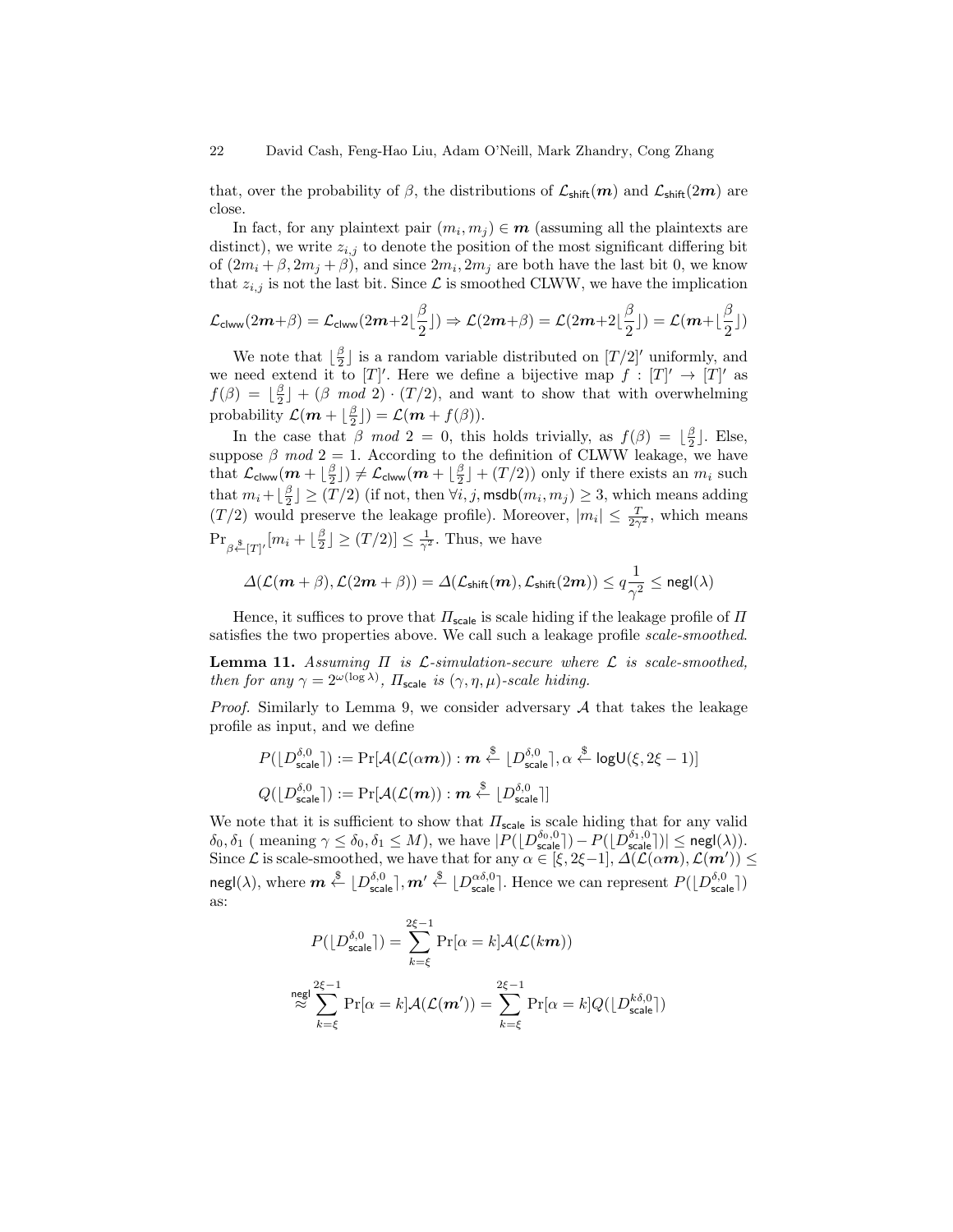(here we abuse the notation  $m'$  to denote the plaintext sequence drawn from  $\lfloor D^{k\delta,0}_\mathsf{scale} \rceil$ ).

In the next step, we make use of the periodicity of scaling 2, intuitively, we show that for any integer  $z_0, z_1$ , if there is an integer s such that  $z_1 \approx 2^s z_0$ , then  $Q(\lfloor D^{z_0,0}_{\text{scale}} \rfloor) \approx Q(\lfloor D^{z_1,0}_{\text{scale}} \rfloor)$ . To make it concrete, we first introduce  $\tau$  disjoint buckets  $B_0, \ldots, B_{\tau-1}$  such that:

$$
B_i = \{(\tau + i), (2(\tau + i), 2(\tau + i) + 1), \dots, (2^d(\tau + i), 2^d(\tau + i) + 1, \dots, 2^d(\tau + i) + 2^d - 1)\}.
$$

and claim that for any distinct integer  $\delta_0, \delta_1$ , if they fall into the same bucket, then  $Q(\lfloor D_{\text{scale}}^{\delta_0,0} \rfloor) \stackrel{\text{negl}}{\approx} Q(\lfloor D_{\text{scale}}^{\delta_1,0} \rfloor).$ 

Claim.  $\forall \gamma \leq \delta_0, \delta_1 \leq T$ , if there is  $i \in [\tau]'$  such that  $\delta_0, \delta_1 \in B_i$ , then  $|Q(\lfloor D_{\sf scale}^{\delta_0,0}\rfloor) - Q(\lfloor D_{\sf scale}^{\delta_1,0}\rceil)| \leq {\mathsf{negl}}(\lambda).$ 

We assume  $\delta_0, \delta_1 \in B_0$  wlog, more precisely, we denote  $\delta_0 = 2^{d_0}\tau + t_0; \delta_1 =$  $2^{d_1}\tau + t_1; d_0 < d_1$  and  $0 \le t_b < 2^{d_b}$ . Apparently,  $\delta_b \le (1 + \frac{1}{\tau})2^{d_b}\tau$ , so applying the Property 2 in Lemma 8, we know that

$$
\varDelta(\lfloor D_{\text{scale}}^{\delta_b,0}\lceil,\lfloor D_{\text{scale}}^{2^{d_b}\tau,0}\rceil)\leq O(\frac{1}{\tau})+\text{negl}(\lambda)\leq O(\frac{1}{\tau})\Rightarrow |Q(\lfloor D_{\text{scale}}^{\delta_b,0}\rceil)-Q(\lfloor D_{\text{scale}}^{2^{d_b}\tau,0}\rceil)|\leq \text{negl}(\lambda)
$$

Moreover, let  $m_0,m_1$  be the plaintext sequence drawn from  $\lfloor D_{\sf scale}^{2^{d_0}\tau,0}\rceil,\lfloor D_{\sf scale}^{2^{d_1}\tau,0}\rceil$ respectively, due to the second property of  $\mathcal{L}$ , we have

$$
|Q(\lfloor D^{2^{d_0}\tau,0}_{\text{scale}}\rceil-Q(\lfloor D^{2^{d_1}\tau,0}_{\text{scale}}\rceil)|\leq \Delta(\mathcal{L}(m_0),\mathcal{L}(2^{d_1-d_0}m_0))+\mathsf{negl}(\lambda)\leq \mathsf{negl}(\lambda)
$$

Combing together,  $|Q(\lfloor D_{\sf scale}^{\delta_0,0} \rfloor) - Q(\lfloor D_{\sf scale}^{\delta_1,0} \rfloor)| \leq$  negl. Therefore, we can extract a representative for each bucket and for ease, we write  $Q(B_i)$  as the value such that for any  $\delta \in B_i$ ,  $|Q(\lfloor D_{\sf scale}^{\delta,0} \rfloor) - Q(B_i)| \leq$  negl.

By this bucket technique, we can re-organize the representation of  $P(\lfloor D_{\sf scale}^{\delta_b,0} \rfloor)$ bucket by bucket, namely, let  $p_{i,\delta_b} := \Pr[\alpha \delta_b \in B_i : \alpha \stackrel{\$}{\leftarrow} \log \mathsf{U}(\xi, 2\xi - 1)],$  we have:

$$
P(\lfloor D_{\text{scale}}^{\delta_b,0} \rfloor) \stackrel{\text{negl}}{\approx} \sum_{k=\xi}^{2\xi-1} \Pr[\alpha = k] Q(\lfloor D_{\text{scale}}^{k\delta,0} \rfloor) = \sum_{i=0}^{\tau-1} \sum_{\alpha\delta_b \in B_i} Q(\lfloor D_{\text{scale}}^{\alpha\delta_b,0} \rfloor) \stackrel{\text{negl}}{\approx} \sum_{i=0}^{\tau-1} p_{i,\delta_b} Q(B_i)
$$

By definition, A is a predicate algorithm, which means  $\forall i \in [\tau]'$ ,  $Q(B_i) \leq 1$ , then

$$
|P(\lfloor D_{\text{scale}}^{\delta_0,0} \rfloor) - P(\lfloor D_{\text{scale}}^{\delta_1,0} \rfloor)| \le |\sum_{i=0}^{\tau-1} p_{i,\delta_0} Q(B_i) - \sum_{i=0}^{\tau-1} p_{i,\delta_1} Q(B_i)| + \text{negl} \le \sum_{i=0}^{\tau-1} |p_{i,\delta_0} - p_{i,\delta_1}| + \text{negl}
$$

Therefore, it remains to prove  $\sum_{i=0}^{\tau-1} |p_{i,\delta_0} - p_{i,\delta_1}| \leq$  negl.

In fact, the range of  $\alpha$  is [ξ, 2ξ), then for any fixed  $\delta$ , there exists  $d_{\delta}$  such that  $\alpha\delta \in [2^{d_{\delta}}\tau, 2^{d_{\delta}+2}\tau)$ :  $\alpha \stackrel{\$}{\leftarrow} \log\mathsf{U}(\xi, 2\xi - 1)$ . Here we split this interval into 2 parts:  $C_0 := [2^{d_{\delta}} \tau, 2^{d_{\delta}+1} \tau); C_1 := [2^{d_{\delta}+1} \tau, 2^{d_{\delta}+2} \tau)$ , and define 3 disjoint subsets  $S_{C_0}^{\delta}$ ,  $S_{C_1}^{\delta}$ ,  $S_{C_0,C_1}^{\delta} \subset [\tau]'$ . We say  $i \in S_{C_0}^{\delta}$ , if for all  $\alpha \in [\xi, 2\xi)$  such that  $\alpha\delta \in B_i$ ,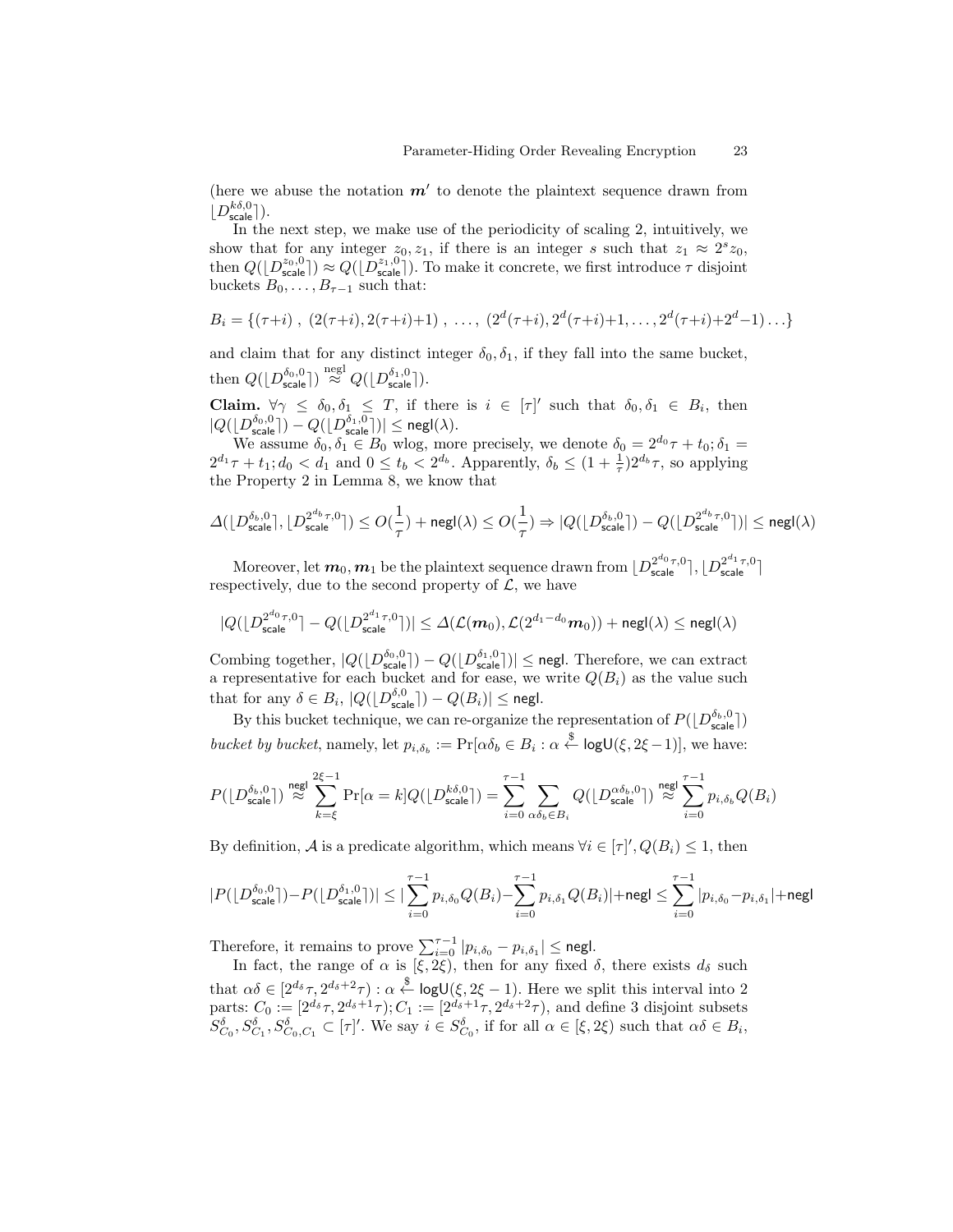we have  $\alpha\delta \in C_0$ ; similarly  $i \in S_{C_1}^{\delta}$ , if  $\forall \alpha$  such that  $\alpha\delta \in B_i$ , we have  $\alpha\delta \in C_1$ ; for the last one, we define it as there exist  $\alpha_0, \alpha_0 \in [\xi, 2\xi)$  satisfying  $\alpha_0 \delta, \alpha_1 \delta \in B_i$ and  $\alpha_0 \delta \in C_0, \alpha_1 \delta \in C_1$ .

Now we calculate  $p_{i,\delta}$  (for ease, we denote  $W = \sum_{j=\xi}^{2\xi-1} 1/j$ , and it is straightforward that  $W \approx \ln 2 = O(1)$ , if  $i \in S_{C_0}^{\delta}$ , then:

$$
p_{i,\delta} = \Pr[\alpha\delta \in B_i : \alpha \stackrel{\$}{\leftarrow} \log \mathsf{U}(\xi, 2\xi - 1)]
$$
  
\n
$$
= \sum_{j=\lfloor \frac{2^{d_{\delta}}\tau + 2^{d_{\delta}}(i+1)}{\delta} \rfloor}^{\lceil \frac{2^{d_{\delta}}\tau + 2^{d_{\delta}}(i+1)}{\delta} \rceil} \frac{1}{W} \frac{1}{j} + O(\frac{\delta}{2^{d_{\delta}}\tau})
$$
  
\n
$$
= \frac{1}{W} (\ln \lceil \frac{2^{d_{\delta}}\tau + 2^{d_{\delta}}(i+1)}{\delta} \rceil - \ln \lceil \frac{2^{d_{\delta}}\tau + 2^{d_{\delta}}(i)}{\delta} \rceil) + O(\frac{\delta}{2^{d_{\delta}}\tau})
$$
  
\n
$$
= \frac{1}{W} (\ln \frac{2^{d_{\delta}}\tau + 2^{d_{\delta}}(i+1)}{\delta} - \ln \frac{2^{d_{\delta}}\tau + 2^{d_{\delta}}(i)}{\delta}) + O(\frac{\delta}{2^{d_{\delta}}\tau})
$$
  
\n
$$
= \frac{1}{W} (\ln \frac{\tau + i + 1}{\tau + i}) + O(\frac{\delta}{2^{d_{\delta}}\tau}) = \frac{1}{W} (\ln \frac{\tau + i + 1}{\tau + i}) + O(\frac{1}{\xi})
$$

Being of little change, we have that for  $i \in S^{\delta}_{C_1}$ ,

$$
p_{i,\delta} = \sum_{j=\lfloor \frac{2^{d_{\delta}+1} + 2^{d_{\delta}+1}i + 1}{\delta} \rfloor}^{\lceil \frac{\delta}{\delta} + 1 \rceil} \frac{1}{W} \frac{1}{j} = \frac{1}{W} (\ln \frac{\tau + i + 1}{\tau + i}) + O(\frac{1}{\xi})
$$

and similarly, for  $i \in S_{C_0, C_1}^{\delta}$ ,

$$
p_{i,\delta} = \sum_{\xi}^{\lceil \frac{2^{d_{\delta}} \tau + 2^{d_{\delta}}(i+1)}{\delta} \rceil} \frac{1}{W} \frac{1}{j} + \sum_{\lfloor \frac{2^{d_{\delta}+1} \tau + 2^{d_{\delta}+1}(i+1)}{\delta} \rfloor}^{2\xi-1} \frac{1}{W} \frac{1}{j} = \frac{1}{W} (\ln \frac{\tau + i + 1}{\tau + i}) + O(\frac{1}{\xi})
$$

Now we replace  $\delta$  with  $\delta_0, \delta_1$  and we have that, for any  $i \in [\tau]'$ ,

$$
|p_{i,\delta_0} - p_{i,\delta_1}| \le O(\frac{1}{\xi}) \Rightarrow \sum_{i=0}^{\tau-1} |p_{i,\delta_0} - p_{i,\delta_1}| \le \tau O(\frac{1}{\xi}) \le \text{negl}
$$

which completes the entire proof.  $\Box$ 

## 5 ORE with smoothed CLWW Leakage

We start by defining the security we target via a smoothed CLWW leakage function. Then we recall a primitive for our construction called a property-preserving hash (PPH) function, and state and analyze our ORE construction using a PPH.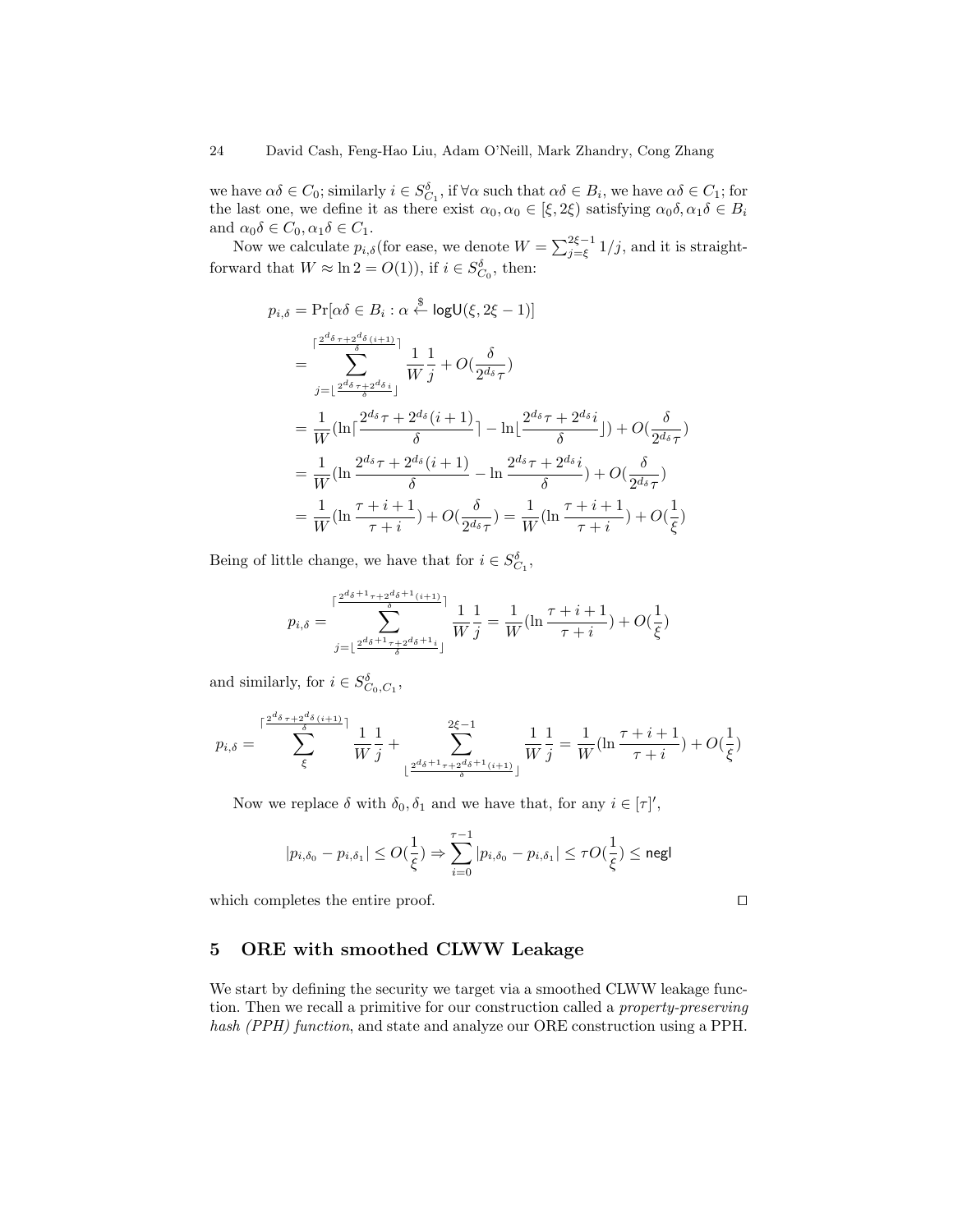In a later section we instantiate the PPH to complete the construction. Next, we give variant constructions with trade-offs between efficiency and leakage.

Now We define the non-adaptive version of the leakage profile for our construction. The leakage profile takes in input a vector of messages  $\mathbf{m} = (m_1, \ldots, m_q)$ and produces the following:

$$
\mathcal{L}_f(m_1,\ldots,m_q):=(\forall 1\leq i,j,k\leq q, \mathbf{1}(m_i
$$

By definition, it's easy to note that  $\mathcal{L}_f$  leaks strictly less than CLWW. Except for the order of underlying plaintexts, it only leaks whether the position of msdb $(m_i, m_j)$  and msdb $(m_i, m_j)$  are the same, therefore the leakage profile preserve consistent if we left-shift all the plaintexts by one bit, which referring to  $\mathcal{L}_f(\mathbf{m}) = \mathcal{L}_f(2\mathbf{m})$ . Thus,  $\mathcal{L}_f$  is smoothed CLWW.

#### 5.1 Property Preserving Hash

Our construction will depend on a tool – *property preserving hash (PPH)*, which is essentially a property-preserving encryption scheme [35] without the decryption algorithm. In this section we recall the syntax and security of a PPH.

Definition 12. A property-preserving hash (PPH) scheme is a tuple of algorithms  $\Gamma = (\mathcal{K}_h, \mathcal{H}, \mathcal{T})$  with the following syntax:

- The key generation algorithm  $\mathcal{K}_h$  is randomized, takes as input  $1^\lambda$  and emits two outputs (hk, tk) that we refer to as the hash key hk and test key tk. These implicitly define a domain D and range R for the hash.
- The evaluation algorithm  $H$  is randomized, takes as input the hash key hk, an input  $x \in D$ , and emits a single output  $h \in R$  that we refer to as the hash of  $x$ .
- The test algorithm  $\mathcal T$  is deterministic, takes as input the test key tk and two hashes  $h_1, h_2$ , and emits a bit.

CORRECTNESS OF PPH SCHEMES. Let  $P$  be a predicate on pairs of inputs. We define correctness of a PPH  $\Gamma$  with respect to  $P$  via the game  $\mathrm{COR}_{\Gamma,P}^{\mathsf{pph}}(\mathcal{A}),$  which is as follows: It starts by running (hk, tk)  $\stackrel{\$}{\leftarrow}$  K<sub>h</sub>(1<sup> $\lambda$ </sup>) and gives tk to A. Then A outputs x, y. The game computes  $h \overset{\$}{\leftarrow} \mathcal{H}(\mathsf{hk}, x), h' \overset{\$}{\leftarrow} \mathcal{H}(\mathsf{hk}, y)$  and outputs 1 if  $\mathcal{T}(\mathsf{tk}, h, h') \neq P(x, y)$ . We say that  $\Gamma$  is computationally correct with respect to P if for all efficient A,  $Pr[COR_{\Gamma,P}^{\text{pph}}(A) = 1]$  is a negligible function of  $\lambda$ .

SECURITY OF PPH SCHEMES. We recall a simplified version of the security definition for PPH that is a weaker version of PPE security defined by Pandey and Rouselakis [35]. The definition is a sort of semantic security for random messages under chosen-plaintext attacks, except that the adversary is restricted from making certain queries.

**Definition 13.** Let P be some predicate and  $\Gamma = (\mathcal{K}_h, \mathcal{H}, \mathcal{T})$  be a PPH scheme with respect to P. For an adversary A we define the game  $\text{IND}_{\Gamma,P}^{\text{pph}}(\mathcal{A})$  in Figure 6. The restricted-chosen-input advantage of A is defined to be  $\mathsf{Adv}_{r,P,A}^{\mathsf{pph}}(\lambda)$  =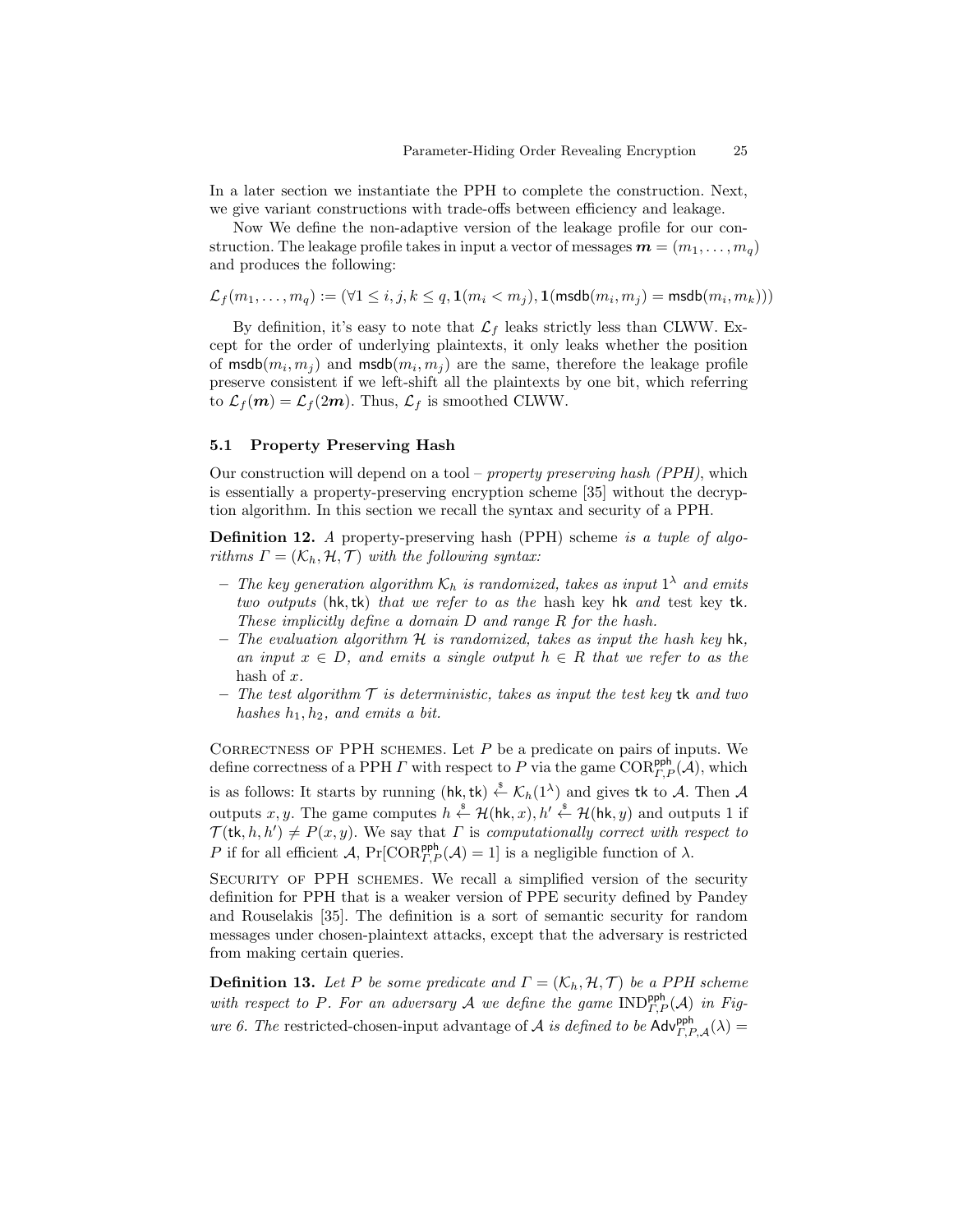26 David Cash, Feng-Hao Liu, Adam O'Neill, Mark Zhandry, Cong Zhang

Game  $\text{IND}_{\Gamma,P}^{\text{pph}}(\mathcal{A})$ :  $(hk, tk) \stackrel{\$}{\leftarrow} \mathcal{K}_h(1^{\lambda})$ ;  $x^* \stackrel{\$}{\leftarrow} \mathcal{A}(tk)$  $h_0 \stackrel{\$}{\leftarrow} \mathcal{H}(\mathsf{hk}, x^*)~;~h_1 \stackrel{\$}{\leftarrow} R~;~b \stackrel{\$}{\leftarrow} \{0,1\}~;~b' \stackrel{\$}{\leftarrow} \mathcal{A}^{\mathrm{HASH}}(\mathsf{tk}, x^*, h_b)$ Return  $(b \stackrel{?}{=} b')$  $HASH(x)$ : If  $P(x^*, x) = 1$  or  $P(x, x^*) = 1$ , then  $h \leftarrow \perp$ , Else  $h \stackrel{\$}{\leftarrow} \mathcal{H}(\mathsf{hk}, x)$ Return h

**Fig. 6:** Game  $\text{IND}_{\Gamma,P}^{\text{pph}}(\mathcal{A})$ .

 $2\Pr[\text{IND}_{\Gamma,P}^{\text{pph}}(\mathcal{A})=1]-1$ . We say that  $\Gamma$  is restricted-chosen-input secure if for all efficient adversaries A,  $\mathsf{Adv}_{\mathcal{F},P,A}^{\mathsf{pph}}(\lambda)$  is negligible.

#### 5.2 ORE from PPH

CONSTRUCTION. Let  $F: K \times ([n] \times \{0,1\}^n) \to \{0,1\}^{\lambda}$  be a secure PRF. Let  $P(x, y) = \mathbf{1}(x = y + 1)$  be the predicate that outputs 1 if and only if  $x = y + 1$ , and let  $\Gamma = (\mathcal{K}_h, \mathcal{H}, \mathcal{T})$  be a PPH scheme with respect to P. In our construction, we interpret the output of  $F$  as a  $\lambda$ -bit integer, which is also the input domain of the PPH  $\Gamma$ . We define our ORE scheme  $\Pi = (\mathcal{K}, \mathcal{E}, \mathcal{C})$  as follows:

- $\mathcal{K}(1^{\lambda}, M)$ : On input the security parameter and message space [M], the algorithm chooses a key k uniformly at random for  $F$ , and runs the key generation algorithm of the property preserving hash function  $\Gamma$ . $\mathcal{K}_h$  to obtain the hash and test keys (hk, tk). It sets  $ck \leftarrow tk$ , sk  $\leftarrow (k, hk)$  and outputs  $(ck, sk).$
- $-\mathcal{E}(\mathsf{sk}, m)$ : On input the secret key sk and a message m, the algorithm writes the binary representation as m as  $(b_1, \ldots, b_n)$ , and then for  $i = 1, \ldots, n$ , it computes:

$$
u_i = F(k, (i, b_1b_2 \cdots b_{i-1}||0^{n-i+1})) + b_i \mod 2^{\lambda}, \quad t_i = \Gamma \mathcal{H}(\mathsf{hk}, u_i).
$$

We note that  $u_i$  is computed by treating the PRF output as a member of  $\{0,\ldots,2^{\lambda}-1\}$ . Then it chooses a random permutation  $\pi:[n]\to[n]$ , and sets  $v_i = t_{\pi(i)}$ . The algorithm outputs  $CT = (v_1, \ldots, v_n)$ .

–  $C(\mathsf{ck}, \mathsf{CT}_1, \mathsf{CT}_2)$ : on input the public parameter, two ciphertexts  $\mathsf{CT}_1, \mathsf{CT}_2$ where  $\mathsf{CT}_1 = (v_1, \ldots, v_n), \mathsf{CT}_2 = (v'_1, \ldots, v'_n),$  the algorithm runs  $\Gamma. \mathcal{T}(\mathsf{tk}, v_i, v'_j)$ and  $\Gamma.\mathcal{T}(\mathsf{tk}, v'_i, v_j)$  for every  $i, j \in [n]$ . If there exists a pair  $(i^*, j^*)$  such that  $\Gamma \mathcal{T}(\mathsf{tk}, v_{i^*}, v'_{j^*}) = 1$ , then the algorithm outputs 1, meaning  $m_1 > m_2$ ; else if there exists a pair  $(i^*, j^*)$  such that  $\Gamma.\mathcal{T}(\mathsf{tk}, v'_{i^*}, v_{j^*}) = 1$ , then the algorithm outputs 0, meaning  $m_1 < m_2$ ; otherwise it outputs  $\perp$ , meaning  $m_1 = m_2$ .

CORRECTNESS. For two messages  $m_1, m_2$ , let  $(b_1, \ldots, b_n)$  and  $(b'_1, \ldots, b'_n)$  be their binary representations. Assuming  $m_1 > m_2$ , there must exists a unique index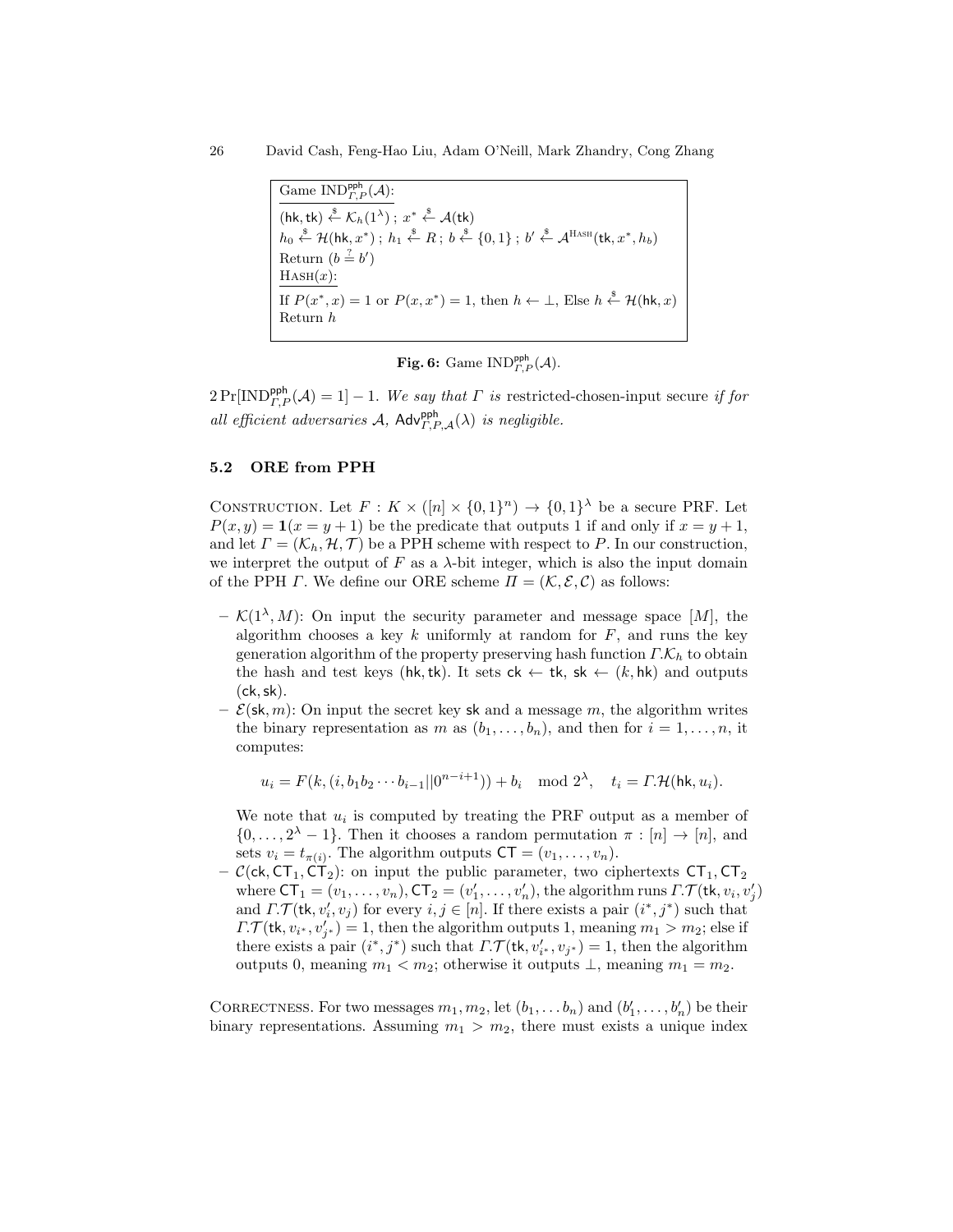$i^* \in [n]$  such that  $u_i = u'_i + 1$ . Therefore correctness of  $\Pi$  is followed by correctness of PPH. We can use the same argument for the case  $m_1 = m_2$  and  $m_1 < m_2$ . What is more interesting is its simulation based security, as it is the foundation for parameter hiding ORE, formally:

**Theorem 14.** Assuming F is a secure PRF and  $\Gamma$  is restricted-chosen-input secure,  $\Pi$  is  $\mathcal{L}_{f}$ -non-adaptively-simulation secure.

Proof. We use a hybrid argument, and define a sequence of hybrid games as follows:

- H<sub>−1</sub>: Real game REAL<sup>ore</sup>( $\mathcal{A}$ );
- H<sub>0</sub>: Same as H<sub>−1</sub>, except replacing PRF  $F_k(·)$  by a truely random function  $F^*$  in the encryption oracle;
- $H_{i\cdot q+j}$  Depend on a predicate Switch $(i,j)$  which is define below. If Switch $(i,j)$  = 0, then  $H_{i\cdot q+j} = H_{i\cdot q+j-1}$ , else in procedure of  $\mathcal{E}(m_j)$ ,  $u_i^j$  is replaced by a random string.

From the high level, we establish the proof by showing show that any adjacent hybrids are indistinguishable, and then we construct an efficient simulator S such that the output of  $H_{qn}$  and  $SIM_{\Pi,\mathcal{L}_f}^{ore}(\mathcal{A},\mathcal{S})$  are statistically identical. For the predicate, we say  $\mathsf{Switch}_{i,j} = 1$  if  $\forall k \in [q]$ ,  $\mathsf{msdb}(m_j, m_k) \neq i$ , and 0 otherwise. We note that when Switch<sub>i,j</sub> = 0, there exists  $u_i^k$  such that  $u_i^j = u_i^k \pm 1$ , the relation which can be detected by the test algorithm of  $PPH$ (for the *i*-th bit of  $m_i$ , we call such a bit a leaky bit), which means we cannot replace it with random string, otherwise adversary can trivially distinguish it. In the following we firstly prove any adjacent objects are computational indistinguishable.

**Lemma 15.** Assuming  $\Gamma$  is restricted-chosen-input secure, for any  $k \in [qn]$  $H_{k-1} \overset{\text{comp}}{\approx} H_k.$ 

*Proof.* Due to the security of PRF, it's trivial that  $H_{-1} \stackrel{\text{comp}}{\approx} H_0$ , and for any  $k > 0$ (for ease,  $k = i^* \cdot q + j^*$  where  $i^* \in [n-1], j^* \in [q]$ ), it suffices to show  $H_{k-1} \stackrel{\text{comp}}{\approx} H_k$  under the condition Switch<sub>i\*,j\*</sub> = 1(Switch<sub>i\*,j\*</sub> = 0 implies  $H_{k-1} = H_k$ ). We prove that if there exists adversary A that distinguish  $H_k$  from  $H_{k-1}$  with noticeable advantage  $\epsilon$ , then we can construct a simulator  $\beta$  wins the restricted-chosen-input game with  $\epsilon$ -negl. Here is the description of  $\beta$ . Firstly it runs  $\text{IND}_\Gamma^{\text{pph}}$ , and sends tk as the comparison key ck to  $\mathcal{A}$ . After receiving a sequence of plaintext  $m_1, \ldots, m_q$ , it picks a random function  $F^*$  (using the lazy sampling technique for instance), sets  $X^* = F^*(i^*, b_j^{j^*})$  $j^*_{1}b_2^{j^*}$  $j^*_{2} \cdots b_{i^*}^{j^*}$  $\frac{j^*}{i^*-1}$ ||0<sup>n-i\*+1</sup>)+ $b^{j^*}_{i^*}$ i ∗ where  $b_i^j$  is the *i*-th bit of  $m_j$ . Then it sends  $X^*$  to its challenger in restrictedchosen-input game and gets back  $T$  as the challenge term. To simulate the encryption oracle,  $\beta$  works as follows:

1.  $(i', j') > (i^*, j^*)$  (here using a natural order for tuples,  $(i, j) > (i', j')$  iff  $iq + j > i'q + j'$ , B computes:

$$
u^{j'}_{i'} = F^*(i^*, b^{j'}_1 b^{j'}_2 \cdots b^{j'}_{i'-1} || 0^{n-i'+1}) + b^{j'}_{i'}; t^{j'}_{i'} = \varGamma \mathcal{H}(\mathsf{hk}, u^{j'}_{i'})
$$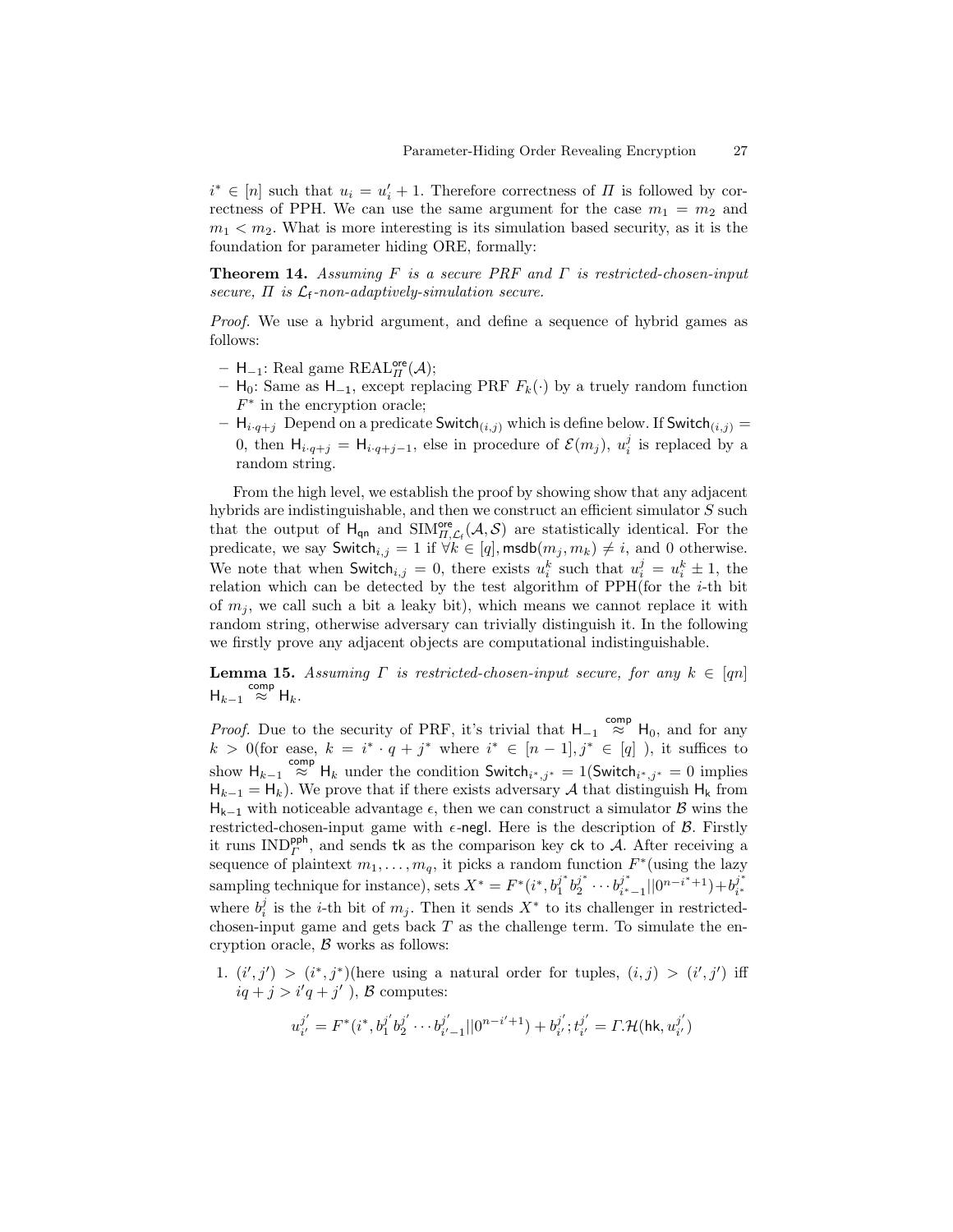#### 28 David Cash, Feng-Hao Liu, Adam O'Neill, Mark Zhandry, Cong Zhang

- 2.  $(i',j') < (i^*,j^*)$ ∩Switch $_{i',j'} = 0$ , then same as above, else  $u_{i'}^{j'}$  $\stackrel{j'}{\leftarrow} \stackrel{\$}{\leftarrow} \{0,1\}^{\lambda}, t_{i'}^{j'}$  $\frac{j}{i'}=$  $\Gamma$   $\mathcal{H}(\mathsf{hk}, u^{j^\prime}_{i^\prime})$  $\frac{j}{i'}$ .
- 3. sets  $t_{i*}^{j*}$  $\mathcal{F}_{i^*}^j = T$ , and  $\forall j \in [q]$ , picks a random permutation  $\pi_j$  and outputs the ciphertexts  $CT_j = (t^j_{\pi_j(1)}, \ldots, t^j_{\pi_j(n)}).$

Finally,  $\beta$  outputs whatever  $\mathcal A$  outputs<sup>11</sup>.

Since  $F^*$  is a random function,  $Pr[u_{i'}^{j'}]$  $j'_{i'} = X^* \pm 1$ ] is negligible for all  $(i', j') \neq$  $(i^*, j^*)$ , which means  $\beta$  fails to simulate the encryption oracle with only negligible probability. Besides, when  $T = \Gamma \mathcal{H}(\mathsf{hk}, X^*)$ ,  $\mathcal{B}$  properly simulates  $\mathsf{H}_{k-1}$ , and if T is random, then  $\mathcal B$  simulates  $H_k$ (due to the PRF security, the distribution of  $\Gamma \mathcal{H}(\mathsf{hk}, r) : r \stackrel{\$}{\leftarrow} \{0,1\}^{\lambda}$  is computationally close to a random variable that uniformly sampled from the range of  $\Gamma$ ). Hence, if  $\mathbf{Adv}(\mathcal{A})$  is noticeable, then  $\mathcal{B}$ 's advantage is also noticeable.

In the following, we describe an efficient simulator  $S$  such that the output of  $H_{qn}$  and  $SIM_{\Pi,\mathcal{L}_{f}}^{\text{ore}}(\mathcal{A},\mathcal{S})$  are statistically identical. Roughly speaking, we note that Switch<sub>i,j</sub> = 1 means that *i*-th bit of  $m_j$  is not a leaky bit, indicating that its value would not affect the leakage profile whp. Hence, it suffices to only simulate the leaky bit of each individual message, which can be extracted by  $\mathcal{L}_f$ , and sets the rest just as random string. Due to the final random permutations,  $H_{qn}$  and  $\text{SIM}_{\Pi,\mathcal{L}_{\text{f}}}^{\text{ore}}(\mathcal{A},\mathcal{S})$  are statistically identical. Formally:

**Description of the simulator**. For fixed a message set  $\mathcal{M} = \{m_1, \ldots, m_q\}$ (without loss of generality, we assume  $m_1 > \ldots > m_q$ ), the simulator S is given the leakage information  $\mathcal{L}_f(m_1,\ldots,m_q)$ . S firstly keeps a  $q \times n$  matrix B and runs a recursive algorithm FillMatrix $(1, 1, q)$  to fill in the entries, as follows:

- $-I$  If  $j = k$ , then  $\forall i' \in [i, n], \mathcal{B}[j][i'] = r$  where  $r \stackrel{\$}{\leftarrow} \{0, 1\}^{\lambda};$
- Else, it proceeds as follows:
	- searches the smallest  $j^* \in [j,k]$  s.t.  $P(m_j, m_{j^*}) = P(m_j, m_k);$
	- sets  $\mathcal{B}[j'][i] = r', \forall j' \in [j, j^* 1]; \mathcal{B}[j'][i] = r' 1, \forall j' \in [j^*, k],$  where  $r' \stackrel{\$}{\leftarrow} \{0,1\}^{\lambda};$
	- runs FillMatrix $(i + 1, j, j' 1)$  and FillMatrix $(i + 1, j', k)$  recursively.

More concretely, our recursive algorithm is to fill in the entries by

FillMatrix
$$
(i, j, k), \forall i \in [n], j \leq k \in [q]
$$

Then S runs  $\Gamma$ . $\mathcal{K}_h(1^{\lambda})$  and gets the keys tk, hk, and sets  $t_{i,j} = \Gamma$ . $\mathcal{H}$ (hk,  $\mathcal{B}[j][i]$ ),  $\forall i \in [n], j \in [q]$ . Finally, S samples random permutations  $\pi_j$ , outputs  $\mathsf{CT}_j$  as  $CT_j = (t^j_{\pi_j(1)}, \ldots, t^j_{\pi_j(n)})$  We note that the FillMatrix algorithm terminates after at most qn steps as each cell will not be written twice, hence  $S$  is an efficient simulator.

Finally we claim that  $S$  properly simulates the relevant games. We first observe that the simulator identifies how many leaked bits (prefixes) there are for

 $\frac{11}{11}$  We note that  $\beta$  does not have hk, what it does is to call the hash oracle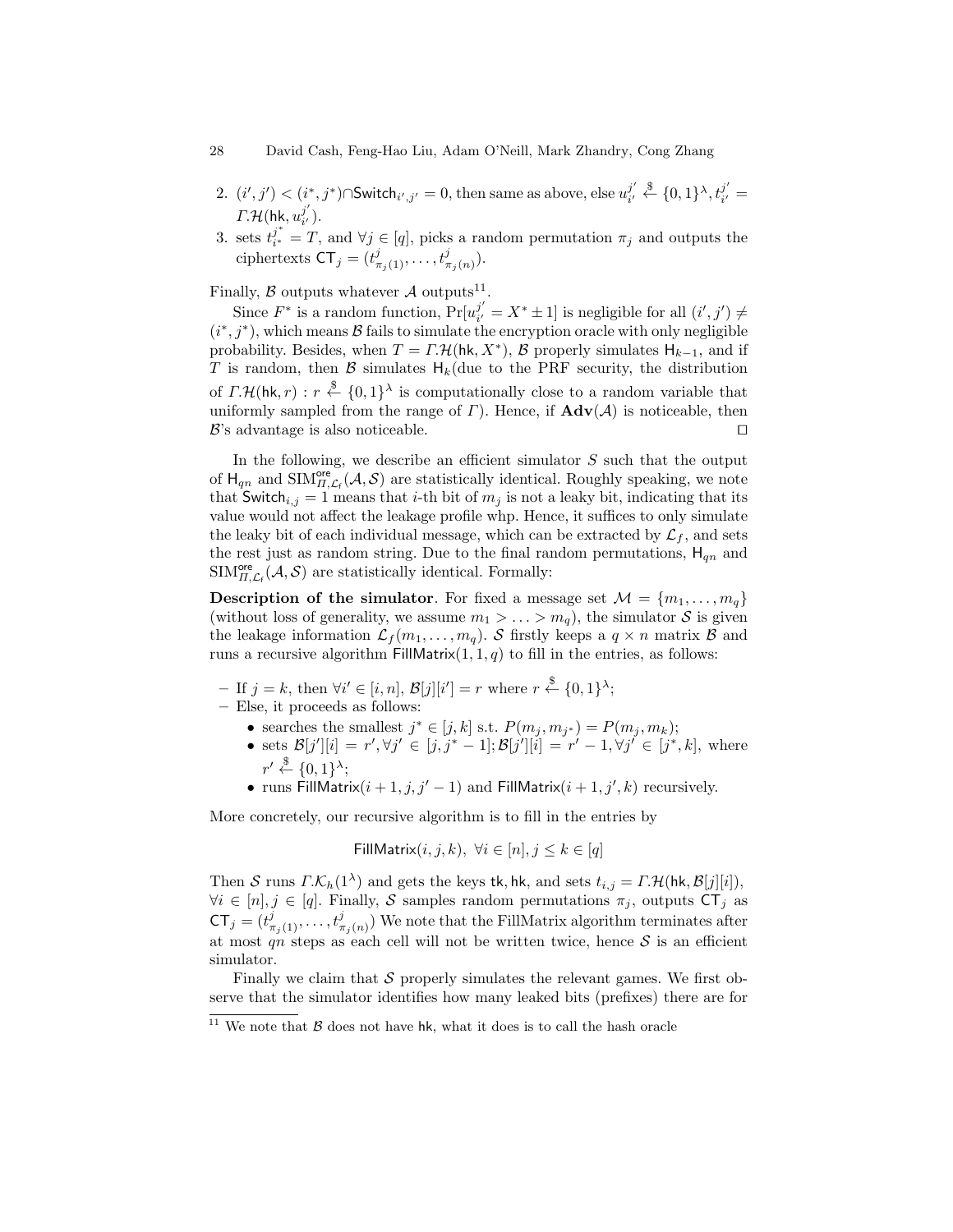the messages  $m_1, \ldots, m_q$ . Recall that if messages  $m_1, \ldots, m_q$  share the same prefix up to the  $\ell-1$ -th bit, and if there exists (the first) i<sup>\*</sup> such that  $\textsf{msdb}(m_1, m_{i^*}) =$ msdb $(m_1, m_q)$ , then we can conclude that  $\{m_1, \ldots, m_{i^*-1}\}$  has 1 on their  $\ell$ -th bit, and and  $\{m_{i^*}, \ldots, m_q\}$  has 0 on their  $\ell$ -th bit. This way the  $\ell$ -th bit of these messages are leaked. The simulator recursively identifies other leaked bits for these two sets. At the end, for each message, how many prefixes whose next bits are leaked will be identified. As this information will also be identified in the hybrid  $H_{qn}$ . So a random permutation (for  $H_{qn}$  and the simulation) will hide these leaked prefixes, except the total number. Thus, our simulation is identical to  $H_{qn}$ , and we establish the entire proof.

Now, it is rest to construct a PPH, in section, we give a concrete scheme based on bilinear maps.

## 6 PPH from Bilinear Maps

We construct a PPH scheme for the predicate  $P$  required in our ORE construction. That is,  $P(x, y) = 1$  if and only if  $x = y + 1$ .

We let  $F: \{0,1\}^{\lambda} \times \{0,1\}^{\lambda} \to \mathbb{Z}_p$  be a PRF, where p is a prime to be determined at key generation.

CONSTRUCTION. We now define our PPH  $\Gamma = (\mathcal{K}_h, \mathcal{H}, \mathcal{T}).$ 

- $K_h(1^{\lambda})$  This algorithm takes the security parameter as input. It samples descriptions of prime-order p groups  $\mathbb{G}, \hat{\mathbb{G}}, \mathbb{G}_T$ , generators  $g \in \mathbb{G}, \hat{g} \in \hat{\mathbb{G}}$ , a bilinear map  $e: \mathbb{G} \times \hat{\mathbb{G}} \to \mathbb{G}_T$ . It then chooses  $k \stackrel{\$}{\leftarrow} \{0,1\}^{\lambda}$ . It sets the hash key hk  $\leftarrow (k, g, \hat{g})$ , the test key tk  $\leftarrow (\mathbb{G}, \hat{\mathbb{G}}, \mathbb{G}_T, e)$ , a description of the bilinear map and groups, and outputs (hk, tk).
- $\mathcal{H}(\mathsf{hk}, x)$  This algorithm takes as input the hash key hk, an input x, picks two random non-zero  $r_1, r_2 \in \mathbb{Z}_p$  and outputs

$$
\mathcal{H}(\mathsf{hk}, x) = (g^{r_1}, g^{r_1 \cdot F(k, x)}, \hat{g}^{r_2}, \hat{g}^{r_2 \cdot F(k, x+1)}).
$$

 $-$  T(tk,  $h_1, h_2$ ) To test two hash values  $(A_1, A_2, B_1, B_2)$  and  $(C_1, C_2, D_1, D_2)$ ,  $\mathcal T$  outputs 1 if

$$
e(A_1, D_2) = e(A_2, D_1),
$$

and otherwise it outputs 0.

Hence the domain D is  $\{0,1\}^{\lambda}$  and the range R is  $(\mathbb{G}^2, \hat{\mathbb{G}}^2)$ 

CORRECTNESS. Correctness reduces to testing if  $F(k, y + 1) = F(k, x)$ . If  $x =$  $y+1$  then this always holds. If not, then it is easily shown that finding x, y with this property (and without knowing the key) with non-negligible probability leads to an adversary that contradicts the assumption that  $F$  is a PRF.

SECURITY. We prove that PPH is restricted-chosen-input secure, assuming that F is a PRF and that the following assumption holds.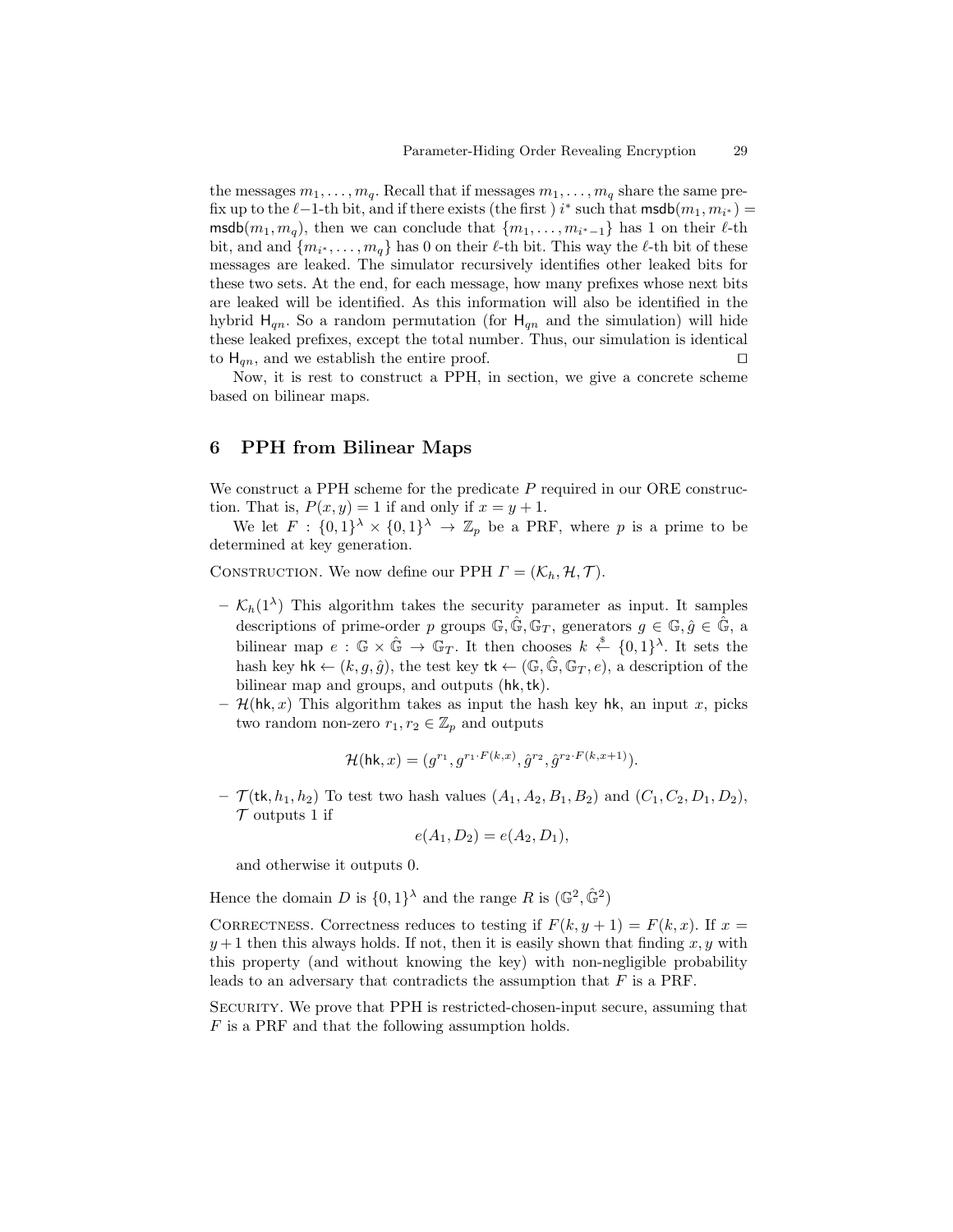**Definition 16.** Let  $\mathbb{G}, \hat{\mathbb{G}}, \mathbb{G}_T$  be prime-order p groups, g be generator of  $\mathbb{G}$  and  $\hat{g}$  be a generator of  $\hat{\mathbb{G}}$ , tand  $e : \mathbb{G} \times \hat{\mathbb{G}} \to \mathbb{G}_T$  be a bilinear pairing. We say the symmetric external Diffie-Hellman assumption holds with respect to these groups and pairing if for all efficient  $A$ ,

$$
|\Pr[\mathcal{A}(g, g^a, g^b, g^{ab}) = 1] \Pr[\mathcal{A}(g, g^a, g^b, T) = 1]|
$$

and

$$
|\Pr[\mathcal{A}(\hat{g}, \hat{g}^a, \hat{g}^b, \hat{g}^{ab}) = 1] \Pr[\mathcal{A}(\hat{g}, \hat{g}^a, \hat{g}^b, T) = 1]|
$$

are negligible functions of  $\lambda$ , where a, b, c are uniform over  $\mathbb{Z}_p$  and T is uniform over  $G_T$ .

We can now state and prove our security theorem.

**Theorem 17.** Our PPH  $\Gamma$  is restricted-chosen-input secure, assuming  $F$  is a PRF and the SXDH assumption hold with respect to the appropriate groups and pairing.

*Proof.* We use a hybrid argument. Let  $(A_1, A_2, B_1, B_2) \in \mathbb{G}^2 \times \hat{\mathbb{G}}^2$  denote the challenge hash value given to the adversary during the real game  $H_0 = \text{IND}_{\Gamma,P}^{\text{pph}}(\mathcal{A})$ . Additionally, let R be a random element of  $\mathbb{G}, \hat{R}$  be a random element of  $\hat{\mathbb{G}}$ , both independent of the rest of the random variables under consideration. Then we define the following hybrid experiments:

- $\mathsf{H}_1$ : At the start of the game, a uniformly random function  $F^* \stackrel{R}{\leftarrow} \mathsf{Funs}[\{0,1\}^\lambda,$  $\{0,1\}^{\lambda}$  is sampled instead of the PRF key K, the rest remain unchanged.
- $H_2$ : The challenge hash value is  $(A_1, R, B_1, B_2)$ , where  $R \stackrel{\text{s}}{\leftarrow} \mathbb{G}$ .
- $-$  H<sub>3</sub>: The challenge hash value is  $(A_1, R, B_1, \hat{R})$ , where  $R \stackrel{\$}{\leftarrow} \hat{\mathbb{G}}$ .

In  $H_3$ , the adversary is given a random element from the range  $\mathcal{R}$ . Therefore,

$$
\mathsf{Adv}_{\varGamma,\varGamma,\mathcal{A}}^{\mathsf{pph}}(\lambda) = |\varGamma r[\mathsf{H}_0 = 1] - \varGamma r[\mathsf{H}_3 = 1]|
$$

To prove  $H_0$  is indistinguishable from  $H_3$ , we show that each step of the hybrid is indistinguishable from the next. First, it is apparent that  $H_0$  and  $H_1$  are computational indistinguishable by the PRF security, then:

**Lemma 18.** H<sub>1</sub>  $\approx$  H<sub>2</sub> under the SXDH assumption.

Let  $A$  be an adversary playing the PPH security game, and let

$$
\epsilon = |Pr[\mathsf{H}_1 = 1] - Pr[\mathsf{H}_2 = 1]|.
$$

Then we can build adversary  $\beta$  that solves SXDH with advantage  $\epsilon$ .  $\beta$  is given as input  $(q, \hat{q}, B, C)$  and the challenge term T. B works as follows:

 $-$  B sets tk = ( $\mathbb{G}, \hat{\mathbb{G}}, \mathbb{G}_T, e$ ) and sends it to A. After receiving  $x^* \stackrel{\$}{\leftarrow} A(\mathsf{tk})$ it simulates a random function  $F^*$  via lazy sampling, and it will implicitly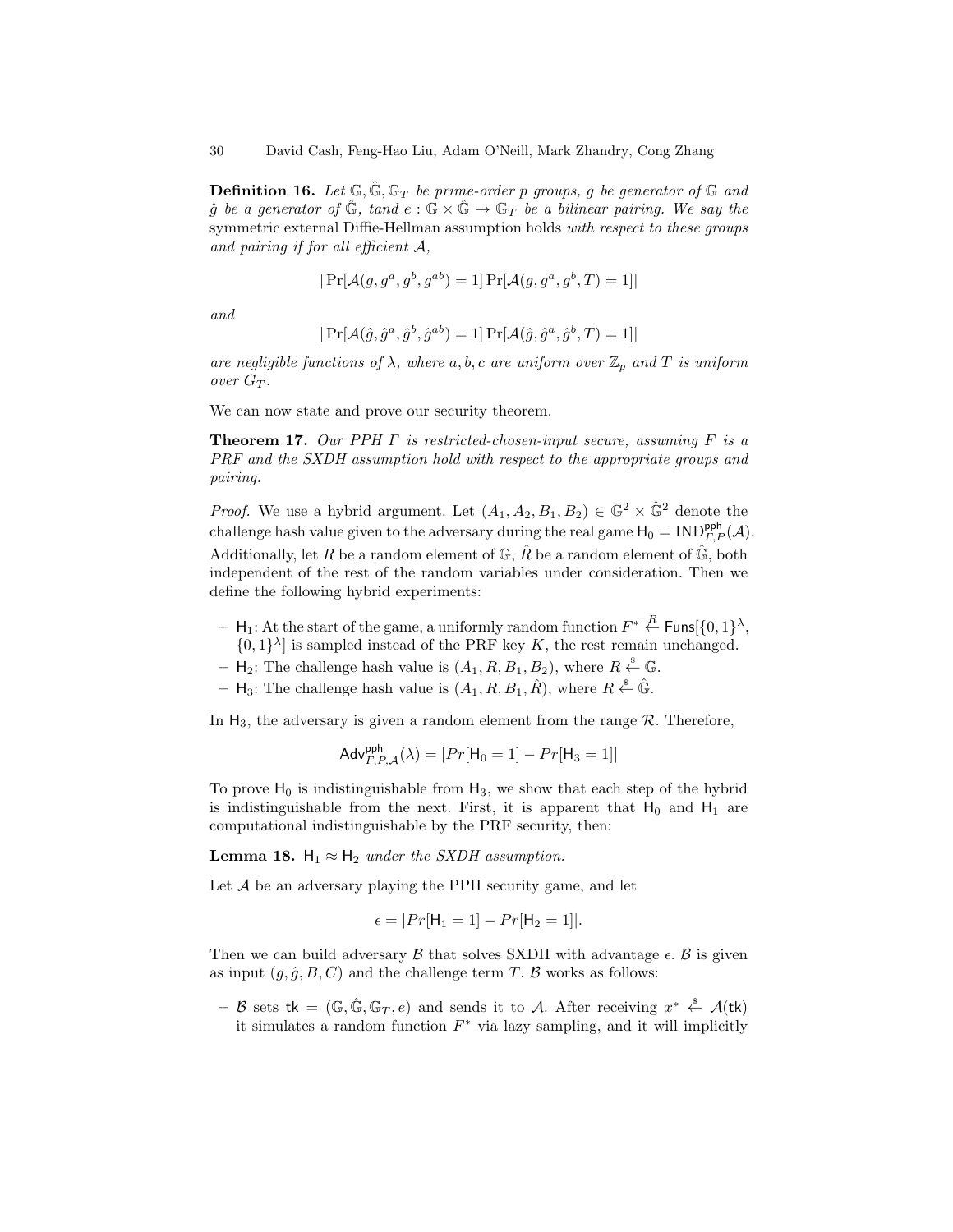set  $F^*(x^*) = b$ , the discrete logarithm of B. It prepares the challenge as by selecting  $r^* \overset{\hspace{0.1em}\mathsf{\scriptscriptstyle\$}}{\leftarrow} \mathbb{Z}_p$  and computing

$$
A_1 = g^c, A_2 = T, B_1 = \hat{g}^{r^*}, B_2 = \hat{g}^{r^*F^*(x^*+1)}
$$

and runs A on input  $tk, x^*, (A_1, A_2, B_1, B_2)$ .

- To answer hash query for  $x \neq x^*$  from A, B calculates  $F^*(x)$  and  $F^*(x+1)$ (note that  $x, x + 1 \neq x^*$ ). Then B picks  $r_1, r_2$  randomly and computes:

$$
\mathcal{H}(x) = g^{r_1}, g^{r_1 \cdot F^*(x)}, \hat{g}^{r_2}, \hat{g}^{r_2 \cdot F^*(x+1)};
$$

If A queries  $x = x^*$ , B calculates  $F^*(x^*+1)$ , picks  $r'_1, r'_2 \stackrel{\$}{\leftarrow} \mathbb{Z}_p$ , and computes

$$
\mathcal{H}(x^*) = g^{r'_1}, B^{r'_1}, \hat{g}^{r'_2}, \hat{g}^{r'_2 \cdot F^*(x^*+1)};
$$

– Finally  $\beta$  outputs whatever  $\mathcal A$  outputs.

We note that in  $\mathcal{A}$ 's view, without querying  $\mathcal{A}(x^* - 1)$ ,  $\mathcal{B}$  simulates the game properly. If  $T = g^{bc}$ , then B simulates  $H_1$ , and if T s random then it simulates H<sub>2</sub>. Hence if A has an advantage  $\epsilon$  in distinguishing H<sub>1</sub> and H<sub>2</sub>, then B has the same advantage to break SXDH assumption.

We also have the following lemma:

**Lemma 19.** H<sub>2</sub>  $\approx$  H<sub>3</sub> under the SXDH assumption.

The proof is exactly the same as the prior hybrid step, except in the group  $\hat{\mathbb{G}}$ part of the hash instead of G. We omit the details.

Collecting the steps completes the proof of Theorem 17.

## References

- 1. R. Agrawal, J. Kiernan, R. Srikant, and Y. Xu. Order preserving encryption for numeric data. In SIGMOD, 2004.
- 2. A. Arasu, S. Blanas, K. Eguro, R. Kaushik, D. Kossmann, R. Ramamurthy, and R. Venkatesan. Orthogonal security with cipherbase. In CIDR, 2013.
- 3. A. Arasu, K. Eguro, R. Kaushik, and R. Ramamurthy. Querying encrypted data (tutorial). In ICDE, 2013.
- 4. S. Bajaj and R. Sion. Trusteddb: A trusted hardware-based database with privacy and data confidentiality. TKDE, 26(3):752–765, 2014.
- 5. M. Bellare, A. Boldyreva, and A. ONeill. Deterministic and efficiently searchable encryption. In Annual International Cryptology Conference, pages 535–552. Springer, 2007.
- 6. A. Boldyreva, N. Chenette, Y. Lee, and A. O'Neill. Order-preserving symmetric encryption. In EUROCRYPT, 2009.
- 7. A. Boldyreva, N. Chenette, Y. Lee, and A. Oneill. Order-preserving symmetric encryption. In Annual International Conference on the Theory and Applications of Cryptographic Techniques, pages 224–241. Springer, 2009.
- 8. A. Boldyreva, N. Chenette, and A. ONeill. Order-preserving encryption revisited: Improved security analysis and alternative solutions. In Annual Cryptology Conference, pages 578–595. Springer, 2011.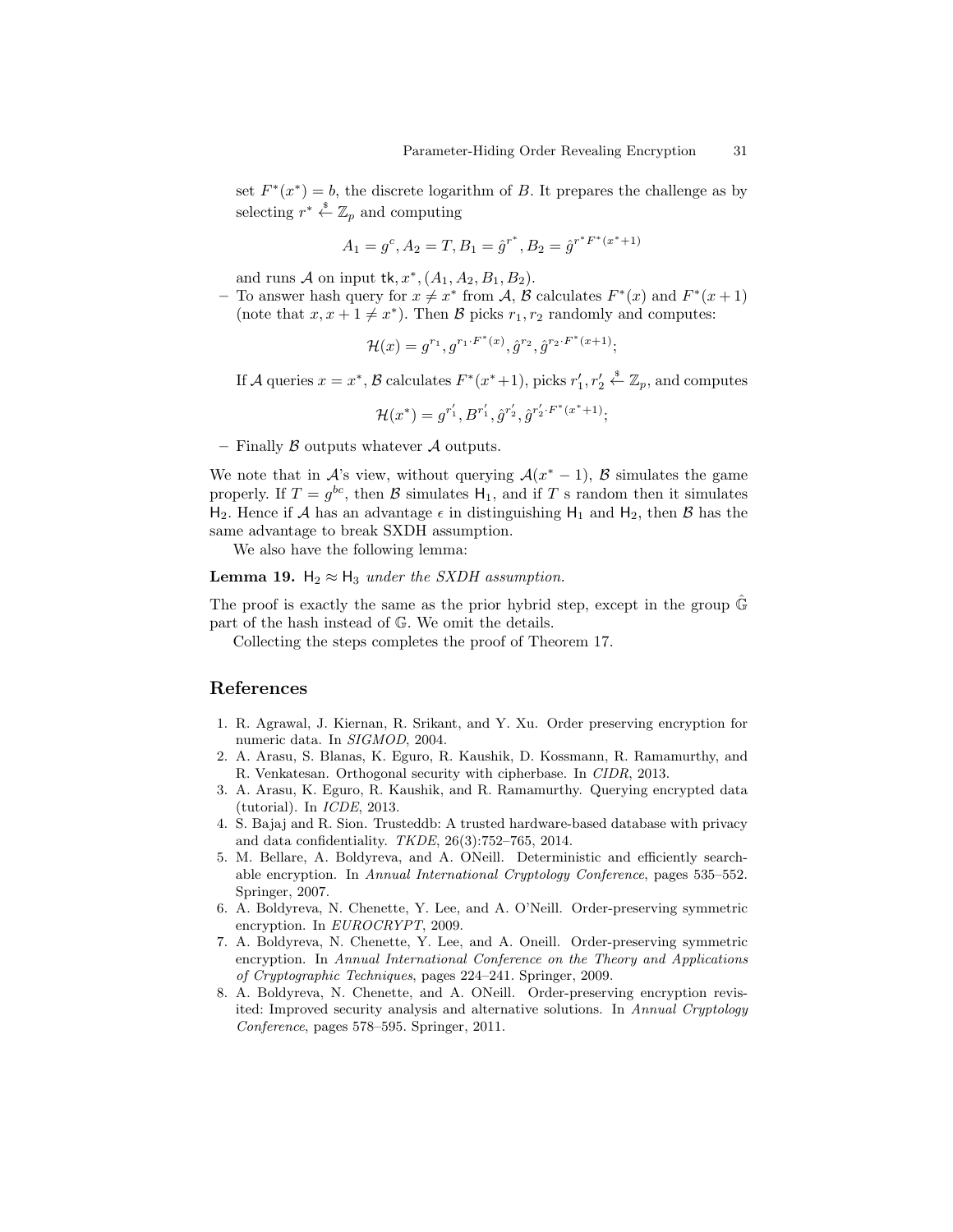- 32 David Cash, Feng-Hao Liu, Adam O'Neill, Mark Zhandry, Cong Zhang
- 9. D. Boneh, K. Lewi, M. Raykova, A. Sahai, M. Zhandry, and J. Zimmerman. Semantically secure order-revealing encryption: Multi-input functional encryption without obfuscation. In Annual International Conference on the Theory and Applications of Cryptographic Techniques, pages 563–594. Springer, 2015.
- 10. R. Canetti. Towards realizing random oracles: Hash functions that hide all partial information. In Annual International Cryptology Conference, pages 455–469. Springer, 1997.
- 11. D. Cash, P. Grubbs, J. Perry, and T. Ristenpart. Leakage-abuse attacks against searchable encryption. In CCS, 2015.
- 12. D. Cash, S. Jarecki, C. Jutla, H. Krawczyk, M.-C. Rosu, and M. Steiner. Highlyscalable searchable symmetric encryption with support for boolean queries. In Advances in Cryptology–CRYPTO 2013, pages 353–373. Springer, 2013.
- 13. Y.-C. Chang and M. Mitzenmacher. Privacy preserving keyword searches on remote encrypted data. In ACNS, 2005.
- 14. M. Chase and S. Kamara. Structured encryption and controlled disclosure. In International Conference on the Theory and Application of Cryptology and Information Security, pages 577–594. Springer, 2010.
- 15. N. Chenette, K. Lewi, S. A. Weis, and D. J. Wu. Practical order-revealing encryption with limited leakage. In FSE, 2016.
- 16. J. H. Cheon, K. Han, C. Lee, H. Ryu, and D. Stehl´e. Cryptanalysis of the multilinear map over the integers. In E. Oswald and M. Fischlin, editors, Advances in Cryptology – EUROCRYPT 2015, pages 3–12, Berlin, Heidelberg, 2015. Springer Berlin Heidelberg.
- 17. J.-S. Coron, M. S. Lee, T. Lepoint, and M. Tibouchi. Cryptanalysis of ggh15 multilinear maps. In M. Robshaw and J. Katz, editors, Advances in Cryptology -CRYPTO 2016, pages 607–628, Berlin, Heidelberg, 2016. Springer Berlin Heidelberg.
- 18. R. Curtmola, J. Garay, S. Kamara, and R. Ostrovsky. Searchable symmetric encryption: improved definitions and efficient constructions. In CCS, 2006.
- 19. J. L. Dautrich Jr and C. V. Ravishankar. Compromising privacy in precise query protocols. In EDBT, 2013.
- 20. F. B. Durak, T. M. DuBuisson, and D. Cash. What else is revealed by orderrevealing encryption? In ACM CCS, 2016.
- 21. E.-J. Goh et al. Secure indexes. IACR Cryptology ePrint Archive, 2003:216, 2003.
- 22. P. Grubbs, K. Sekniqi, V. Bindschaedler, M. Naveed, and T. Ristenpart. Leakageabuse attacks against order-revealing encryption. Cryptology ePrint Archive, Report 2016/895, 2016. http://eprint.iacr.org/2016/895.
- 23. H. Hacigümüş, B. Iyer, C. Li, and S. Mehrotra. Executing sql over encrypted data in the database-service-provider model. In Proceedings of the 2002 ACM SIGMOD International Conference on Management of Data, SIGMOD '02, pages 216–227, New York, NY, USA, 2002. ACM.
- 24. B. Hore, S. Mehrotra, M. Canim, and M. Kantarcioglu. Secure multidimensional range queries over outsourced data. VLDBJ, 21(3):333–358, 2012.
- 25. M. S. Islam, M. Kuzu, and M. Kantarcioglu. Access pattern disclosure on searchable encryption: Ramification, attack and mitigation. In NDSS, 2012.
- 26. M. S. Islam, M. Kuzu, and M. Kantarcioglu. Inference attack against encrypted range queries on outsourced databases. In CODASPY, 2014.
- 27. M. Joye and A. Passelègue. Function-revealing encryption. 2016.
- 28. S. Kamara and T. Moataz. Sql on structurally-encrypted databases. Cryptology ePrint Archive, Report 2016/453, 2016. http://eprint.iacr.org/.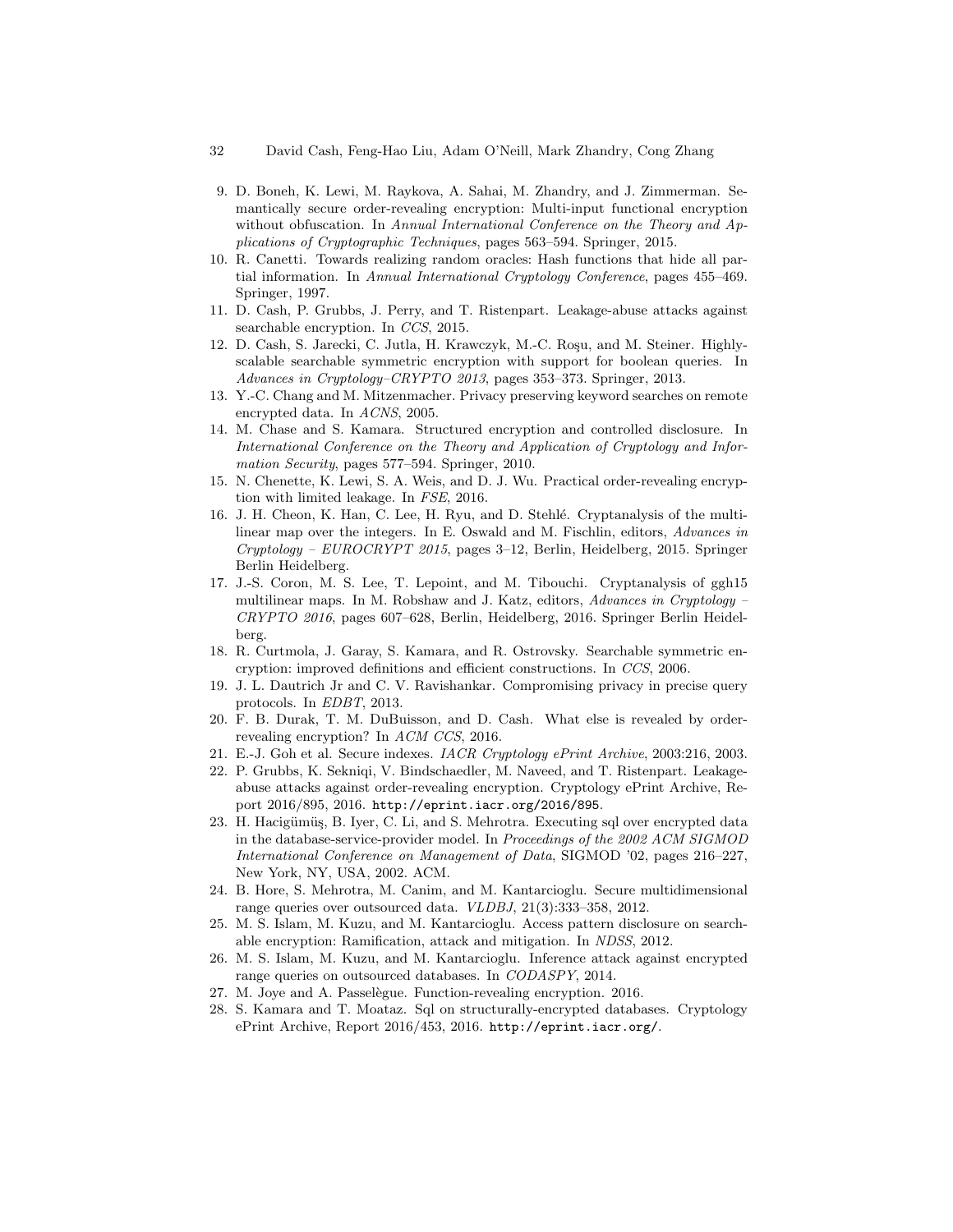- 29. K. Lewi and D. J. Wu. Order-revealing encryption: New constructions, applications, and lower bounds. In ACM CCS, 2016.
- 30. C. Liu, L. Zhu, M. Wang, and Y.-a. Tan. Search pattern leakage in searchable encryption: Attacks and new construction. Information Sciences, 265:176–188, 2014.
- 31. A. Mandal and A. Roy. Relational hash: Probabilistic hash for verifying relations, secure against forgery and more. In Annual Cryptology Conference, pages 518–537. Springer, 2015.
- 32. E. Miles, A. Sahai, and M. Zhandry. Annihilation attacks for multilinear maps: Cryptanalysis of indistinguishability obfuscation over ggh13. In Proceedings, Part II, of the 36th Annual International Cryptology Conference on Advances in Cryp $tology - C RYPTO 2016$  - Volume 9815, pages 629–658, Berlin, Heidelberg, 2016. Springer-Verlag.
- 33. P. Mohassel and M. Franklin. Efficiency tradeoffs for malicious two-party computation. In International Workshop on Public Key Cryptography, pages 458–473. Springer, 2006.
- 34. M. Naveed, S. Kamara, and C. V. Wright. Inference attacks on property-preserving encrypted databases. In CCS, 2015.
- 35. O. Pandey and Y. Rouselakis. Property preserving symmetric encryption. In Annual International Conference on the Theory and Applications of Cryptographic Techniques, pages 375–391. Springer, 2012.
- 36. R. A. Popa, C. M. S. Redfield, N. Zeldovich, and H. Balakrishnan. Cryptdb: Protecting confidentiality with encrypted query processing. In SOSP, 2011.
- 37. D. X. Song, D. Wagner, and A. Perrig. Practical techniques for searches on encrypted data. In SP, 2000.

## A Missing proof for Lemma 8

In this section, we present the proof of Lemma 8, and we prove those three properties one by one.

**Property 1.** Recalling the definitions, we note that the support of  $\lfloor D_{\mathsf{aff}}^{\delta,\ell} \rceil, \lfloor D_{\mathsf{aff}}^{\delta,\lfloor \ell \rceil} \rceil$ is  $[2\ell], |\delta + \ell|, |[\ell], |\delta| + |\ell|],$  respectively, so:

$$
\varDelta(\lfloor D_{\text{aff}}^{\delta,\ell}\rceil,\lfloor D_{\text{aff}}^{\delta,\lfloor\ell\rceil}\rceil)=\frac{1}{2}\sum_{k=\lfloor\ell\rceil}^{\lfloor\delta+\ell\rfloor+1}|p_{\lfloor D_{\text{aff}}^{\delta,\ell}\rceil}(k)-p_{\lfloor D_{\text{aff}}^{\delta,\lfloor\ell\rceil}\rceil}(k)|
$$

Moreover, by the definition of  $D_{\mathsf{aff}}^{\delta,\ell}$ , we have the implication

$$
p_{D^{ \delta, \ell}_\text{aff}}(x) = \frac{p_{D}(\frac{x-\ell}{\delta})}{\delta} \Rightarrow \int_\ell^{ \delta + \ell} p_{D^{ \delta, \ell}_\text{aff}}(x) dx = \int_0^1 p_{D}(x) dx
$$

Besides, D is  $(\eta, \mu)$ -smooth, which means  $\int_0^1 p_D(x)dx \ge 1$ -negl =  $O(1)$ (for ease, we denote the integration as C). Therefore, for any  $k, \delta > \gamma$ , and  $\forall \ell$ ,

$$
p_{\lfloor D_{\text{aff}}^{\delta,\ell} \rfloor}(k) \le \frac{\int_{k-1}^{k+1/2} p_{D_{\text{aff}}^{\delta,\ell}}(x) dx}{C} \le \frac{1.5\eta}{\delta C} = O(\frac{1}{\delta})
$$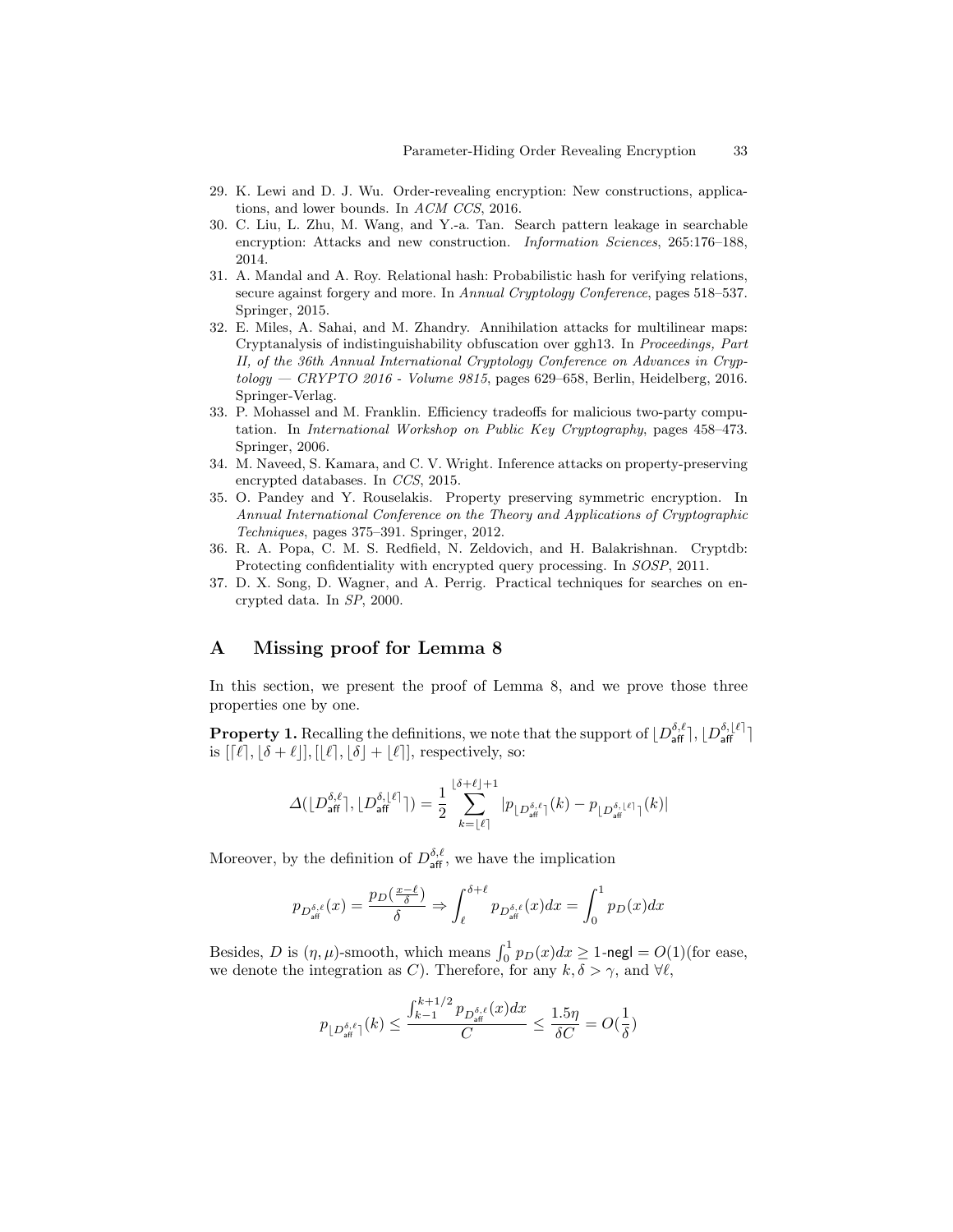#### 34 David Cash, Feng-Hao Liu, Adam O'Neill, Mark Zhandry, Cong Zhang

Now, we make use of the smooth derivative property. We observe that for any  $k \in [[\ell]+1, [\delta+\ell]-1], \text{ if } \forall x \in [k-1/2, k+1/2] \text{ satisfying } |p|$  $\int_{L D_{\rm aff}^{\delta,\ell}\rceil}(x)|,|p'|$  $\sum_{\mathsf{L}^{\delta}\in\mathbb{R}^{+}\backslash\mathbb{R}^{+}}^{|\ell_{\mathsf{L}}|}(x)|\leq 1$  $\eta$ , then

$$
\begin{split} &|p_{\lfloor D_{\text{aff}}^{\delta,\ell}\rceil}(k)-p_{\lfloor D_{\text{aff}}^{\delta,\lfloor \ell \rceil}\rceil}(k)|=\frac{1}{C}\int_{k-1/2}^{k+1/2}|p_{D_{\text{aff}}^{\delta,\ell}}(x)-p_{D_{\text{aff}}^{\delta,\lfloor \ell \rceil}}(x)|dx\\ &=\frac{1}{C}\int_{k-1/2}^{k+1/2}|\frac{p_D(\frac{x-\ell}{\delta})}{\delta}-\frac{p_D(\frac{x-\lfloor \ell \rfloor}{\delta})}{\delta}|dx\\ &\leq \frac{1}{C\delta}\int_{k-1/2}^{k+1/2}2\max(p'_D(x))(\frac{x-\ell}{\delta}-\frac{x-\lfloor \ell \rfloor}{\delta})\leq \frac{1}{C\delta}\cdot\frac{\eta}{\delta}=O(\frac{1}{\delta^2}) \end{split}
$$

In addition, D is  $(\eta, \mu)$ -smooth, there are at most  $\mu$  bad points s.t. the derivative is not bounded by  $\eta$ , thus:

$$
\begin{aligned} &\varDelta(\lfloor D_{\text{aff}}^{\delta,\ell}\rceil,\lfloor D_{\text{aff}}^{\delta,\lfloor\ell\rceil}\rceil) \leq \frac{1}{2}\sum_{k=\lceil\ell\rceil+1}^{\lfloor\delta+\ell\rfloor-1}|p_{\lfloor D_{\text{aff}}^{\delta,\ell}\rceil}(k)-p_{\lfloor D_{\text{aff}}^{\delta,\lfloor\ell\rceil}\rceil}(k)|+4\frac{1.5\eta}{\delta C}\\ &\leq \delta\cdot \frac{1}{C\delta}\cdot \frac{\eta}{\delta}+4\mu\frac{1.5\eta}{\delta C}+4\frac{1.5\eta}{\delta C}= (\frac{7\eta+6\eta\mu}{C}\cdot\frac{1}{\delta})=O(\frac{1}{\delta})\leq \text{negl} \end{aligned}
$$

**Property 2.** Similarly, the support of  $[D_{\sf aff}^{\delta,\ell}]$  and  $[D_{\sf aff}^{\delta(1+s),\ell}]$  is  $[[\ell],[\delta+\ell]], [[\ell],[\delta(1+s),\delta])$  $(s) + \ell$ ], respectively, so:

$$
\varDelta(\lfloor D_{\mathrm{aff}}^{\delta,\ell}\rceil,\lfloor D_{\mathrm{aff}}^{\delta(1+s),\ell}\rceil)=\frac{1}{2}\sum_{k=\lceil\ell\rceil}^{\lfloor\delta(1+s)+\ell\rfloor}|p_{\lfloor D_{\mathrm{aff}}^{\delta,\ell}\rceil}(k)-p_{\lfloor D_{\mathrm{aff}}^{\delta(1+s),\ell}\rceil}(k)|
$$

Same as the proof in property 1, we have that for any  $k$ ,  $p_{\lfloor D_{\text{aff}}^{\delta,\ell}\rceil}(k)$ ,  $p_{\lfloor D_{\text{aff}}^{\delta(1+s),\ell}\rceil}(k) \leq$  $O(\frac{1}{\delta})$ . Moreover, for any  $k \in [\lceil \ell \rceil + 1, \lfloor \delta + \ell \rfloor - 1]$ , if  $\forall x \in [k - 1/2, k + 1/2]$  satisfying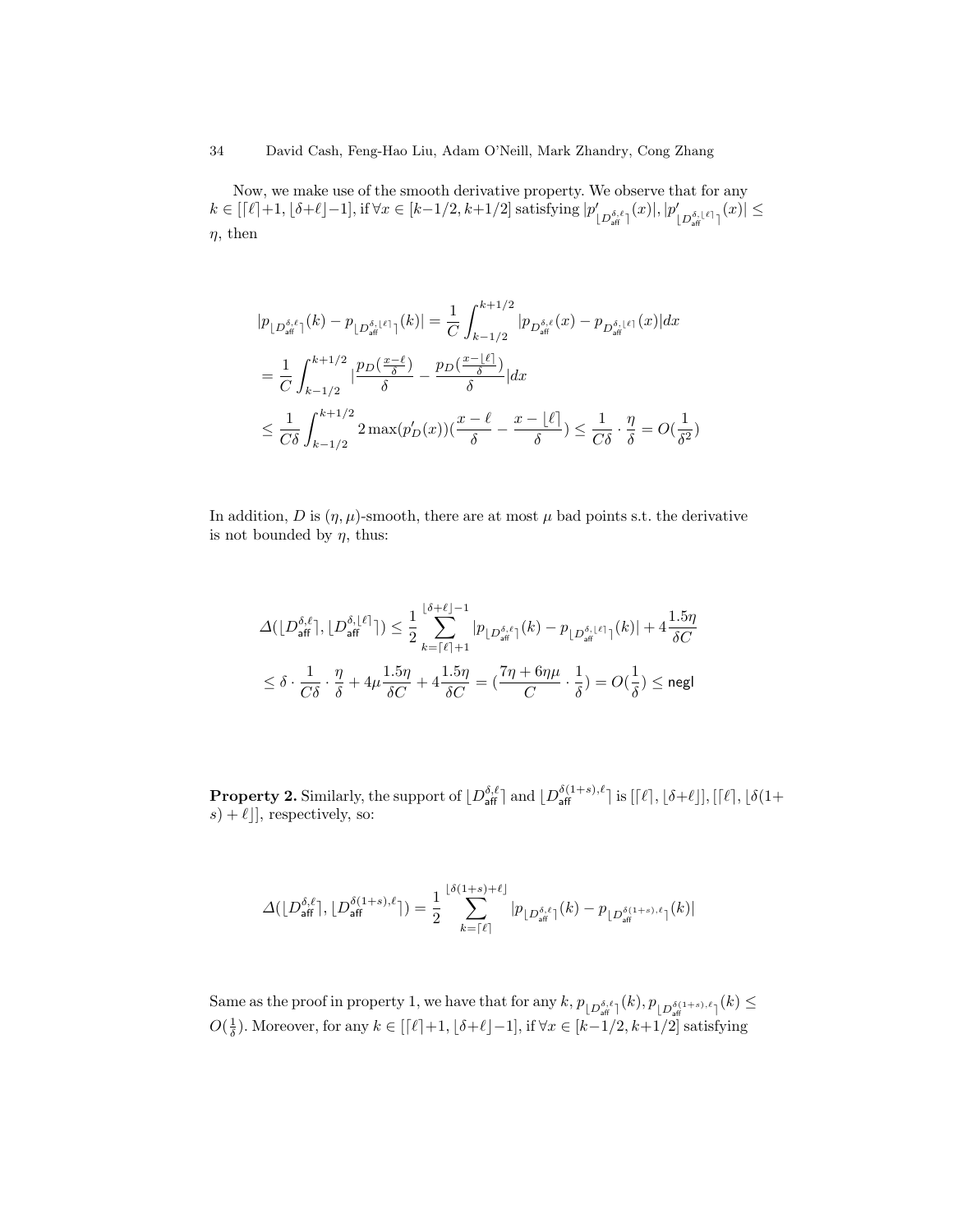$$
|p'_{\lfloor D_{\text{aff}}^{\delta,\ell}\rceil}(x)|, |p'_{\lfloor D_{\text{aff}}^{\delta(1+s),\ell}\rceil}(x)| \leq \eta, \text{ then}
$$
  
\n
$$
|p_{\lfloor D_{\text{aff}}^{\delta,\ell}\rceil}(k) - p_{\lfloor D_{\text{aff}}^{\delta(1+s),\ell}\rceil}(k)| = \frac{1}{C} \int_{k-1/2}^{k+1/2} |p_{D_{\text{aff}}^{\delta,\ell}}(x) - p_{D_{\text{aff}}^{\delta(1+s),\ell}}(x)| dx
$$
  
\n
$$
= \frac{1}{C} \int_{k-1/2}^{k+1/2} \left| \frac{p_D(\frac{x-\ell}{\delta})}{\delta} - \frac{p_D(\frac{x-\ell}{\delta(1+s)})}{\delta(1+s)} \right| dx
$$
  
\n
$$
= \frac{1}{C\delta(1+s)} \int_{k-1/2}^{k+1/2} p_D(\frac{x-\ell}{\delta})(1+s) - p_D(\frac{x-\ell}{\delta(1+s)}) dx
$$
  
\n
$$
= \frac{1}{C\delta(1+s)} \int_{k-1/2}^{k+1/2} p_D(\frac{x-\ell}{\delta}) - p_D(\frac{x-\ell}{\delta(1+s)}) dx + \frac{s}{C\delta(1+s)} \int_{k-1/2}^{k+1/2} p_D(\frac{x-\ell}{\delta}) dx
$$
  
\n
$$
\leq \frac{1}{C\delta(1+s)} \int_{k-1/2}^{k+1/2} 2 \max(p'_D(x)) \frac{x-\ell}{\delta} (1 - \frac{1}{1+s}) dx + \frac{s\eta}{C\delta(1+s)}
$$
  
\n
$$
\leq \frac{1}{C\delta(1+s)} \frac{2\eta s}{1+s} + \frac{s\eta}{C\delta(1+s)} \leq \frac{3\eta s}{C\delta(1+s)}
$$

Besides, D is  $(\eta, \mu)$ -smooth, there are at most  $\mu$  bad points s.t. the derivative is not bounded by  $\eta$ , thus:

$$
\begin{aligned} &\Delta(\lfloor D^{\delta,\ell}_{\text{aff}}\rceil,\lfloor D^{\delta(1+s),\ell}_{\text{aff}}\rceil)\leq\frac{1}{2}\sum_{k=\lceil\ell\rceil+1}^{\lfloor\delta+\ell\rfloor-1}\lvert p_{\lfloor D^{\delta,\ell}_{\text{aff}}\rceil}(k)-p_{\lfloor D^{\delta(1+s),\ell}_{\text{aff}}\rceil}(k)\rvert+\sum_{k=\lceil\delta+\ell\rceil}^{\lfloor\delta(1+s)+\ell\rfloor}p_{\lfloor D^{\delta(1+s),\ell}_{\text{aff}}}\rceil(k)+O(\frac{1}{\delta})\\ &\leq\delta\frac{3\eta s}{C\delta(1+s)}+4\mu O(\frac{1}{\delta})+\lceil\delta s\rceil O(\frac{1}{\delta})+O(\frac{1}{\delta})\\ &=s\frac{3\eta}{C(1+s)}+(4\mu+1)O(\frac{1}{\delta})+O(s)=O(s)+O(\frac{1}{\delta})\leq O(s)+\text{negl}\end{aligned}
$$

Property 3. The statement of property 3 considers scaling and then rounding or rounding and then scaling, and shows that the leakage will be almost identical in both case, and we prove it in two steps. Roughly, in the first step we show that adding any small noise to the plaintext sequence would not change the leakage profile whp; in step 2, we construct a new distribution  $[D_{\text{noise}}^{z,\delta,0}]$  based on a noise distribution, such that  $[D_{\text{noise}}^{z, \delta, 0}], [D_{z\delta,0}]) \leq$  negl and  $[D_{\text{noise}}^{z, \delta, 0}]$  samples the noised plaintexts in step 1.

STEP 1. For any integer  $z, b > 0$ , for any noise vector **e** such that the maximum of  $e$  is less than  $z$ , then we claim

$$
\varDelta(\mathcal{L}_{\text{clww}}(z\boldsymbol{m}+\boldsymbol{b}),\mathcal{L}_{\text{clww}}(z\boldsymbol{m}+\boldsymbol{e}+\boldsymbol{b}))\leq \text{negl},\boldsymbol{m}\overset{\$}{\leftarrow}\lfloor D_{\text{scale}}^{\delta,0}\rfloor
$$

By definition, we know that  $\mathcal{L}_{\text{clww}}(m)$  gives the position of the most significant differ bit for all plaintext pairs, namely  $\textsf{msdb}(m_i, m_j)$ . Let  $\nu = \gamma^{1/4}(\nu)$  is also a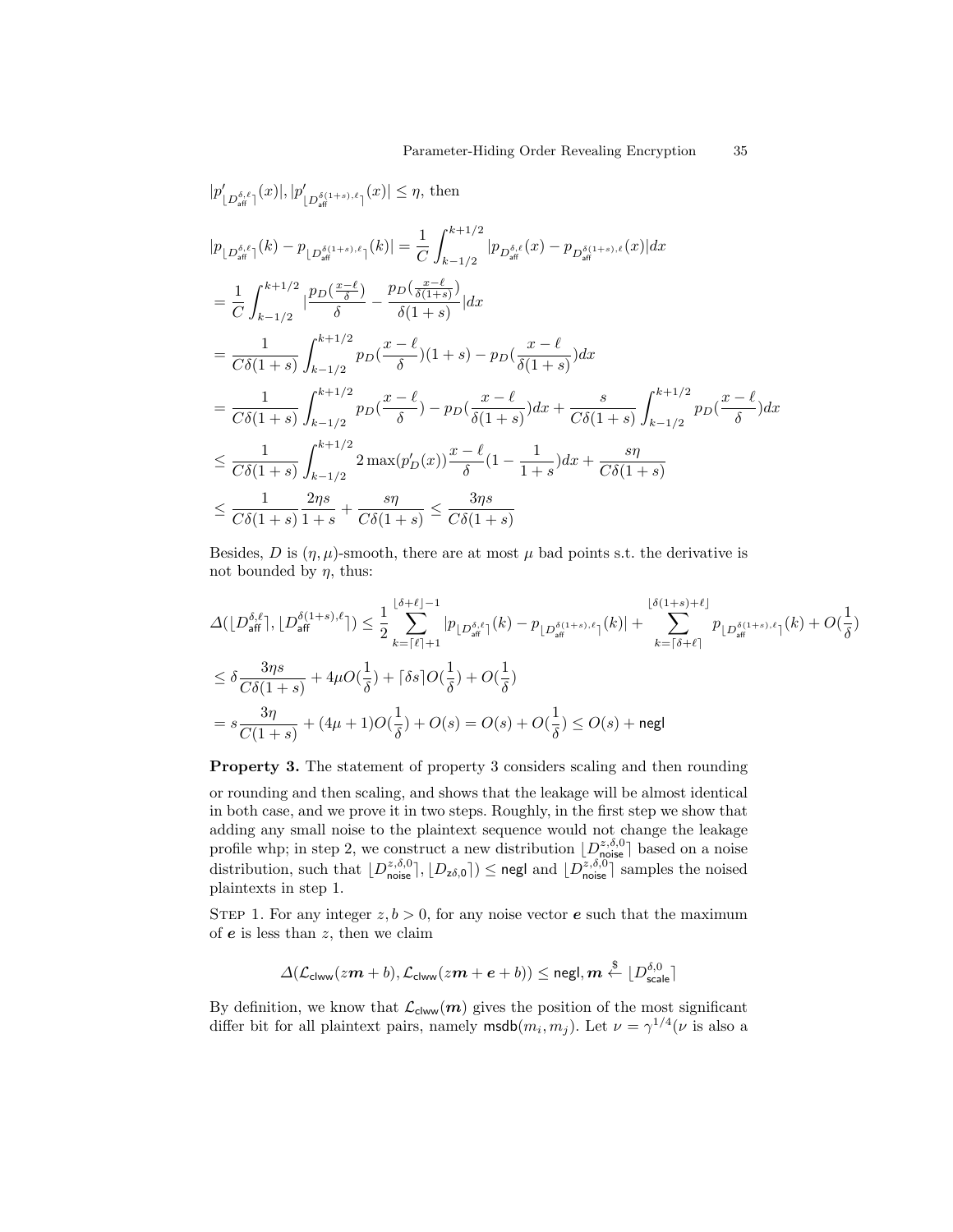super-polynomial in  $\lambda$ ), we have

$$
\Pr[\exists m_i, m_j, s.t. |m_i - m_j| \leq \nu^2] \leq \frac{1}{\nu} \leq \mathsf{negl}
$$

which referring to whp the most significant different bit of any pair would not lay in the last  $2 \log \nu$  bits  $(\text{msdb}(m_i, m_j) \leq K - 2 \log \nu)$ . Therefore, for any fixed  $z, b > 0$ , msdb $(zm_i + b, zm_j + b) \leq K - \lfloor \log z \rfloor - 2 \log \nu$  whp, and it seems sufficient to prove that for any fixed  $z, b$ , for all plaintexts adding a small noise would not change the first  $K - \lfloor \log z \rfloor - 2 \log \nu$  bits, because  $\mathcal{L}_{\text{clww}}$  only leaks the position of the most significant differ bit.

We say a plaintext m is "bad" if there is a noise  $0 < e \leq z$  s.t. the first  $K - \log z - 2 \log \nu$  bits of  $zm + b$  and  $zm + b + e$  are distinct, and we show that with high probability, none of the plaintext in  $m$  is bad.

For ease, we write  $S \subset [D_{\text{scale}}^{\delta,0}]$  to denote the set of bad plaintext in the support of  $[D_{\text{scale}}^{\delta,0}]$  and we define the event Bad as when sampling a plaintext vector  $m \stackrel{\$}{\leftarrow} [D_{\text{scale}}^{\delta,0}]$ , there exists  $m^* \in \mathbf{m}$  such that  $m \in S$ . As plaintext is drawn i.i.d., we have

$$
\Pr[\mathsf{Bad}] = \Pr[\boldsymbol{m} \cap S \neq \emptyset : \boldsymbol{m} \stackrel{\$}{\leftarrow} [D_{\mathsf{scale}}^{\delta,0}] ] \leq q \Pr[m \in S : m \stackrel{\$}{\leftarrow} [D_{\mathsf{scale}}^{\delta,0}] ]
$$

One key observation is that the bad message appears periodically, namely if m is bad, then  $m+1,\ldots,m+\nu^2/2$  are not bad(if m is bad, the first  $2\log \nu - 1$ bits of the last  $2\log \nu + |\log z|$  bits of  $zm + b$  must be  $1 \ldots 1$ , otherwise adding  $\sum_{2 \log \nu - 1}$ 

an small noise would not affect the prefix, and we immediately observe that for  $m + i, i \in [1, \nu^2/2]$ , the first  $2 \log \nu - 1$  bits of the last  $2 \log \nu + |\log z|$  bits of  $zm_i +b$  are not all 1). Based on this observation, we define a sequence of disjoint set  $S_i \in \left\lfloor D_{\text{scale}}^{\delta,0} \right\rfloor$ , and we say  $m \in S_i$  if  $m - i \in S$ , then we claim

$$
\Pr[m \in S_i] \ge \Pr[m \in S] - O(\frac{i}{\gamma}) - O(\frac{1}{\gamma}), \forall i \in [1, \nu^2/2]
$$

Firstly, we note that any  $k \in [1, |\delta| - 1]$ 

$$
|p_{\lfloor D\text{-}\mathrm{scale}}^{\delta,0}\rceil}(k+1)-p_{\lfloor D\text{-}\mathrm{scale}}^{\delta,0}\rceil}(k)|=|p_{\lfloor D\text{-}\mathrm{scale}}^{\delta,0}\rceil}(k+1)-p_{\lfloor D\text{-}\mathrm{scale}}^{\delta,1}\rceil}(k+1)|
$$

Applying property 1, for any  $k \in [[\ell] + 1, [\delta + \ell] - 1]$ , if  $\forall x \in [k - 1/2, k + 1/2]$ satisfying  $|p|$  $\int_{\lfloor D_{\mathsf{aff}}^{\delta,\ell}\rceil}(x)|,|p'|$  $\left(\underset{\mathsf{L}^{\delta,\lfloor \ell\rceil}}{\mathsf{D}^{\delta,\lfloor \ell\rceil}_{\text{aff}}}}(x)\right|\leq\eta, \,\text{then}$ 

$$
|p_{\lfloor D^{\delta,0}_{\text{scale}}\rfloor}(k) - p_{\lfloor D^{\delta,1}_{\text{scale}}\rfloor}(k)| \leq O(\frac{1}{\gamma^2}) \Rightarrow |p_{\lfloor D^{\delta,0}_{\text{scale}}\rfloor}(k) - p_{\lfloor D^{\delta,i}_{\text{scale}}\rfloor}(k)| \leq O(\frac{i}{\gamma^2})
$$

which means  $|p_{\lfloor D_{\text{scale}}^{\delta,0}\rfloor}(k+i) - p_{\lfloor D_{\text{scale}}^{\delta,0}\rfloor}(k)| \leq O(\frac{i}{\gamma^2})$ . By the periodicity of the appearance for bad plaintext and there are at most  $\mu$  points s.t. the derivative is not bounded by  $\eta$ , we have

$$
\Pr[S_i] \ge \Pr[S] - \delta O(\frac{i}{\gamma}) - O(\frac{4\mu}{\gamma}) - O(\frac{1}{\gamma}) = \Pr[S] - O(\frac{i}{\gamma})
$$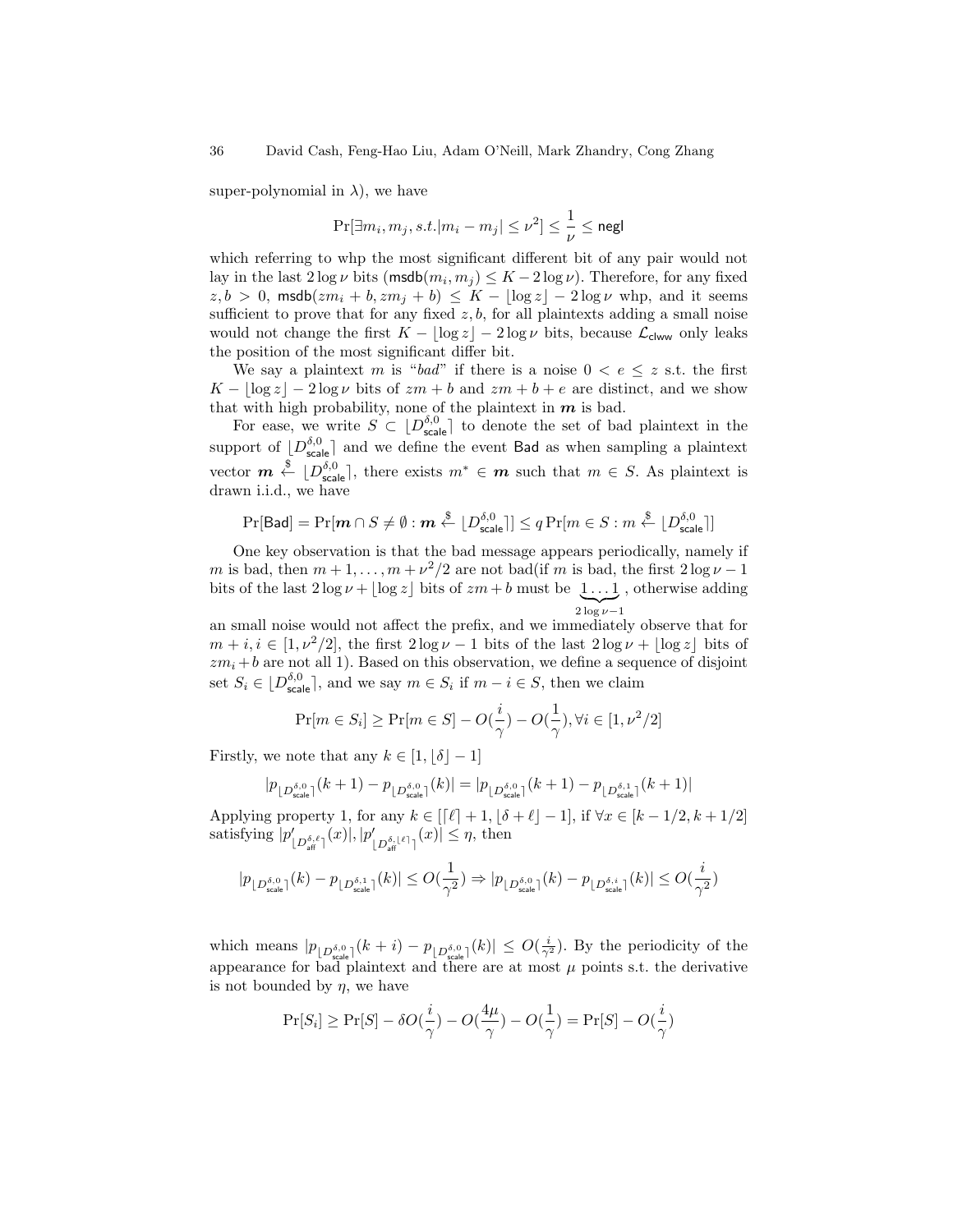Then we prove Pr[Bad]  $\leq$  negl. If not, say Pr[Bad] = t is noticeable, then  $Pr[S] > t/q$ , which indicates that  $Pr[S_i] \ge t/q - O(\frac{i}{\gamma})$ . Moreover, by definition  $\nu^{1.5} > 3q/t$ , we have:

$$
1 \ge \Pr[m \in S] + \Pr[m \in S_1] + \dots + \Pr[m \in S_{\nu^{1.5}}]
$$
  
\n
$$
\ge t/q + t/q - O(\frac{1}{\gamma}) + \dots + t/q - O(\frac{\nu^{1.5}}{\gamma})
$$
  
\n
$$
\ge \nu^{1.5} \cdot t/q - \sum_{i=1}^{\nu^{1.5}} \frac{i}{\gamma} > 3 - \frac{\nu^3}{\gamma} = 3 - O(\frac{1}{\nu}) > 2
$$

Step 2. In Step 1, we see that the leakage profile is resilient to adding any small noise( $|e| < z$ ), and in the following we prove that there exists a distribution  $E_{\text{noise}}$  such that we can induce a new distribution  $[D_{\text{noise}}^{z,\delta,0}]$  from  $[D_{\text{scale}}^{\delta,0}]$ and  $E_{\text{noise}}$ . More specifically, let  $M, M'E$ , be random variables drawn from  $[D_{\text{scale}}^{\delta,0}], [D_{\text{scale}}^{\delta,0}]$  and  $E_{\text{noise}}$  respectively, and we define a new variable as  $M_E =$  $zM + E$ . Then we complete our proof by showing  $\Delta(M_E, M') \leq$  negl. As  $E_{\text{noise}}$ can be any distribution as long as its variable is small, we define  $M_E$  as following:

$$
\Pr[M_E=zk+i]=\underbrace{p_{\lfloor D_{\text{scale}}^{\delta,0}\rfloor}(k)}_{\text{$p_{\lfloor D_{\text{scale}}^{z\delta,0}\rfloor}(zk)+\ldots +{p_{\lfloor D_{\text{scale}}^{z\delta,0}\rfloor}(zk+z-1)}_{\text{$p_{\lfloor D_{\text{scale}}^{z\delta,0}\rfloor}(zk)+\ldots +{p_{\lfloor D_{\text{scale}}^{z\delta,0}\rfloor}(zk+z-1)}_{\text{$p_{\lfloor D_{\text{scale}}^{z\delta,0}\rfloor}(k+1)}$}}}
$$

in contrast,

$$
\Pr[M'=zk+i] = \underbrace{p_{\lfloor D_{\text{scale}}^{\delta,0}\rfloor}(zk)+\ldots + p_{\lfloor D_{\text{scale}}^{\delta,0}\rfloor}(zk+z-1)}_{\text{Scale}} \times \frac{p_{\lfloor D_{\text{scale}}^{z\delta,0}\rfloor}(zk+i)}{p_{\lfloor D_{\text{scale}}^{z\delta,0}\rfloor}(zk)+\ldots + p_{\lfloor D_{\text{scale}}^{z\delta,0}\rfloor}(zk+z-1)}
$$

Hence the statistical distance

$$
\varDelta(\lfloor D^{z,\delta,0}_{\text{noise}}\rceil,\lfloor D^{z\delta,0}_{\text{scale}}\rceil)=\varDelta(M_E,M')=\sum_{k=0}^{\lfloor\delta\rfloor}|p_{\lfloor D^{ \delta,0}_{\text{scale}}\rceil}(k)-(p_{\lfloor D^{z\delta,0}_{\text{scale}}\rceil}(zk)+\ldots+p_{\lfloor D^{z\delta,0}_{\text{scale}}\rceil}(zk+z-1))|
$$

Due to definition, 
$$
p_{\lfloor D_{\text{scale}}^{5,0}\rfloor}(k) = \frac{1}{C} \int_{k-1/2}^{k+1-1/2} \frac{p_D(\frac{x}{\delta})}{\delta} dx
$$
 and  $\sum_{i=zk}^{zk+z-1} p_{\lfloor D_{\text{scale}}^{z\delta,0}\rfloor}(i) = \frac{1}{C} \int_{zk-1/2}^{z(k+1)-1/2} \frac{p_D(\frac{x}{\delta})}{z\delta} dx = \frac{1}{C} \int_{k-\frac{1}{2z}}^{k+1-\frac{1}{2z}} \frac{p_D(\frac{x}{\delta})}{\delta} dx$ . Therefore, for any  $k \in [0, \lfloor \delta \rfloor]$ , if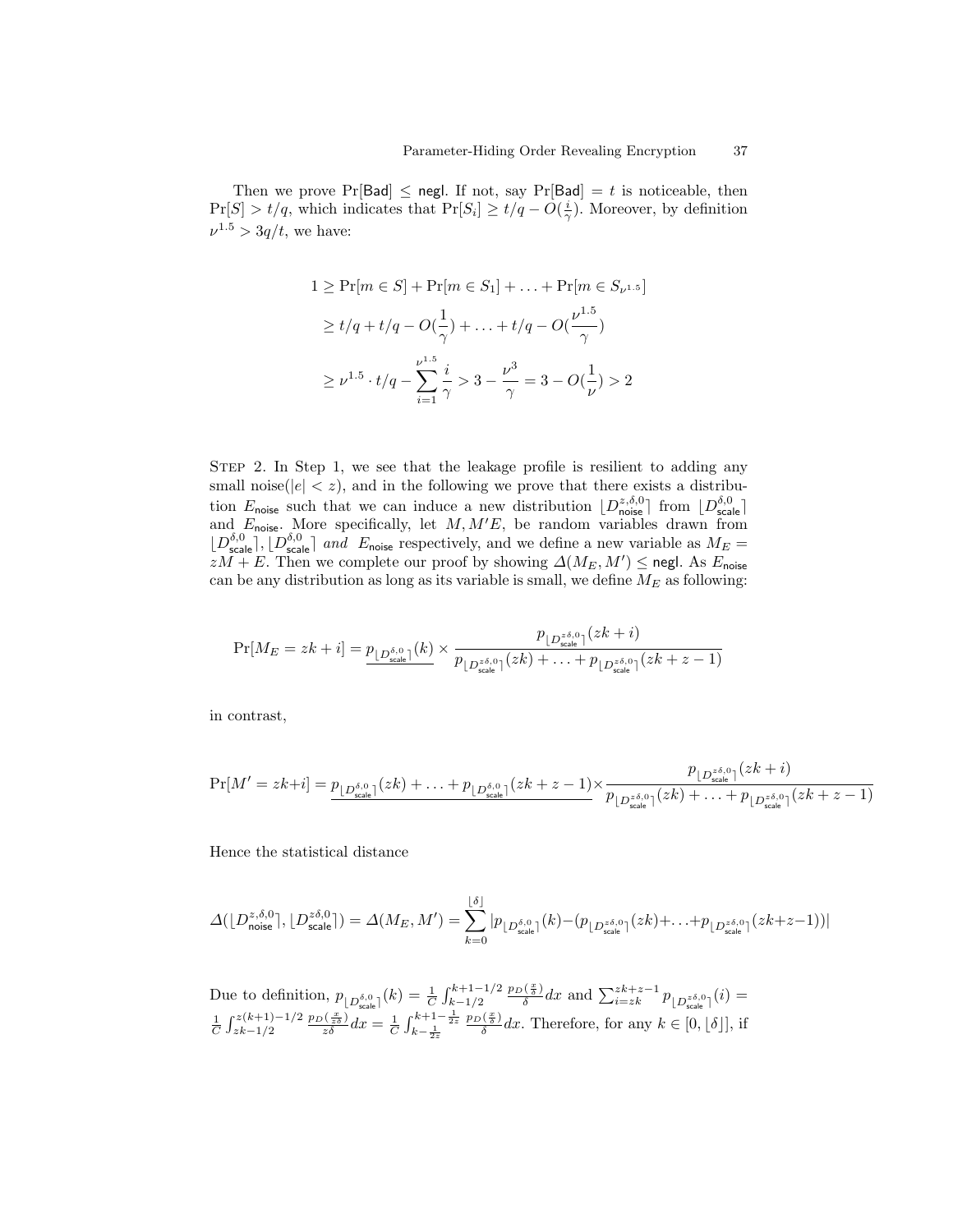$\forall x \in [k - \frac{1}{2}, k + 1 - \frac{1}{2z}]$  satisfying  $|p_1|$  $\left(\underset{\text{Local}}{D_{\text{scale}}^{\delta,0}}(x)\right) \leq \eta$ , then

$$
\begin{split}\n&|\frac{1}{C}\int_{k-1/2}^{k+1-1/2}\frac{p_D(\frac{x}{\delta})}{\delta}dx - \frac{1}{C}\int_{k-\frac{1}{2z}}^{k+1-\frac{1}{2z}}\frac{p_D(\frac{x}{\delta})}{\delta}dx| \\
&= \frac{1}{C}|\frac{p_D(\frac{x}{\delta})}{\delta}dx - \int_{k-1/2}^{k+1-1/2}\frac{p_D(\frac{x+\frac{1}{2}-\frac{1}{2z}}{\delta})}{\delta}dx| \\
&\leq &\frac{1}{C}\int_{k-1/2}^{k+1/2}|\frac{p_D(\frac{x}{\delta})}{\delta} - \frac{p_D(\frac{x+\frac{1}{2}-\frac{1}{2z}}{\delta})}{\delta}|dx \\
&\leq &\frac{1}{C\delta}\int_{k-1/2}^{k+1/2} \max |p'|\frac{1}{\delta}dx \leq &\frac{\eta}{C\delta^2}\n\end{split}
$$

In addition, D is  $(\eta, \mu)$ -smooth, there are at most  $\mu$  points such that the derivative is not bounded by  $\eta$ , thus:

$$
\varDelta(\lfloor D^{z,\delta,0}_{\text{noise}}\rceil,\lfloor D^{z\delta,0}_{\text{scale}}\rceil)\leq \delta \frac{\eta}{C\delta^2}+4\mu O(\frac{1}{\delta})\leq O(\frac{1}{\delta})\leq \mathsf{negl}
$$

 $\Box$ 

# B Impossibility of Parameter-Hiding OPE

Here, we show that any order preserving encryption (OPE) scheme cannot achieve parameter hiding. The intuition is that in OPE, one can take the difference of ciphertexts, and use this as a proxy for the difference between plaintexts. Because we need the indistinguishability of both very small differences and very large differences, we cannot hope to fully hide the scale.

Warm-up. First, we show that OPE cannot have ideal security for even two messages, improving on [6] which required three messages, and re-proving [15]. Our proof is also much simpler, which will allow us to later extend it to the parameter-hiding setting.

**Theorem 20.** For any OPE scheme with message space  $[0, M - 1]$  and ciphertext space  $[0, C - 1]$ , there is an two-message attack with advantage at least  $\Omega(\frac{\log M}{\log C})$  that runs in time poly $(\log M, \log C)$ .

Since  $\log C$  is the bit-length of ciphertexts, this means that the bit-length must be super-polynomial in order to get a non-negligible advantage.

Proof. Our attack is as follows. First, choose two random adjacent messages  $(i, i+1)$  for  $i \in [0, M-2]$ . Then submit the following two pairs  $(i, i+1)$ ,  $(0, M-1)$ . In response, we receive  $c_0, c_1$ , which are either then encryptions of  $i, i + 1$ , or encryptions of  $0, M-1$ . For now, we will consider a non-uniform attacker, which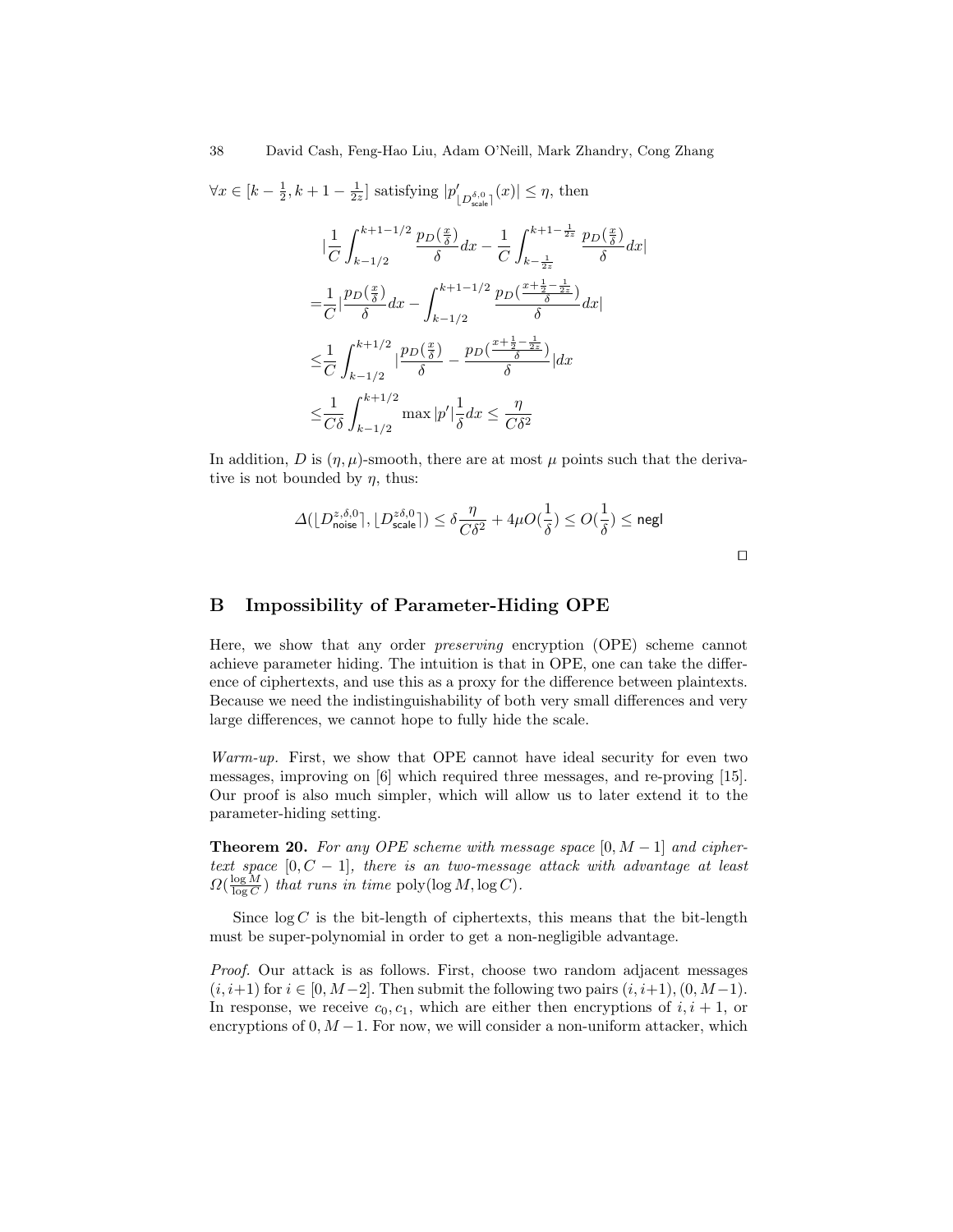is given some advice  $L \in [0, C - 1]$ . The attacker simply computes  $c_1 - c_0$ , and outputs 1 if and only if the result is greater than L.

We now analyze the scheme. Let W be the random variable for  $c_1 - c_0$  in the case where  $(i, i+1)$  are encrypted for a random i. Let  $R_i$  be the random variable that represents  $c_1 - c_0$  in the case where  $i, i + 1$  are encrypted for a given i. Let V be the random variable representing  $c_1 - c_0$  when 1, M are encrypted.

We immediately observe that  $V = \sum_{i=1}^{M-1} R_i$ . We also observe that

$$
\mathbf{E}[\log W] = \frac{1}{M-1} \sum_{i=1}^{M-1} \mathbf{E}[\log R_i] = \mathbf{E}[\frac{1}{M-1} \sum_{i} \log R_i]
$$

$$
\leq \mathbf{E}[\log \left(\frac{1}{M-1} \sum_{i} R_i\right)] = \mathbf{E}[\log V] - \log(M-1)
$$

We now use the following lemma:

**Lemma 21.** Let X, Y be two random variables in [0, 1] such that  $\mathbf{E}[Y] - \mathbf{E}[X] \geq$ δ. Then there is a threshold  $\alpha$  such that  $Pr[Y \ge \alpha] - Pr[X \ge \alpha] \ge \delta$ 

*Proof.* Let  $P_X(t), P_Y(t)$  be the PDFs for X, Y, and let  $C_X(t), C_Y(t)$  be the CDFs. We know that

$$
\delta \le \mathbf{E}[Y] - \mathbf{E}[X] = \int_0^1 t(P_Y(t) - P_X(t))dt
$$

Using integration by parts, we see that

$$
\int t(P_Y(t) - P_X(t))dt = t(C_Y(t) - C_X(t)) - \int (C_Y(t) - C_X(t))dt
$$

Since  $C_X(1) = C_Y(1) = 1$ , we have that

$$
\delta \le \int_0^1 (C_X(t) - C_Y(t))dt
$$

By the mean value theorem, there is some value  $\alpha$  such that  $C_X(\alpha)-C_Y(\alpha) \geq \delta$ . As  $C_X(t) = 1 - \Pr[X \ge t], C_X(t) = 1 - \Pr[X \ge t],$  the lemma follows.

We now apply this lemma to the variables  $\log W / \log C$  and  $\log V / \log C$ , which satisfy the conditions for the lemma with  $\delta = \log(M-1)/\log C$ . We therefore set  $L = 2^{\alpha}$ , and the attack succeeds with the desired probability.

We can easily turn this into a uniform attacker by estimating  $L$ . We simply estimate  $C_X, C_Y$  offline by choosing several random keys and encrypting either a random  $i, i+1$  or 1, M, and measuring the difference of the two ciphertexts. We can obtain estimates to within  $\ll \delta$ , and then we can choose the  $\alpha$  that maximizes the difference  $C_X(\alpha) - C_Y(\alpha)$ , which will be a reasonably good threshold. This completes the proof.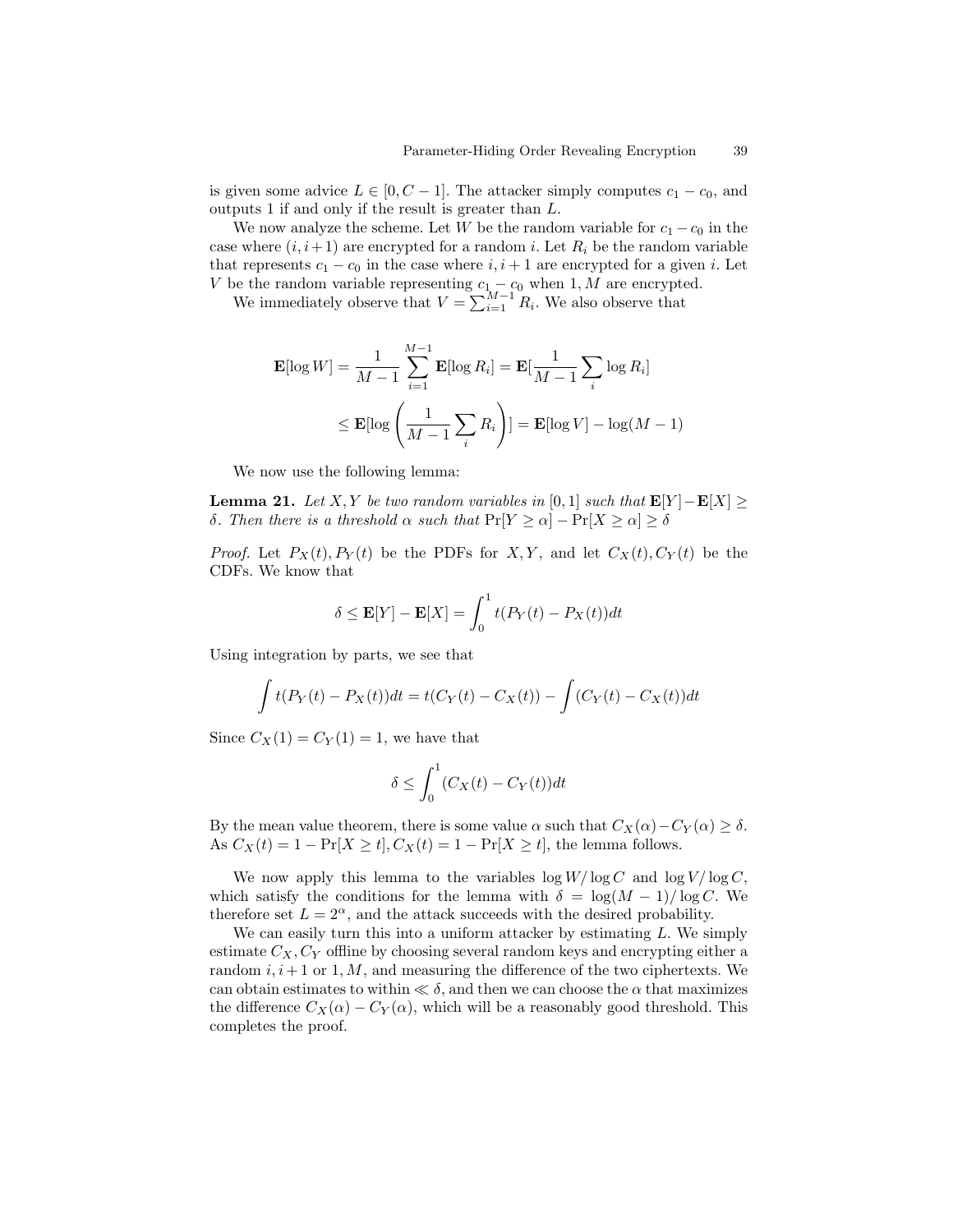The Full Impossibility. We now show how to extend the impossibility above to work for parameter-hiding ORE.

**Theorem 22.** Fix an OPE scheme with message space  $[0, M-1]$  and ciphertext space [0, C − 1]. Consider a distribution D over [0, 1], and let  $\gamma$  be the minimum scaling allowed for D. Let  $D_1 = \lfloor D_{\text{scale}}^{M,0} \rfloor$ . Suppose  $D_1$  has the property that, with overwhelming probability over independent samples  $x, y$  from  $D_1$ , we have that  $|x-y|\geq 3\gamma$ .

Then there is a two-message attack for the  $(\gamma, D)$ -parameter hiding OPE with advantage at least  $\Omega(\frac{\log 2}{\log C})$  that runs in time poly(log M, log C), where  $\gamma$  is the minimum scaling allowed by the scheme.

We note that the conditions on  $D$  are met for smooth  $D$ , provided  $M$  is exponentially larger than  $\gamma$ .

*Proof.* The theorem is a simple extension of the attack above. Let  $D_0 = [D_{scale}^{\gamma,0}]$ and let  $D_1 = \lfloor D_{\sf scale}^{M,0} \rceil$ 

Consider the following adversary: choose random  $x, y$  according to  $D_1$ . If  $x \geq y$ , flip x and y. Then choose a random  $\ell \in [x, y - \gamma]$  (which will be nonempty whp by our condition on  $D_1$ ). Let the left challenge parameters be  $(\gamma, \ell)$ , and the right be  $(M, 0)$ . Obtain the two ciphertexts, take the difference, and then compare to L.

Our goal, as before, is to show that an  $L$  exists that distinguishes these two distributions. Let W be the random variable for  $c_1 - c_0$  in the case where the distribution is  $(\gamma, \ell)$  for a random  $\ell$  as sampled above. Let  $W_{x,y}$  be the corresponding difference conditioned on sampling  $x, y$ . Let  $W_{\ell}$  be the difference conditioned on a given  $\ell$ . Let V be the random variable representing  $c_1 - c_0$ when the parameters are  $(M, 0)$ . Let  $R_i$  be the random variable that represents  $c_1 - c_0$  when encrypting  $i, i + 1$ .

In either case, two values  $x, y$  are chosen according for  $D_1$ , and then permuted to ensure  $x \leq y$ . For the analysis, we will actually slightly change the distributions on x, y to be conditioned on  $y - x \geq 3\gamma$ . By our conditions on  $D_1$ , this negligibly affects the distribution. Let  $P_{x,y}^{(1)}$  be the PDF for this distribution on pairs.

In the right case, x and y are encrypted; in the left case, a random  $\ell$  is chosen in  $[x, y-\delta]$ , then random  $x', y'$  are chosen according to  $D_0$  (swapped if necessary so that  $x' \leq y'$ , and  $x' + \ell, y' + \ell$  are encrypted. Given that parameter-hiding requires the min-entropy to be high, we note that  $x' \neq y'$  with overwhelming probability. Therefore, we will let  $P_{x',y'}^{(0)}$  be the PDF for the distribution over  $(x', y')$  conditioned on  $x' < y'$ , which is negligibly close to the correct distribu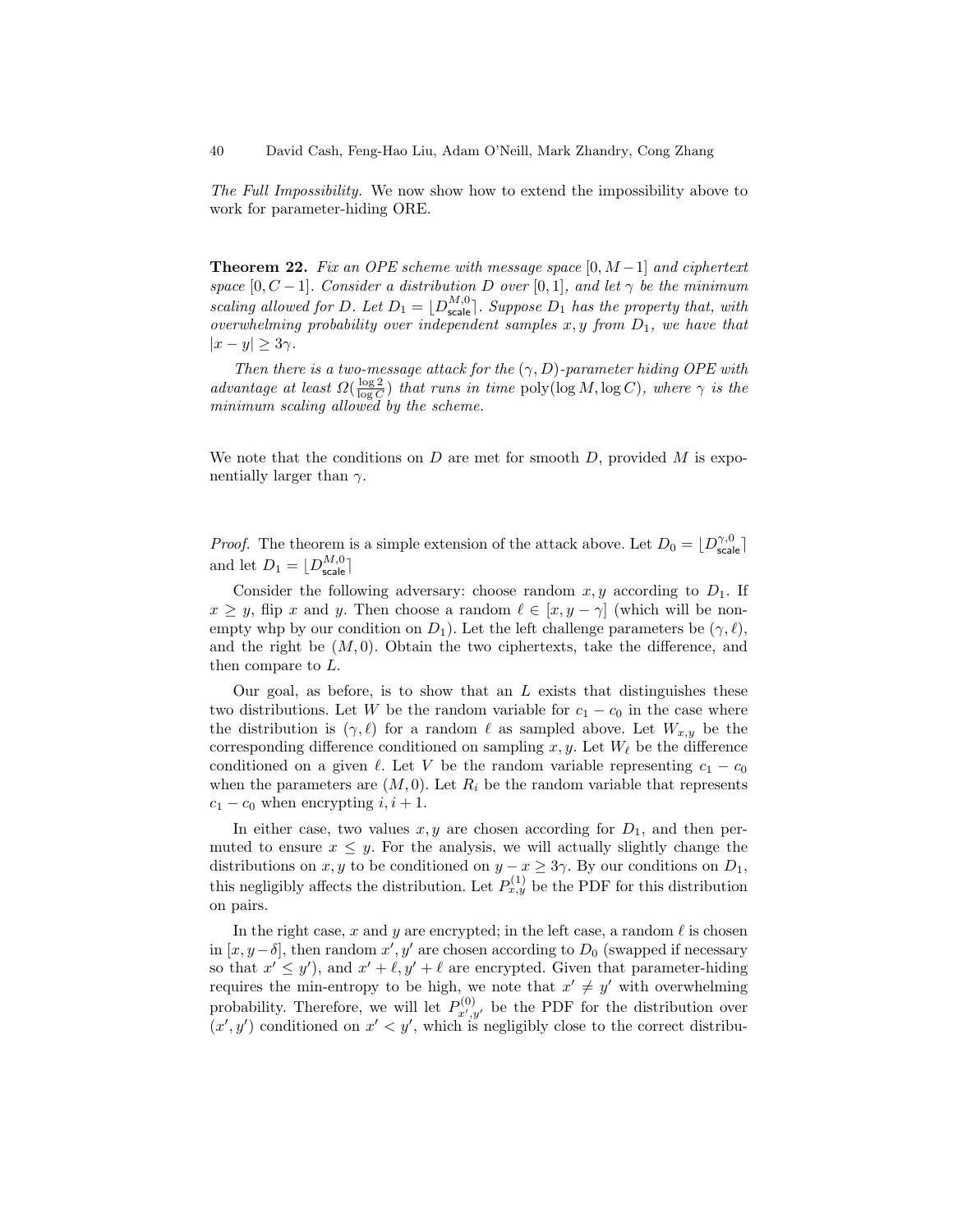tion. Under our slightly perturbed distributions, we can therefore write:

$$
\mathbf{E}[\log V] = \sum_{x,y} P_{x,y}^{(1)} \mathbf{E}[\log \sum_{i=x}^{y} R_i]
$$

$$
\mathbf{E}[\log W] = \sum_{x,y} P_{x,y}^{(1)} \sum_{\ell=x}^{y-\gamma} \sum_{x',y'} P_{x',y'}^{(0)} \mathbf{E}[\log \sum_{i=x'+\ell}^{y'+\ell} R_i]
$$

We use the concavity of log to bring the average over  $\ell$  inside the log and get

$$
\mathbf{E}[\log W] = \sum_{x,y} P_{x,y}^{(1)} \sum_{x',y'} P_{x',y'}^{(0)} \mathbf{E}[\frac{1}{y-x-\gamma} \sum_{\ell=x}^{y-\gamma} \log \sum_{i=x'+\ell}^{y'+\ell} R_i]
$$

For formula  $\frac{1}{y-x-\gamma} \sum_{\ell=x}^{y-\gamma} \sum_{i=x'+\ell}^{y'+\ell} R_i$ , we observe that  $R_i$  only has weight for  $i \in [x, y]$ , and for any fixed "i, x', y'", there are at most  $y' - x'$  copies appear in the formula,which means

$$
\frac{1}{y - x - \gamma} \sum_{\ell = x}^{y - \gamma} \sum_{i = x' + \ell}^{y' + \ell} R_i \le \frac{y' - x'}{y - x - \gamma} \sum_{i = x}^{y} R_i
$$

Therefore, we can bound

$$
\mathbf{E}[\log W] \le \sum_{x,y} P_{x,y}^{(1)} \sum_{x',y'} P_{x',y'}^{(0)} \mathbf{E}[\log \left( \frac{y' - x'}{y - x - \gamma} \sum_{i=x}^{y} R_i \right)]
$$
  
=  $\mathbf{E}[\log V] - (\mathbf{E}[\log(y - x - \gamma)] - \mathbf{E}[\log(y' - x')])$ 

Moreover, the condition that  $y - x$  is almost always greater than  $3\gamma$  means that  $\mathbf{E}[\log(y - x - \gamma)] \ge \log 2\gamma$ . Similarly, we always have that  $y' - x' \le \gamma$ , so  $\mathbf{E}[\log(y'-x')] \leq \gamma$ . Thus,

$$
\mathbf{E}[\log W] \le E[\log V] - \log 2
$$

The rest of the proof is essentially identical to the proof of Theorem 20: under our perturbed distribution,  $\log W / \log C$  and  $\log V / \log C$  are two variables on  $[0, 1]$  whose expectations differ by at least  $\log 2/\log C$ . Therefore, we can choose a threshold  $L$  to distinguish these two. Since the true distributions of  $W, V$  are statistically close to the perturbed versions, L distinguishes these as well.

## C Further reducing leakage

We now give a generalized construction that results in strictly less leakage, and for some parameter settings, a more efficient comparison algorithm and shorter ciphertexts. At a high level, we modify our main constructions to work with blocks of d bits rather than bit-by-bit, and design a generalized type of PPH for our construction. We note that curiously when  $d = 2$ , the efficiency also improves.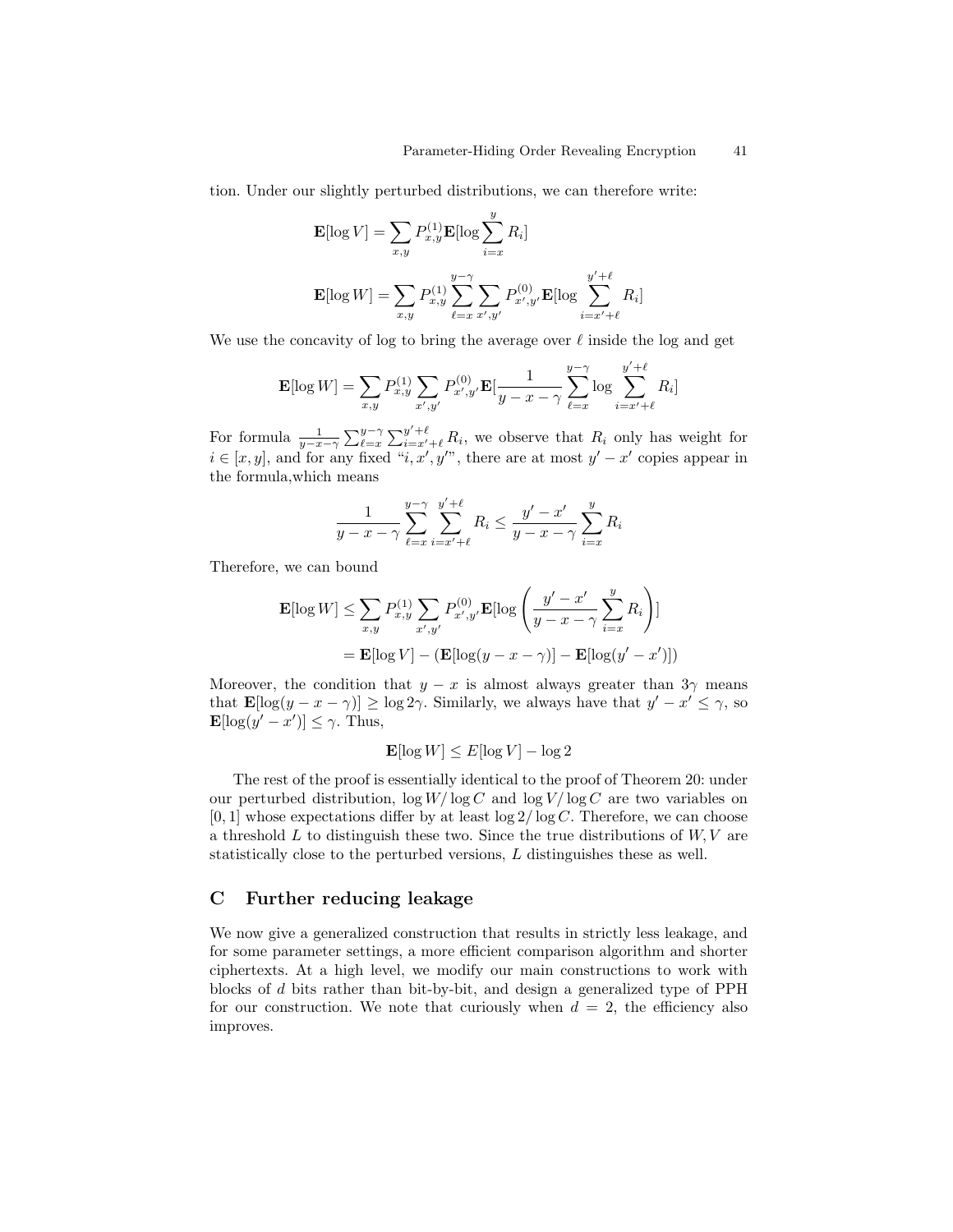42 David Cash, Feng-Hao Liu, Adam O'Neill, Mark Zhandry, Cong Zhang

#### C.1 Generalized ORE

Fix a security parameter  $\lambda \in \mathbb{N}$ , let  $F : \mathcal{K} \times ([n] \times \{0,1\}^n) \to \{0,1\}^{\lambda}$  be a secure PRF. Let  $P_d(x_1, x_2) = x_1 \in \{x_2 + 1, \ldots, x_2 + 2^d - 1\}$  let  $\Gamma = (\mathcal{K}_h, \mathcal{H}, \mathcal{T})$  be a generalized  $PPH$  scheme with respect to predicate  $P_d$  (a construction from SXDH is given in the follow section).

We define our ORE scheme  $\Pi = (\mathcal{K}, \mathcal{E}, \mathcal{C})$  as follows:

- $\mathcal{K}(1^{\lambda})$ : on input the security parameter  $\lambda$ , the algorithm picks a uniform key  $k \in \mathcal{K}$  for the PRF F and runs the Setup algorithm of the generalized PPH  $\Gamma$ . $\mathcal{K}_h$  to obtain the hash and test keys (hk, tk). It sets the comparison key  $ck = tk$  and secret key  $sk = (k, hk)$ .
- $-\mathcal{E}(\mathsf{sk}, m)$ : on input a secret key sk and a message  $m \in \{0, 1\}^n$ , encryption parses m as  $m = b_1 || \dots || b_{n/d}$  (later we denote  $\ell = n/d$ ), where  $b_i \in \{0, 1\}^d$ Then it computes

$$
u_i = F(k, (i, b_1b_2 \cdots b_{(i-1)d}||0^{n-(i-1)d})) + b_i, \quad t_i = \Gamma \mathcal{H}(\mathsf{hk}, u_i).
$$

(Here we abuse the notation  $b_i$  as an integer value according to its binary representation.) Then it chooses a random permutation  $\pi : [\ell] \to [\ell]$ , and sets  $v_i = t_{\pi(i)}$ . The algorithm outputs  $CT = (v_1, \ldots, v_\ell)$ .

–  $C(\mathsf{ck}, \mathsf{CT}_1, \mathsf{CT}_2)$ : on input the public parameter, two ciphertexts  $\mathsf{CT}_1, \mathsf{CT}_2$ where

$$
CT_1 = (v_1, \ldots, v_{\ell}); CT_2 = (v'_1, \ldots, v'_{\ell}),
$$

the algorithm runs the test algorithm  $\Gamma$ .  $\mathcal{T}(\mathsf{tk}, v_i, v'_j)$  and  $\Gamma$ .  $\mathcal{T}(\mathsf{tk}, v'_i, v_j)$  for every  $i, j \in [\ell]$ . If there exists a pair  $(i^*, j^*)$  such that  $\Gamma. \mathcal{T}(\mathsf{tk}, v_{i^*}, v'_{j^*}) = 1$ , then the algorithm outputs 1, meaning  $m_1 > m_2$ ; else if there exists a pair  $(i^*, j^*)$  such that  $\Gamma.\mathcal{T}(\mathsf{tk}, v'_{i^*}, v_{j^*}) = 1$ , then the algorithm outputs 0, meaning  $m_1 < m_2$ ; otherwise it outputs it outputs  $\perp$ , meaning  $m_1 = m_2$ .

CORRECTNESS OF THE GENERALIZED ORE. For two messages  $m_1, m_2$ , let  $(b_1, \ldots b_\ell)$ and  $(b'_1, \ldots, b'_\ell)$  be their *d*-bit block representations. We know that if  $m_1 > m_2$ , then there must exists a unique index  $i^* \in [\ell]$  such that the prefixes of their d-bit block representations up to  $i^*$ , say  $u = (b_1, \ldots, b_{i^*})$ ,  $u' = (b'_1, \ldots, b'_{i^*})$ , satisfy the following relation:  $u = u' + i$ ,  $i = 1, ..., 2<sup>d</sup>$ . By the correctness of the generalized PPH, we know that, with overwhelming probability:

$$
\Gamma.\mathcal{T}(\Gamma.\mathcal{H}(\mathsf{hk},u),\Gamma.\mathcal{H}(\mathsf{hk},u'))=1
$$

We can use the same argument for the case  $m_1 < m_2$ .

For the case  $m_1 = m_2$ , we know that all prefixes of the two messages are identical. For this case, the Test of  $\Gamma$  outputs  $\bot$  (for all possible pairs) with overwhelming probability. This proves the correctness of our ORE scheme.

Leakage profile. Next, we present the leakage profile. For two messages  $m_1, m_2$ , let  $(b_1, \ldots, b_\ell)$  and  $(b'_1, \ldots, b'_\ell)$  as their d-bit block representations, and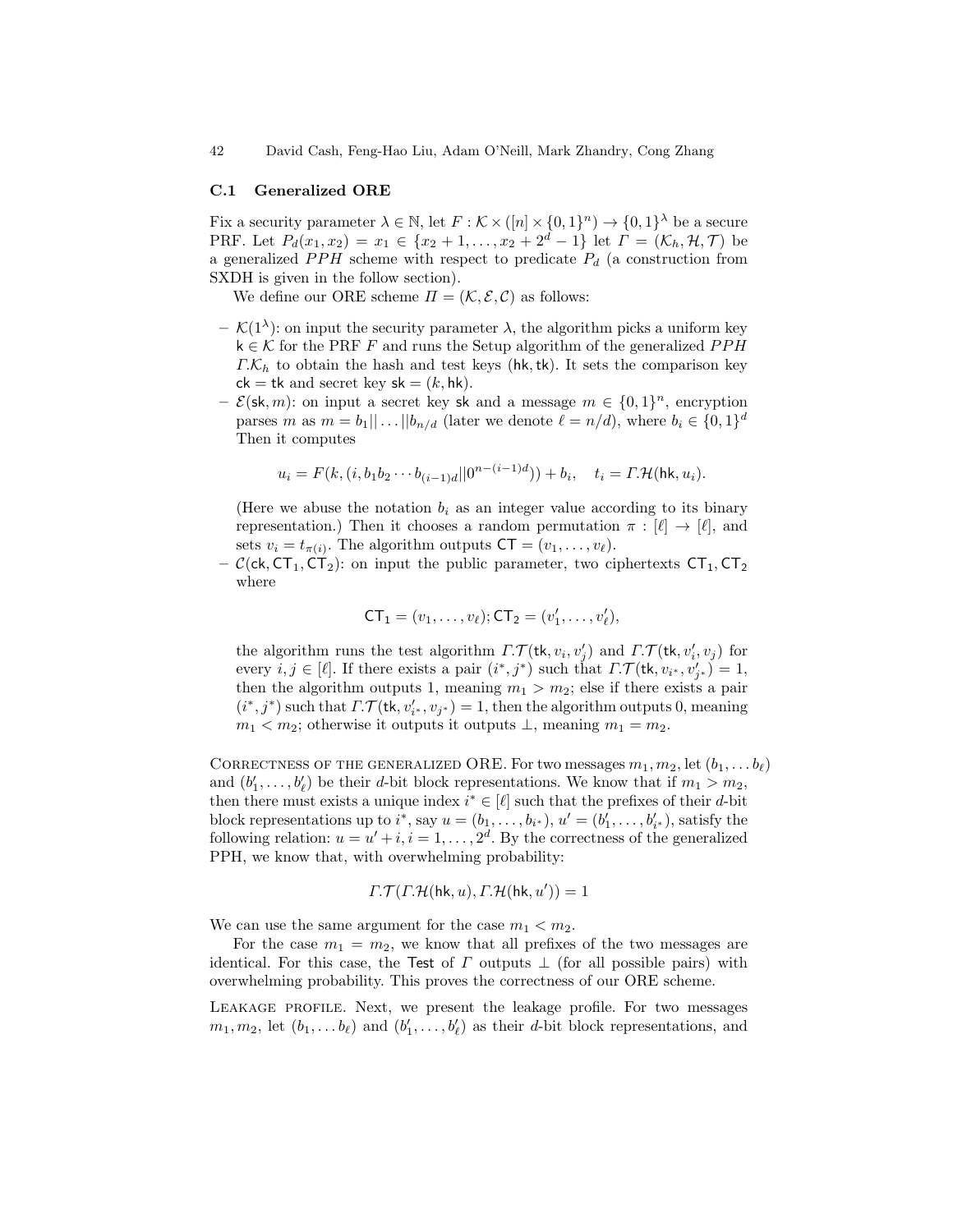denote by  $\mathsf{msddb}(m_1, m_2)$  their most significant different d-bit-block. More precisely,

$$
\mathsf{msddb}(m_1, m_2) = \min\{i : b_i \neq b'_i\} \cup \{n/d + 1\}.
$$

The leakage profile takes in input a vector of messages  $\mathbf{m} = (m_1, \ldots, m_n)$  and produces the following:

$$
\mathcal{L}_f^*(m_1,\ldots,m_t):=\left\{\begin{aligned}&\mathbf{1}(m_i
$$

**Theorem 23.** The generalized ORE scheme  $\Pi$  is  $\mathcal{L}_{f}^{*}$ -non-adaptively-simulation secure, assuming  $F$  is a secure PRF and  $\Gamma$  is augmented-restricted-chosen-input secure.

The proof this theorem is of little change to that of Theorem 14, and we skip it here.

#### C.2 Generalized PPH

In this section, we present a PPH for a family of predicts  $P_d$ ,  $d \geq 1$  that generalizes the predicate P above as follows. We let  $P_d(x, y) = 1$  if  $x \in \{y+1, \ldots, y+1\}$  $2^d - 1$ } and 0 otherwise.

CONSTRUCTION. As before, we use a PRF  $F: \{0,1\}^{\lambda} \times \{0,1\}^{\lambda} \rightarrow \{0,1\}^{\lambda}$ , and we will sometimes view the output of  $F$  as the binary representation of a  $\lambda$ bit integer. We now describe our PPH  $\Gamma^d = (\mathcal{K}_h^d, \mathcal{H}^d, \mathcal{T}^d)$  for the generalized predicate  $P_d$ , where  $d \geq 1$  is a parameter to adjusted.

- $\mathcal{K}_h^d(1^{\lambda})$ . This algorithm is identical to  $\mathcal{K}_h$  given in  $\Gamma$ .
- $-\mathcal{H}^d(\mathsf{hk}, x)$  This algorithm takes as input the hash key hk, an input x. For  $i =$  $0, \ldots, 2^d-1$  it picks random  $r_i \leftarrow \mathbb{Z}_p$ , then it samples a random permutation  $\pi$  on  $[2^d]$ , and then it computes

$$
(A, B) = (g^{r_0}, g^{r_0 \cdot F(K, x)}) \in \mathbb{G} \times \mathbb{G}.
$$

Then, for  $i = 1, \ldots, T$  it computes

$$
(X_i, Y_i) = (\hat{g}^{r_i}, \hat{g}^{r_i \cdot F(K, x + \pi(i))}) \in \hat{\mathbb{G}} \times \hat{\mathbb{G}}.
$$

It outputs  $(A_0, B_0, X_1, Y_1, \ldots, X_{2^d-1}, Y_{2^d-1}).$  $-\mathcal{T}^d$ (tk,  $h_1, h_2$ ). The test algorithm parses each  $h_j$  as

$$
(A^j, B^j, X_1^j, Y_1^j, \dots, X_{2^d-1}^j, Y_{2^d-1}^j)
$$

Then it tests if there exists an  $i \in \{1, \ldots, 2^d - 1\}$  such that

$$
e(A^1, Y_i^2) = e(B^1, X_i^2).
$$

If it finds such an  $i$  it outputs 1, and otherwise it outputs 0.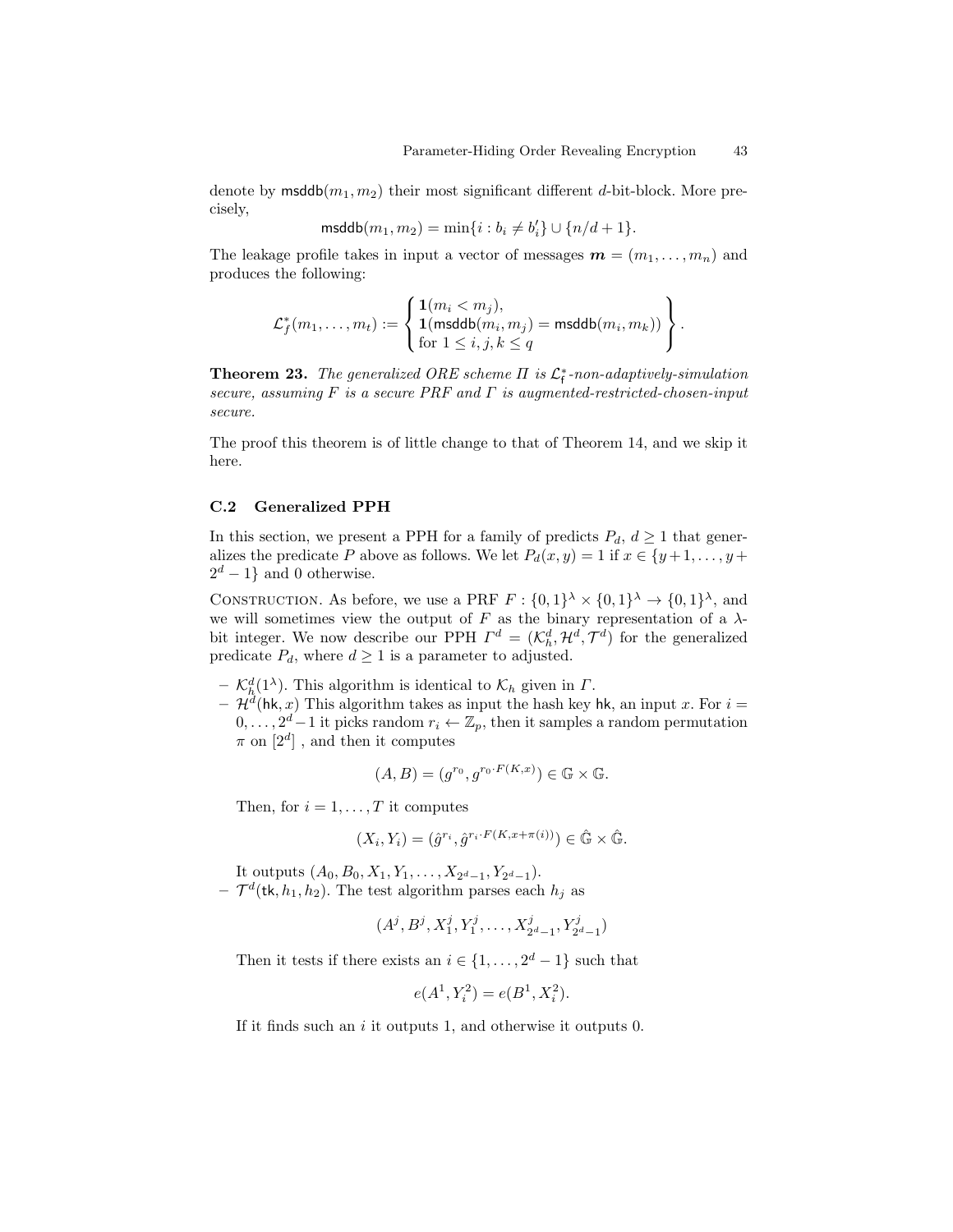Game  $\text{IND}_{\Gamma,P}^{\text{pph}-\text{aug}}(\mathcal{A})$ :  $(\mathsf{hk},\mathsf{tk}) \overset{\hspace{0.1em}\mathsf{\scriptscriptstyle\$}}{\leftarrow} \mathcal{K}_h(1^\lambda)\ ;\ x^*,y^* \overset{\hspace{0.1em}\mathsf{\scriptscriptstyle\$}}{\leftarrow} D$  $(x_1, y_1), \ldots, (x_s, y_s) \stackrel{\$}{\leftarrow} \{(x, y) : \forall i, j \in [s], P(x^*, x_i) = P(y^*, y_i) = 1; P(x_i, x_j) = P(y_i, y_j)\}$  $h_0 = (\mathcal{H}(\mathsf{hk}, x^*), \mathcal{H}(\mathsf{hk}, x_1), \dots, \mathcal{H}(\mathsf{hk}, x_s))$ ;  $h_1 = (\mathcal{H}(\mathsf{hk}, y^*), \mathcal{H}(\mathsf{hk}, y_1), \dots, \mathcal{H}(\mathsf{hk}, y_s))$  $b' \overset{\hspace{0.1em}\mathsf{\scriptscriptstyle\$}}{\leftarrow} \mathcal{A}^{\text{HASH}}(\mathsf{tk},x^*,y^*,x_1,\ldots,x_s,y_1,\ldots,y_s,\boldsymbol{h_b})$ Return  $(b \stackrel{?}{=} b')$  $HASH(x)$ : If  $\exists z \in \{x, y, x_1, \ldots, x_s, y_1, \ldots, y_s\}, P(z, x) = 1$  or  $P(x, z) = 1$ Then  $h \leftarrow \perp,$ Else  $h \stackrel{\$}{\leftarrow} \mathcal{H}(\mathsf{hk}, x)$ Return h

Fig. 7: Game  $\text{IND}_{\Gamma,P}^{\text{pph-aug}}(\mathcal{A})$ .

And the domain D is  $\{0,1\}^{\lambda}$  and the range R is  $\mathbb{G}^2 \times \hat{\mathbb{G}}^{2^{d+1}-2}$ .

CORRECTNESS. It is easy to show that  $\Gamma_d$  is computationally correct for the predicate  $P_d$ , via the same methods as with  $\Gamma$ , assuming that  $F$  is a PRF.

Security. Our ORE construction will require a slightly stronger version of PPH security illustrated in Figure 7. We call this version of PPH security *augmented*restricted-chosen-input security, and define the advantage of an adversary A against PPH scheme Γ via

$$
\mathsf{Adv}_{\varGamma,P,\mathcal{A}}^{\mathsf{pph-aug}}(\lambda) = 2\Pr[\text{IND}_{\varGamma,P}^{\mathsf{pph-aug}} = 1] - 1.
$$

We say that  $\Gamma$  is *augmented-restricted-chosen-input secure* if for all efficient adversaries A, Adv<sup>pph–aug</sup> $(\lambda)$  is negligible.

**Theorem 24.** For each  $d \geq 1$ , our PPH  $\Gamma^d$  is augmented-restricted-choseninput secure, assuming  $F$  is a PRF and the SXDH assumption hold with respect to the appropriate groups and pairing.

The proof of this theorem is very similar to that of Theorem 17, despite the augmented security definition. It follows via standard game transitions using the SXDH assumptions.

#### C.3 Efficiency for small d

For generalized ORE, when d is small,  $d = 2, 3$  for instance, the efficiency (ciphertext size and pairing operations in each single comparison) is better than basic ORE. We measure the ciphertext size by number of group elements, and calculate the average number of pairing operations needed in a comparison. When  $d = 2$ , the construction is strictly better than basic construction, and  $d = 3$  has some trade-off in ciphertext size and pairing operation with basic ORE.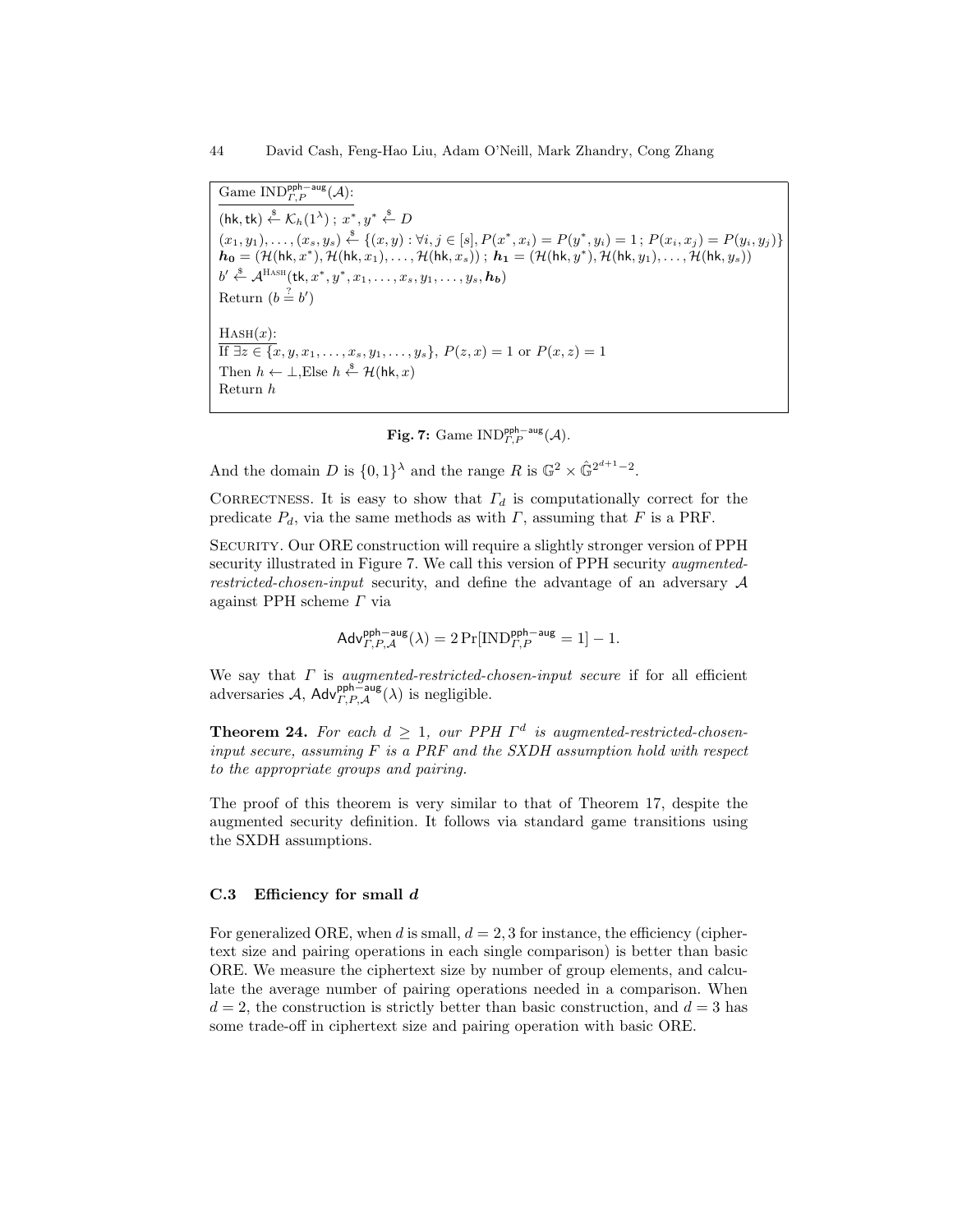## D More efficient comparisons

Our construction from section 5 need to evaluate the PPH test algorithm  $O(n^2)$ times to compare to numbers. In this part, we present a variant ORE achieving better efficiency but with a weaker leakage profile, which only requires  $O(n)$ pairings in each individual comparison. And what's more interesting is that this weaker leakage profile is also smoothed CLWW, which means we can construct a parameter hiding ORE with much better efficiency. High level speaking, instead of sampling a fresh random permutation in each encryption procedure, we choose a fixed permutation  $\pi$  for all ciphertexts (and stores  $\pi$  in the key). With this modification, we only need  $O(n)$  PPH test evaluations for each comparison.

CONSTRUCTION. Let  $F$  be a secure PRF with the same syntax as above, let  $P(x, y) = \mathbf{1}(x = y + 1)$  be the relation predicate that outputs 1 if and only if  $x = y + 1$ , and let  $\Gamma = (\mathcal{K}_h, \mathcal{H}, \mathcal{T})$  be a PPH scheme with respect to P, as before. We define our ORE scheme  $\Pi = (\mathcal{K}, \mathcal{E}, \mathcal{C})$  as follows:

- $\mathcal{K}(1^{\lambda})$ : On input the security parameter, the algorithm chooses a key k uniformly at random for F, runs  $\Gamma$ . $\mathcal{K}_h$  to obtain the hash and test keys (hk, tk), and samples a random permutation  $\pi : [n] \to [n]$ . It sets  $ck \leftarrow tk$ ,  $sk \leftarrow (k, hk, \pi)$  and outputs (ck, sk).
- $\mathcal{E}(\mathsf{sk}, m)$ : On input the secret key SK and a message m, the algorithm computes the binary representation of  $m = (b_1, \ldots, b_n)$ , and then calculates:

$$
u_i = F(k, (i, b_1 b_2 \cdots b_{i-1} || 0^{n-i+1})) + b_i, \quad t_i = \Gamma \mathcal{H}(\mathsf{hk}, u_i).
$$

Then it sets  $v_i = t_{\pi(i)}$  and outputs  $CT = (v_1, \ldots, v_n)$ .

–  $C(\mathsf{ck}, \mathsf{CT}_1, \mathsf{CT}_2)$ : on input the public parameter, two ciphertexts  $\mathsf{CT}_1, \mathsf{CT}_2$ where  $\mathsf{CT}_1 = (v_1, \ldots, v_n), \mathsf{CT}_2 = (v'_1, \ldots, v'_n),$  the algorithm runs  $\Gamma. \mathcal{T}(\mathsf{tk}, v_i, v'_i)$ for every  $i \in [n]$ . If there exists  $i^*$  such that  $\Gamma.\mathcal{T}(\mathsf{tk}, v_{i^*}, v'_{i^*}) = 1$ , then the algorithm outputs 1, meaning  $m_1 > m_2$ ; else if there exists a pair  $i^*$  such that  $\Gamma.\mathcal{T}(\mathsf{tk}, v'_{i^*}, v_{i^*}) = 1$ , then the algorithm outputs 0, meaning  $m_1 < m_2$ ; otherwise it outputs it outputs  $\bot$ , meaning  $m_1 = m_2$ .

Now, we give the description of the leakage profile, which takes  $\mathbf{m} = \{m_1, \ldots, m_q\}$ as input and produces:

$$
\mathcal{L}'_f(m_1,\ldots,m_q):=(\forall 1\leq i,j,k,l\leq q, \mathbf{1}(m_i
$$

Compared to  $\mathcal{L}_f$ ,  $\mathcal{L}'_f$  gives extra information that  $\mathbf{1}(\textsf{msdb}(m_i,m_j) = \textsf{msdb}(m_k,m_l))$ even when  $i \neq k$ . However,  $\mathcal{L}'_f$  is still strictly stronger than CLWW, and for any  $m$ , it's obvious that  $\mathcal{L}'_f(m) = \mathcal{L}'_f(2m)$ , which gives evidence that  $\mathcal{L}'_f$  is also smoothed CLWW. And for its simulation based security, applying exactly the same argument as the proof of Theorem 14, we can establish the following theorem.

**Theorem 25.** The ORE scheme  $\Pi$  is  $\mathcal{L}'_f$ -non-adaptive-simulation secure, assuming  $F$  is a secure PRF and  $\Gamma$  is restricted-chosen-input secure.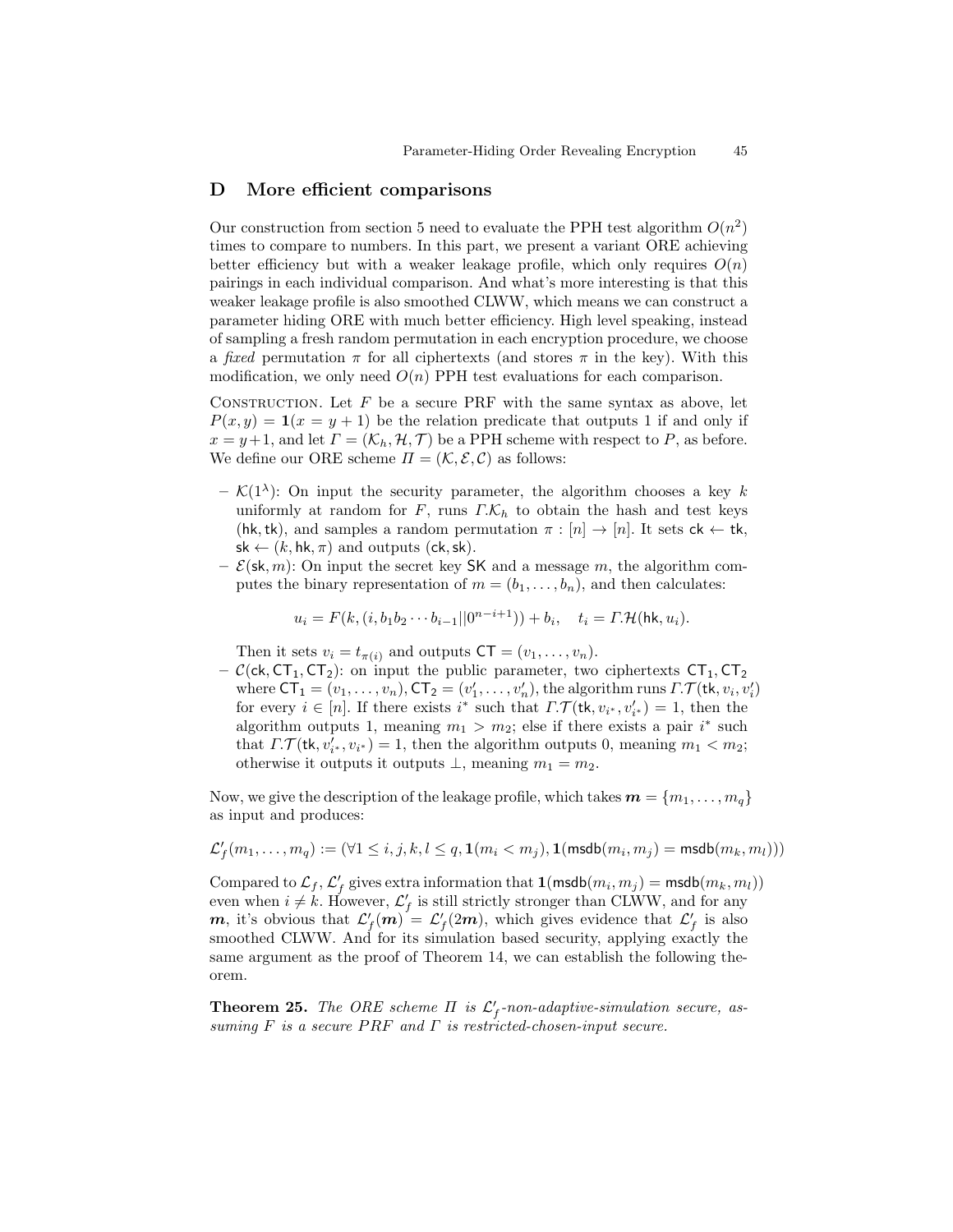46 David Cash, Feng-Hao Liu, Adam O'Neill, Mark Zhandry, Cong Zhang

## E Left/Right ORE Construction

In [29], Lewi and Wu introduced a Left/Right framework for ORE. In the usual sense, an ORE encryption algorithm takes a message and outputs a ciphertext, and the comparison algorithm then takes two ciphertexts and outputsthe comparison relation on the two underlying messages. In the left/right framework, the encryption algorithm consists of two functions: a "left" encryption function and a "right" encryption function. Each of these encryption functions takes a message and the secret key, and outputs either a "left" or "right" ciphertext, respectively. Next, instead of taking two ciphertexts, the comparison algorithm takes a left ciphertext and a right ciphertext, and outputs the comparison relation between the two underlying messages. It's obvious that any ORE scheme in the left/right framework can be converted to an ORE scheme in the usual sense, and in the following, we show that our ORE can be converted to the left/right framework. Firstly, we convert our PPH to the left/right framework and based on it we construct the left/right ORE.

#### E.1 Left-Right PPH

In this section, we present a variant PPH scheme for predicate  $P$  ( $P(x, y) = 1$ ) if and only if  $x = y + 1$ , called Left/Right PPH (LRPPH). Our construction uses an asymmetric bilinear map and a PRF  $F$ , as before. Below, we let  $F$  be a PRF and  $e : \mathbb{G} \times \hat{\mathbb{G}} \to \mathbb{G}_T$  be a bilinear pairing over groups  $(\mathbb{G}, \hat{\mathbb{G}})$  of prime order p, with generators  $g \in \mathbb{G}$  and  $\hat{g} \in \hat{\mathbb{G}}$  respectively. Let  $F : \{0,1\}^{\lambda} \times (\{0,1\}^{\lambda}) \rightarrow$  $\{0,1\}^{\lambda}$  and in the following we will sometimes view the output of F as the binary representation of a  $\lambda$ -bit integer.

CONSTRUCTION. We now define our LRPPH  $\Gamma = (\mathcal{K}_h, \mathcal{H}_L, \mathcal{H}_R, \mathcal{T}).$ 

- $K_h(1^{\lambda})$  This algorithm takes the security parameter as input, generates a bilinear groups map  $e : \mathbb{G} \times \hat{\mathbb{G}} \to \mathbb{G}_T$  with the generators  $g, \hat{g}$ , and chooses  $k \stackrel{\$}{\leftarrow} \{0,1\}^{\lambda}$ . Then it sets the hash key hk  $\leftarrow (k,g,\hat{g})$ , the test key tk  $\leftarrow$  $(\mathbb{G}, \hat{\mathbb{G}}, \mathbb{G}_T, e)$ , a description of the bilinear map and groups, and outputs  $(hk, tk)$ .
- $\mathcal{H}_L(\mathsf{hk}, x)$  This algorithm takes as input the hash key hk, an input x, picks a random non-zero  $r \in \mathbb{Z}_p$  and outputs

$$
\mathcal{H}_L(\mathsf{hk}, x) = (g^r, g^{r \cdot F(k, x)}).
$$

 $- \mathcal{H}_R(\mathsf{hk}, x)$  This algorithm takes as input the hash key hk, an input x, picks a random non-zero  $r \in \mathbb{Z}_p$  and outputs

$$
\mathcal{H}_R(\mathsf{hk}, x) = (\hat{g}^r, \hat{g}^{r \cdot F(k, x+1)}).
$$

 $\mathcal{T}$ (tk,  $h_1, h_2$ ) To test two hash values  $h_1 = (A_1, A_2)$  and  $h_2 = (B_1, B_2)$  where  $h_1$  is a left hash value while  $h_2$  is a right hash value,  $\mathcal T$  outputs 1 if

$$
e(A_1, B_2) = e(A_2, B_1),
$$

and otherwise it outputs 0.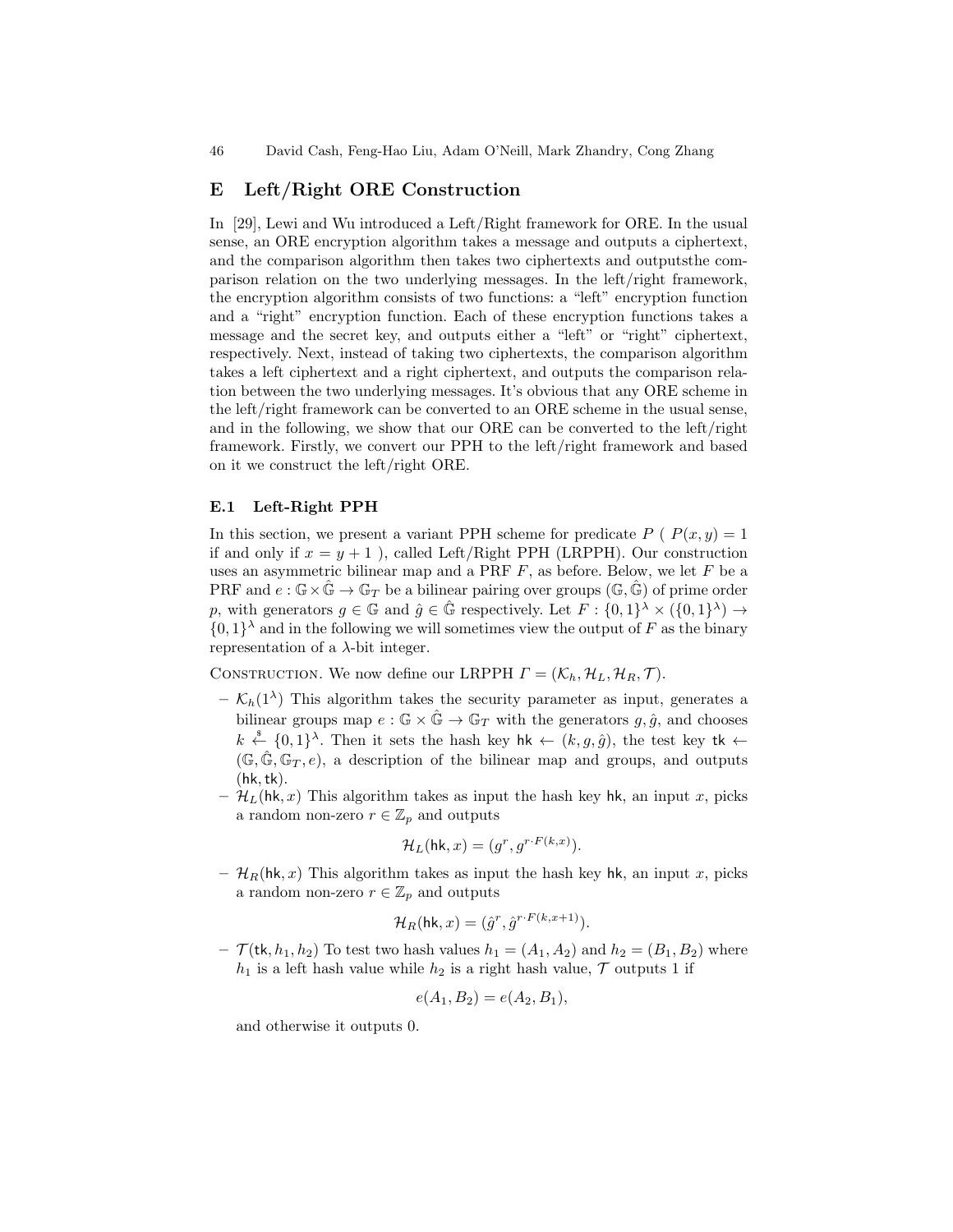Hence the domain D is  $\{0,1\}^{\lambda}$  and the range R is  $(\mathbb{G}^2, \hat{\mathbb{G}}^2)$ 

CORRECTNESS. The condition tested is equivalent to  $F(k, y + 1) = F(k, x)$  If  $x = y + 1$  then this is obviously true. If not, then it is easily shown that finding  $x, y$  with this property with non-negligible probability leads to an adversary that contradicts the assumption that  $F$  is a PRF.

SECURITY OF LRPPH We give two variant versions of security notion.

| Game $IND_{\Gamma,P}^{\mathsf{L-PPH}}(\mathcal{A})$ :                                                                                           | Game $\text{IND}_{\Gamma,P}^{\mathsf{R-PPH}}(\mathcal{A})$ :                                                                           |
|-------------------------------------------------------------------------------------------------------------------------------------------------|----------------------------------------------------------------------------------------------------------------------------------------|
| $(hk, tk) \stackrel{\$}{\leftarrow} \mathcal{K}_h(1^{\lambda})$ ; $x^* \stackrel{\$}{\leftarrow} D$                                             | $(hk, tk) \stackrel{\$}{\leftarrow} \mathcal{K}_h(1^{\lambda})$ ; $x^* \stackrel{\$}{\leftarrow} D$                                    |
| $h_0 \stackrel{\$}{\leftarrow} \mathcal{H}_L(\mathsf{hk}, x^*)$ ; $h_1 \stackrel{\$}{\leftarrow} \mathbb{G}^2$                                  | $h_0 \stackrel{\$}{\leftarrow} \mathcal{H}_R(\mathsf{hk}, x^*)$ ; $h_1 \stackrel{\$}{\leftarrow} \hat{\mathbb{G}}^2$                   |
| $b \stackrel{\$}{\leftarrow} \{0,1\}$                                                                                                           | $b \stackrel{\$}{\leftarrow} \{0,1\}$                                                                                                  |
| $b' \stackrel{\$}{\leftarrow} \mathcal{A}^{\text{HASH}}$ <sub>L</sub> , HASH <sub>R</sub> (tk, x <sup>*</sup> , h <sub>b</sub> )                | $b' \stackrel{\$}{\leftarrow} \mathcal{A}^{\text{HASH}}$ <sub>L</sub> , HASH <sub>R</sub> (tk, $x^*$ , $h_b$ )                         |
| Return $(b \stackrel{?}{=} b')$                                                                                                                 | Return $(b \stackrel{?}{=} b')$                                                                                                        |
| $HASH_L(x)$ :<br>Return $\mathcal{H}_L(x)$                                                                                                      | $HASH_R(x)$ :<br>Return $\mathcal{H}_R(x)$                                                                                             |
| $HASH_R(x)$ :<br>If $P(x^*, x) = 1$ , then $h \leftarrow \perp$<br>Else $h \stackrel{\$}{\leftarrow} \mathcal{H}_R(\mathsf{hk}, x)$<br>Return h | $HASH_L(x)$ :<br>If $P(x, x^*) = 1$ , then $h \leftarrow \perp$<br>Else $h \stackrel{\$}{\leftarrow} \mathcal{H}_L(hk, x)$<br>Return h |

**Fig. 8:** Game  $\text{IND}_{\Gamma,P}^{\text{LRPPH}}(\mathcal{A})$ .

**Definition 26.** Let P be some predicate and  $\Gamma = (\mathcal{K}_h, \mathcal{H}_L, \mathcal{H}_R, \mathcal{T})$  be a LRPPH scheme with respect to P. For an adversary A we define the game  $\text{IND}_{\Gamma,P}^{\textsf{LRPPH}}(\mathcal{A})$ in Figure 8. The left-right restricted-chosen-input advantage of  $A$  is defined to be

$$
\mathsf{Adv}_{\varGamma,P,\mathcal{A}}^{\mathsf{LRPPH}}(\lambda) = (2\Pr[\mathsf{IND}_{\varGamma,P}^{\mathsf{L-PPH}}(\mathcal{A})=1]-1) + (2\Pr[\mathsf{IND}_{\varGamma,P}^{\mathsf{R-PPH}}(\mathcal{A})=1]-1).
$$

We say that  $\Gamma$  is left-right restricted-chosen-input secure if for all efficient adversaries A,  $\mathsf{Adv}_{\mathcal{F},P,A}^{\mathsf{LRPPH}}(\lambda)$  is negligible.

Theorem 27. Our PPH Γ is left-right restricted-chosen-input secure, assuming F is a PRF and the SXDH assumption hold with respect to the appropriate groups and pairing.

The proof of this theorem is very similar to that of Theorem 17, despite the left-right security definition. It follows via standard game transitions using the SXDH assumptions.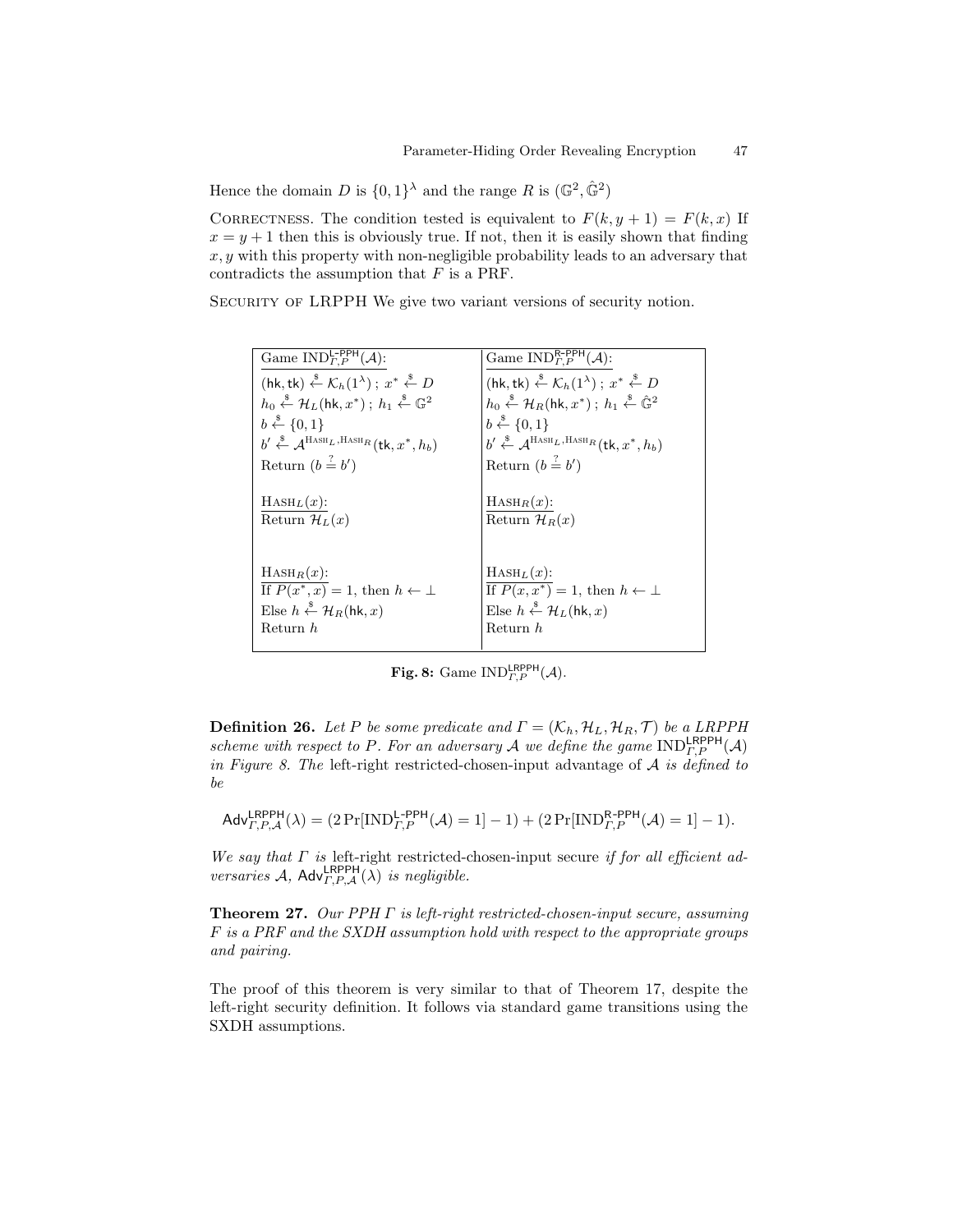48 David Cash, Feng-Hao Liu, Adam O'Neill, Mark Zhandry, Cong Zhang

#### E.2 Left-Right ORE

In this section, we show how to convert our ORE to the left/right framework. Formally:

CONSTRUCTION. Let  $F: K \times ([n] \times \{0,1\}^n) \to \{0,1\}^{\lambda}$  be a secure PRF. Let  $P(x, y) = \mathbf{1}(x = y + 1)$  be the relation predicate that outputs 1 if and only if  $x = y + 1$ , and let  $\Gamma = (\mathcal{K}_h, \mathcal{H}_L, \mathcal{H}_R, \mathcal{T})$  be a LRPPH scheme with respect to P. In our construction, we interpret the output of F as a  $\lambda$ -bit integer, which is also the input domain of the LRPPH Γ. We define our LR-ORE scheme  $\Pi = (\mathcal{K}, \mathcal{E}_L, \mathcal{E}_R, \mathcal{C})$  as follows:

- $\mathcal{K}(1^{\lambda})$ : On input the security parameter, the algorithm chooses a key k uniformly at random for  $F$ , and runs the Setup algorithm of the property preserving hash function  $\Gamma$ . $\mathcal{K}_h$  to obtain the hash and test keys (hk, tk). It sets  $ck \leftarrow tk$ , sk  $\leftarrow (k, hk)$  and outputs (ck, sk).
- $-\mathcal{E}_L(\mathsf{sk}, m)$ : On input the secret key sk and a message m, the algorithm computes the binary representation of  $m = (b_1, \ldots, b_n)$ , and then calculates:

$$
u_i = F(k, (i, b_1 b_2 \cdots b_{i-1} || 0^{n-i+1})) + b_i, t_i = \Gamma \mathcal{H}_L(\mathsf{hk}, u_i).
$$

Then it chooses a random permutation  $\pi : [n] \to [n]$ , and sets  $v_i = t_{\pi(i)}$ . The algorithm outputs  $CT_L = (v_1, \ldots, v_n)$ .

 $\mathcal{E}_R(\mathsf{sk}, m)$ : On input the secret key sk and a message m, the algorithm computes the binary representation of  $m = (b_1, \ldots, b_n)$ , and then calculates:

$$
u_i = F(k, (i, b_1 b_2 \cdots b_{i-1} || 0^{n-i+1})) + b_i, t_i = \Gamma \mathcal{H}_R(\mathsf{hk}, u_i).
$$

Then it chooses a random permutation  $\pi : [n] \to [n]$ , and sets  $v_i = t_{\pi(i)}$ . The algorithm outputs  $CT_R = (v_1, \ldots, v_n)$ .

 $-$  C(ck, CT<sub>1</sub>, CT<sub>2</sub>): on input the public parameter, one left ciphertexts CT<sub>1</sub> and one right ciphertext  $CT_2$  where

$$
CT_1 = (v_1, \ldots, v_n); CT_2 = (v'_1, \ldots, v'_n),
$$

the algorithm runs  $\Gamma \mathcal{T}(\mathsf{tk}, v_i, v_j)$  for every  $i, j \in [n]$ . If there exists a pair  $(i^*, j^*)$ in[n]<sup>2</sup> such that  $\Gamma.\mathcal{T}(\mathsf{tk}, v_{i^*}, v'_{j^*}) = 1$ , then the algorithm outputs 1, meaning  $m_1 > m_2$ ; else output 0, meaning  $m_1 \leq m_2$ .

Correctness of our scheme is implied by our basic ORE.

Next, we present the corresponding leakage profile, which takes in put two vectors of message  $\mathbf{m} = \{m_1, \ldots, m_{q_1}\}; \mathbf{m}^* = \{m_1^*, \ldots m_{q_2}^*\}$  and produce the following:

$$
\bar{\mathcal{L}}_f(\boldsymbol{m}, \boldsymbol{m^*}) := \begin{cases} \boldsymbol{1}(m_i > m_j^*), \\ \boldsymbol{1}(\textsf{msdb}(m_i, m_k^*) = \textsf{msdb}(m_i, m_l^*)) \\ \boldsymbol{1}(\textsf{msdb}(m_i, m_k^*) = \textsf{msdb}(m_j, m_k^*)) \\ \textsf{for } i, j \in [q_1], k, l \in [q_2] \end{cases}.
$$

If  $m = m^*$ , it's obvious that  $\bar{L_f} = \mathcal{L}_f$ . Using a similar argument as the proof of Theorem 14, we are able to establish the following theorem: